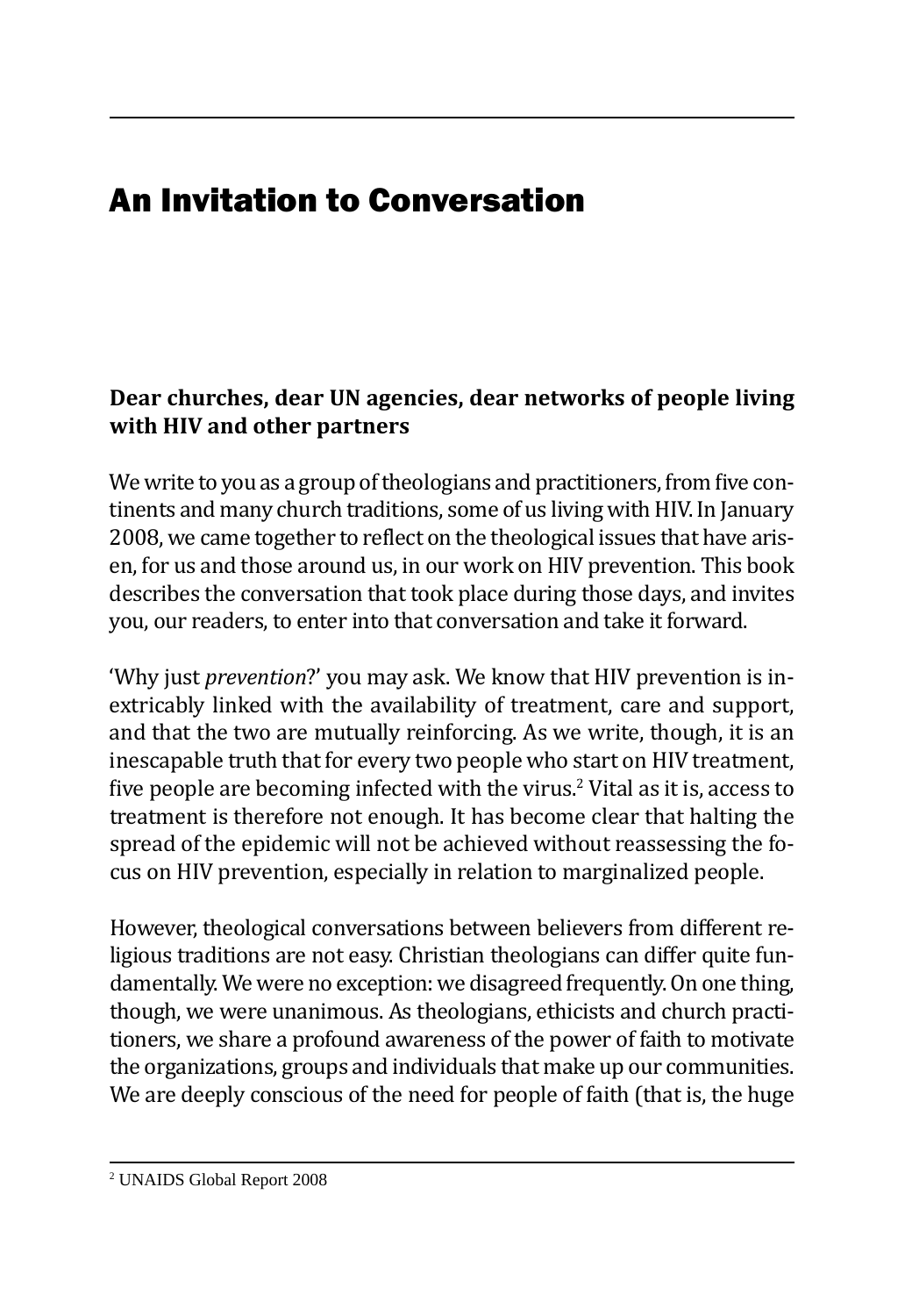majority of this globe's inhabitants) to find meaning in what happens to them and in the way they live their lives. We believe that our Christian churches and church-related organizations have the capacity to bring to the HIV response a distinctive set of values, a commitment to care and support, a tradition of compassion, a sustainable presence in communities, and a longstanding history of informed practice.

This book is the result of a *theological* conversation. However, discussions of public issues must, inevitably, involve input and understanding coming from a variety of disciplines. Thus, our understandings of the HIV pandemic are (appropriately) informed by epidemiologists and biologists, sociologists and physicians, anthropologists and psychologists, politicians and economists, people living with HIV or AIDS and community leaders. It is hardly necessary to state that all of these frameworks have a contribution to make to the ability of faith communities to mobilize, to engage more actively in HIV prevention and to challenge stigma. It is in the context of these *empirical* conceptual frameworks that *theological* and *ethical* reflection has to take place.

It is that specifically theological, ethical and ecclesiological territory that our conversations have sought to claim, explore and map: an exercise, we hope, that will make a substantial and focused contribution to the wider, interdisciplinary discussion on HIV prevention that informs global, local and individual responses to the epidemic.

## **To UN agencies, networks of people living with HIV and other partners, we would say…**

The international community, which was formerly fairly skeptical about the contribution of faith communities, is becoming increasingly aware of the important role that faith plays in the process of development and change. The UNAIDS program principles of effective HIV prevention, which are set out on p.9, are designed to provide a globally relevant, contextually adaptable framework for people's work.<sup>3</sup> We would point out

<sup>3</sup> Intensifying HIV Prevention: UNAIDS Policy Position Paper (2005)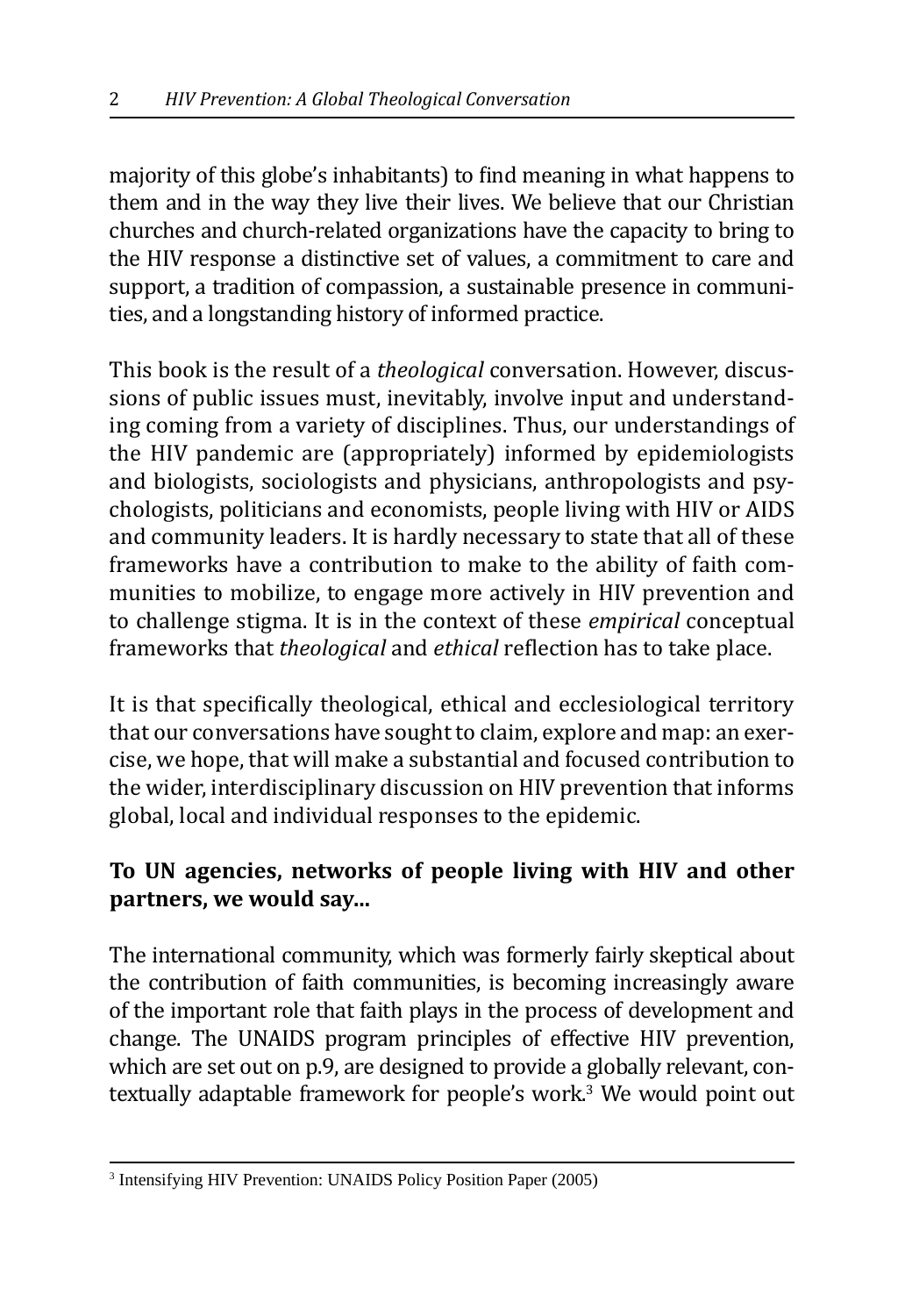that there is no specific mention of faith among these principles, in spite of the acknowledged role of religious belief and of faith communities in motivating behaviour, and in spite of the involvement of people of faith in the paper's development.

Otherwise, in our theological reflection we have found no conflict with these basic and important principles. The focus on human rights and on gender equality resonates with the powerful theme of justice that flows through our Scriptures and our traditions. Today, a growing number of theologians are exploring theological and ethical approaches that are based on human rights, and in particular, on gender equality. Theological discourses on justice would suggest, further, that rights also imply responsibilities.

Next, we would wish to affirm the focus on the importance of context. Today, both Catholic and Protestant theologians emphasize the importance of theologies and church cultures that relate to local contexts: a belief summed up in the theological notion of 'enculturation'. We would urge that 'faith' or 'religion' be named, within UN principles, as important dimensions of culture and society.

In all our traditions, we find ethical support for the principle that responses must be evidence-informed, effective and comprehensive. In this, we are accountable to our fellow human beings. But people of faith also acknowledge their accountability to God, and this may be an important factor in motivating them to become contributors to evidence-based responses.

The UNAIDS principles resonate particularly with Christian understandings of compassionate care. For us, the concept of 'compassion' has a particular theological significance, which includes an emphasis on the importance of long-term and sustained commitment that is modeled on God's faithful and compassionate commitment to God's people. In Jesus Christ, who suffers alongside us, we find a non-stigmatizing dimension of shared suffering that frees Christian understandings of 'compassion' from the 'us and them' baggage that often accompanies the notion of 'pity'.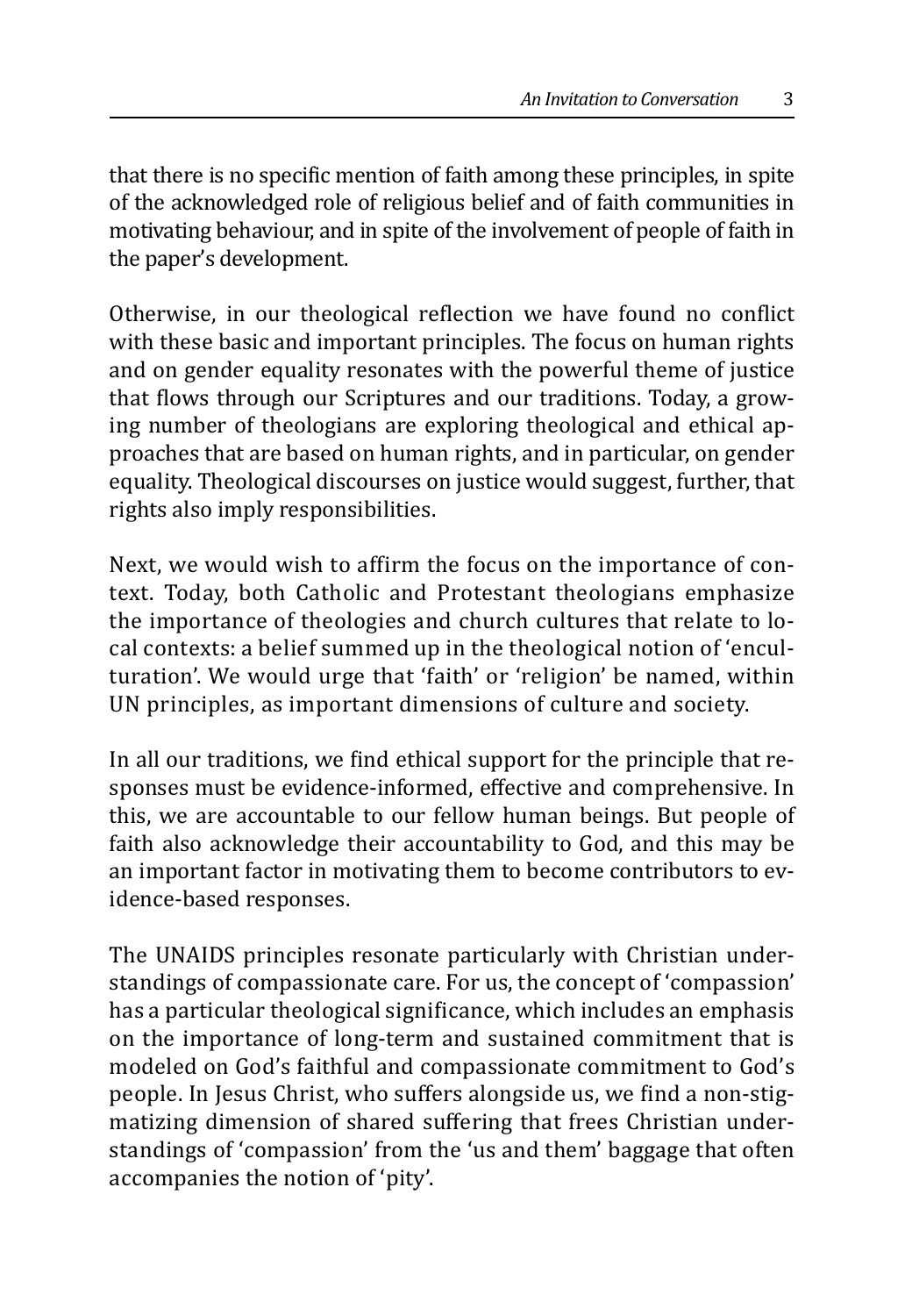Churches and Christian organizations have particularly important contributions to make in terms of community participation. Of all local forms of organization, faith communities are often the strongest, most effective, and most clearly embedded in family and neighborhood life. Christian community is rooted in the theological concept of *koinonia*, which can be summed up as the ideal of a community whose members worship together, care for each other and give hospitality to strangers. While we admit that churches do not always live up to this ideal, we would nevertheless claim that Christian community at its best has a powerful contribution to make to the overall response to the epidemic.

## **To our churches, church-related organizations and fellow Christians we would say…**

Historically, in some places we have been at the forefront of compassionate care and support for sick people. Some of us were involved from the earliest days in the response to HIV and AIDS. Some churches and church-related organizations have been innovators in home based care for families affected by HIV; care for orphans and vulnerable children in homes and extended families; education in schools, hospitals, clinics and youth groups; hospital and clinical care; and the encouragement of voluntary testing and counselling. More recently, religious groups have engaged in the provision of antiretroviral treatment for HIV. Some of us have also been involved in advocacy to influence funding priorities and public policy, promote access to anti-retroviral drugs and services, and play a role in political decision-making. Although we have much to repent, we have - over time - become more aware that we and many of our members are living with HIV, and have made strenuous (though often insufficient) efforts to address HIV-related stigma.

That said, many of us have found ourselves uncomfortable in facing up to the challenge of prevention. For the fact is that one cannot hold an honest discussion about HIV prevention without touching issues that may themselves be connected with profound beliefs about what God is like, how people should behave, and what kind of community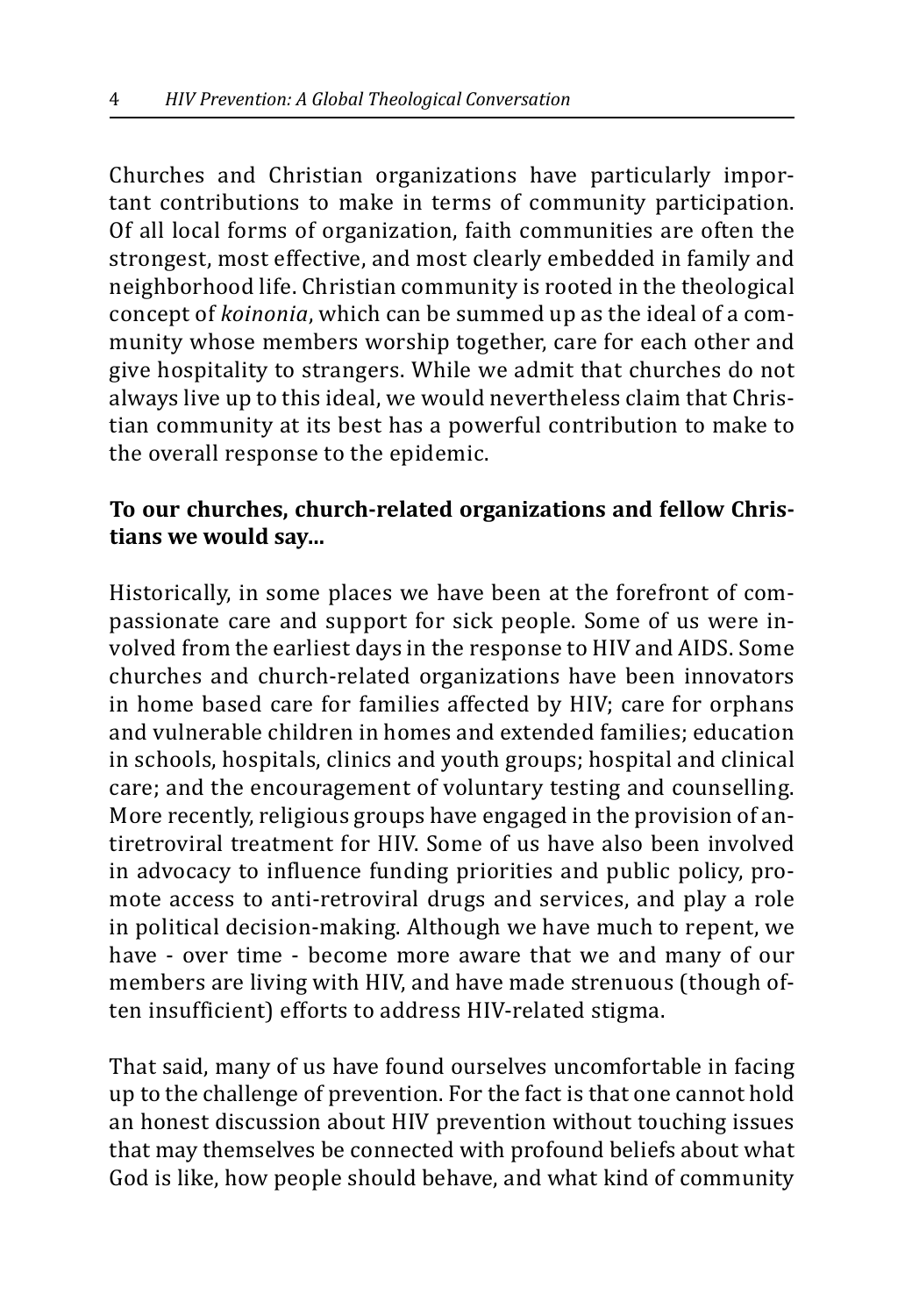the Church should be. These may include issues of gender and sex, sexuality and sin, the use of drugs, and encounters with individuals and communities whose existence we find it easier to ignore. For people of faith, such theological, ethical and ecclesiological challenges can involve venturing beyond long-established comfort zones into new and unsettling horizons of reflection and encounter, dialogue and spiritual insight.

This book, therefore, is about preventing HIV, why it is difficult, and about the contribution Christian theology makes, could make and sometimes fails to make to that task. The hope is that it will support, encourage and resource churches in their engagement with HIV prevention, outline some starting points for Christian reflection on HIV prevention, and suggest future avenues for research and study.

### **And about ourselves…**

All the individuals in the list that follows are happy to be recorded as having participated in the discussions that led to the publication of this book. Not surprisingly, there were many things about which we did not agree. From such a group, you would not expect unanimity: and indeed consensus is not what you will find in these pages. Instead, what you will find here is a sincere determination to engage with a series of challenges that people of faith (not just Christians) find particularly difficult. You will also find a commitment to reaching a better understanding of why differences arise, and to establishing common ground on a subject (HIV prevention) that has often proved painfully divisive.

It is not as representatives of particular churches or organizations that our names appear here, but as concerned individuals who are deeply involved, professionally or personally or both, in the challenges of prevention. Inclusion does not imply that any of us agrees with every word of the text: that was never the object of the exercise. What we do endorse is a commitment to honest, faithful, respectful listening that leads to being able to name, understand and live with difference and, as a result, to claim that common ground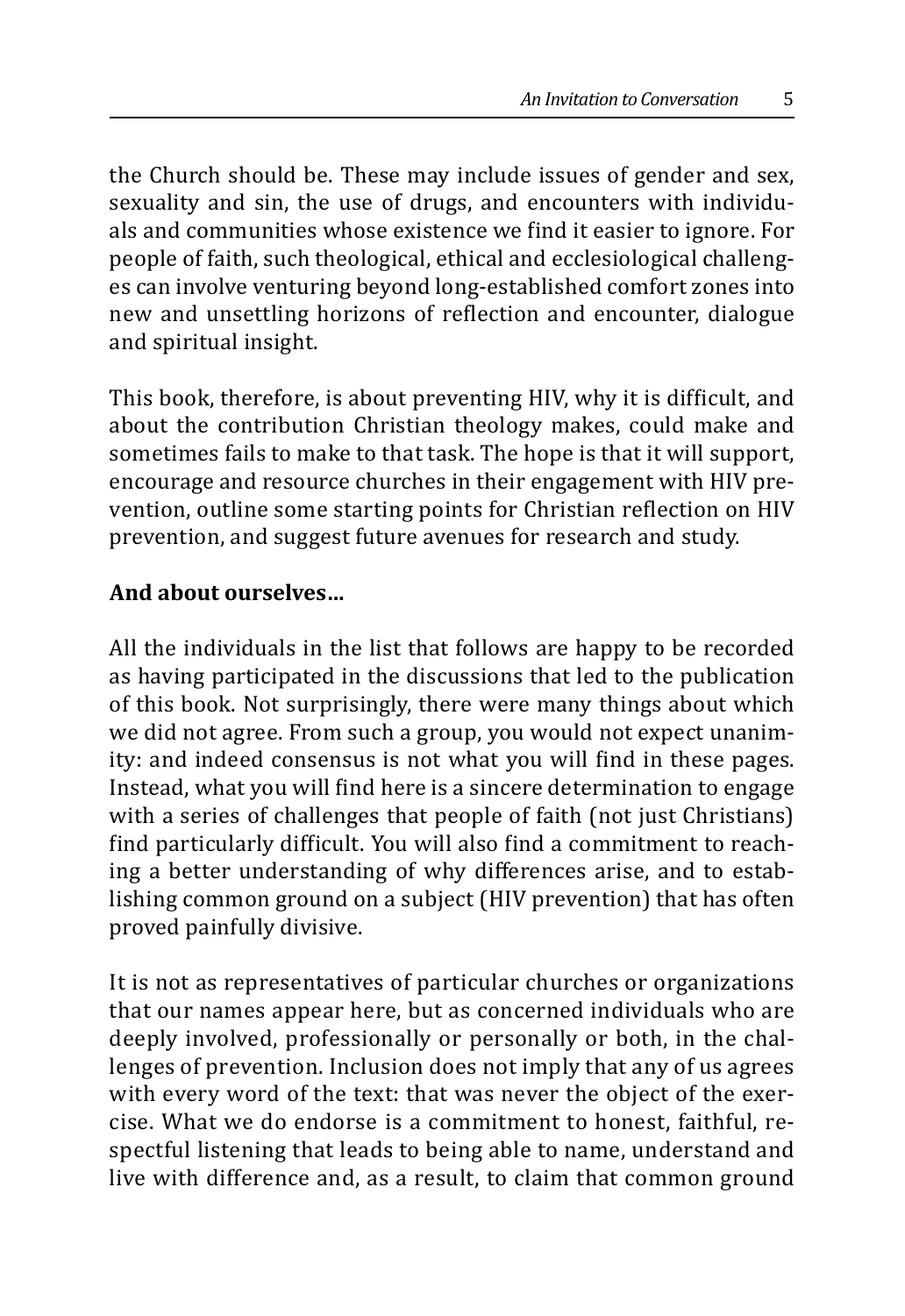which is an essential basis for a coherent, integrated conversation about HIV prevention. Our invitation to you, the reader, is to take up this challenge and to continue the conversation in your own context and within your own communities.

### **Yours in Christ Jesus,**

*Canon Gideon Byamugisha Baguma*, Goodwill Ambassador on HIV and AIDS, Christian Aid, Uganda

\**Reverend Rachel Carnegie*, Coordinator, Church Mobilisation on HIV, Tearfund, United Kingdom (not present at workshop)

\**Dr Maria Cimperman*, Associate Professor of Moral Theology, Oblate School of Theology, San Antonio, United States of America

*Dr Christina de Vries*, International Health Consultant, I/C Consult, **Netherlands** 

\**Reverend Nelis du Toit*, Manager, Christian AIDS Bureau for Southern Africa (CABSA), South Africa

*Dr Margaret Farley*, Gilbert L. Stark Professor Emerita of Christian Ethics, Yale University Divinity School, United States of America

*Reverend Dr Richard Fee*, General Secretary, Presbyterian Church of Canada

*Reverend Dr Benebo Fubara-Manuel*, Principal Clerk, General Assembly of the Presbyterian Church of Nigeria

*Dr Jenny Gill*, General Practitioner, Memorial Medical Centre, Sittingbourne, United Kingdom

\**Dr Robin Gill*, Ramsey Professor of Modern Theology, University of Kent, United Kingdom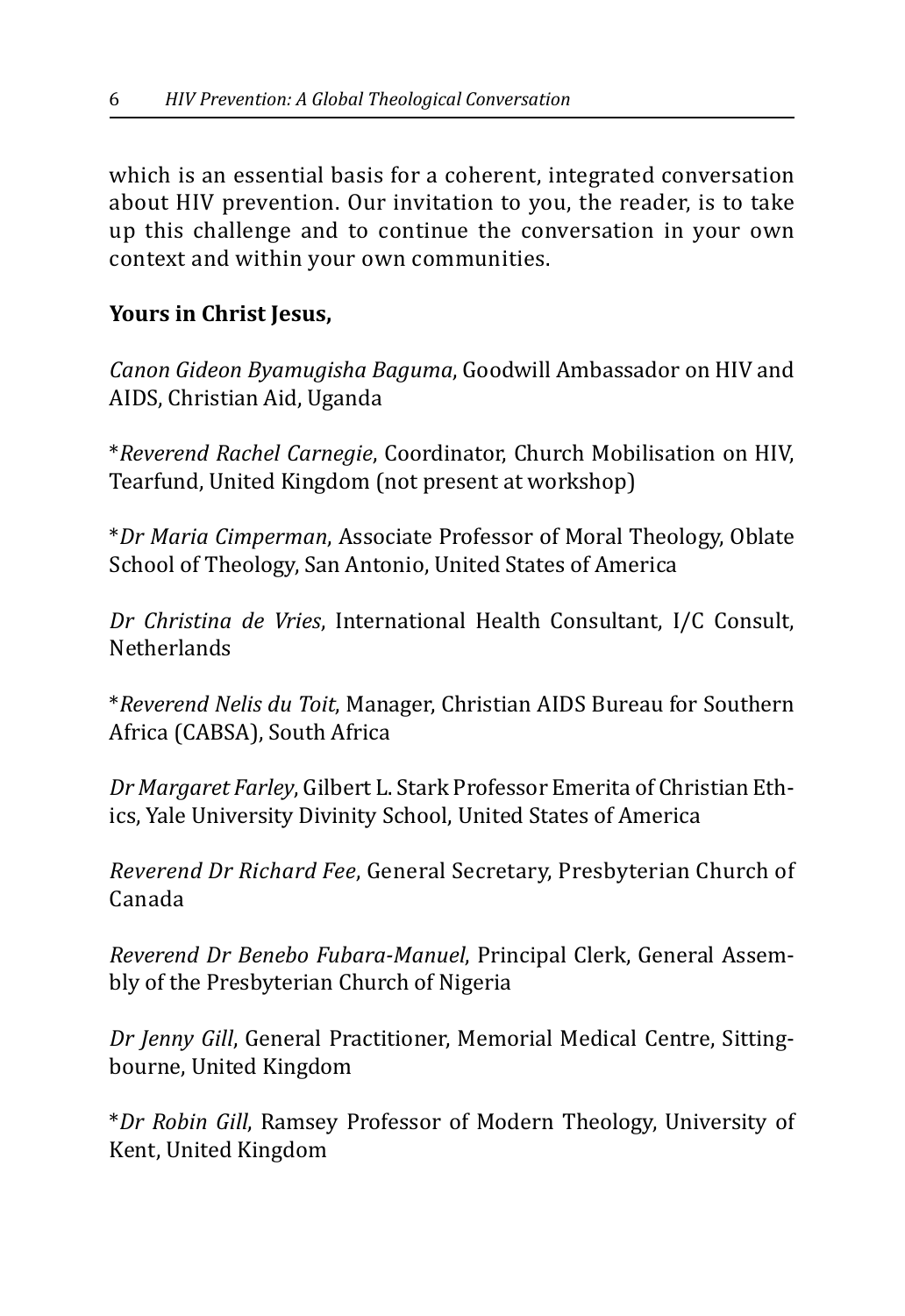\**Reverend Christo Greyling*, Global Advisor HIV/AIDS Faith Partnerships, World Vision International, South Africa (not present at workshop)

*Reverend Johannes Petrus Heath*, Acting Executive Director, INERELA+ (International Network of Religious Leaders Living with or Personally Affected by HIV or AIDS), South Africa

*Dr Neville Hicks*, Convenor, Social Health Unit, Australian Institute of Social Research, University of Adelaide

*Dr Beate Jakob*, Consultant Theological Studies on Health and Healing, German Institute for Medical Mission (DIFAEM), Germany

*Reverend Teboho Klaas*, Director, Health Programme, South African Council of Churches (SACC), South Africa

*Reverend Charles Klagba*, Theology Consultant, Ecumenical HIV and AIDS Initiative in Africa (EHAIA), Togo

*Dr Wati Longchar*, Professor, Eastern Theological College, India

\**Dr Christoph Mann*, Consultant, Germany

*Mr Greg Manning*, HIV Forum Facilitator, Micah Network, Australia

*Dr Bryan Massingale*, Associate Professor of Theological Ethics, Marquette University, United States of America

*Reverend Dr Enda McDonagh*, Professor Emeritus of Moral Theology and Canon Law, Pontifical University Maynooth, Ireland

*Mr Emmanuel Modikwane*, Prevention and Care Programme, Southern African Catholic Bishops' Conference AIDS Office, South Africa

\**Dr Esther Mombo*, Academic Dean, St Paul's University, Limuru, Kenya

*Dr Peter Okaalet*, Senior Director, Health, HIV and AIDS Policy, MAP International, Kenya/Uganda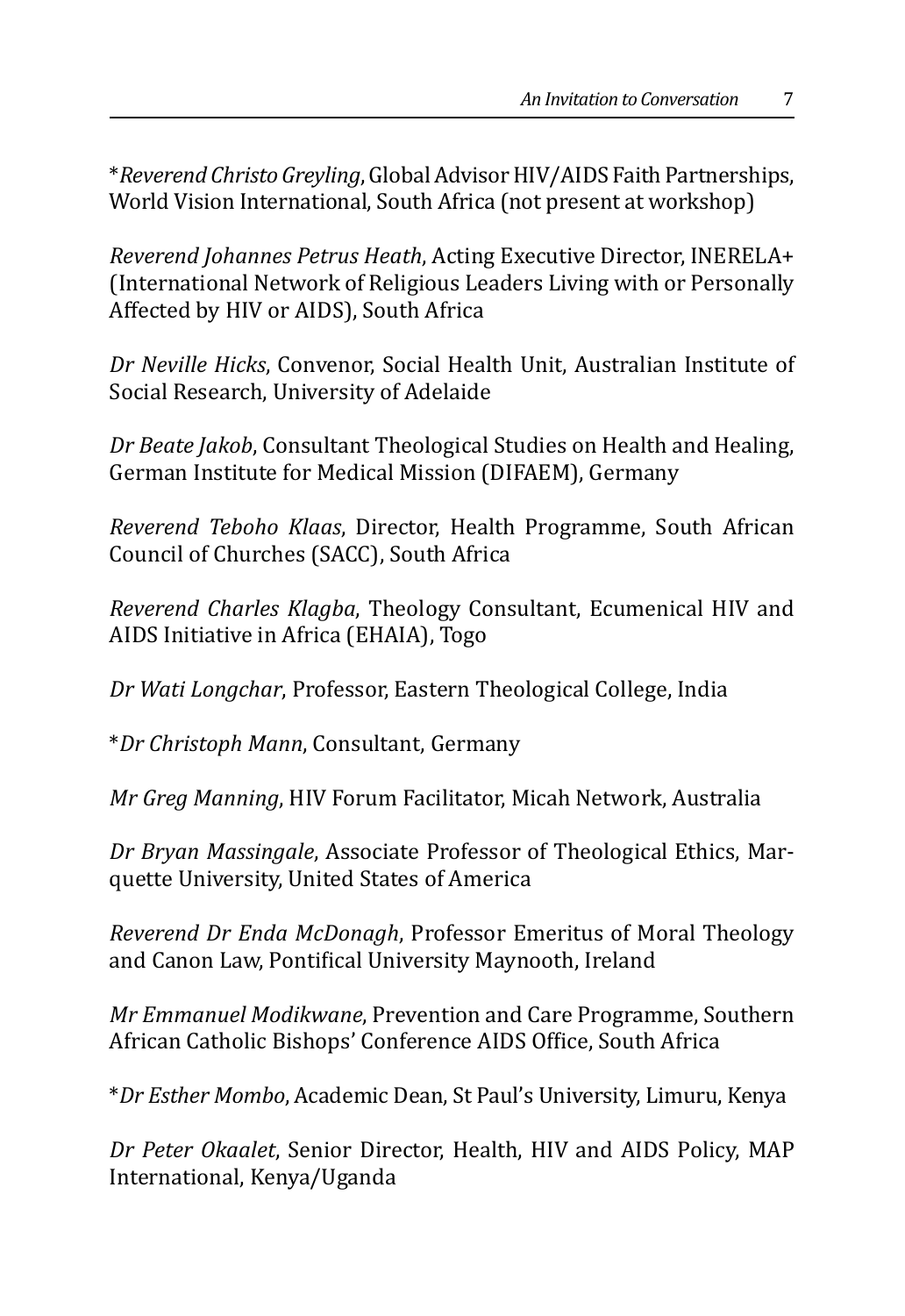*Reverend Lisandro Orlov*, Regional Coordinator for Latin America and the Caribbean, Lutheran World Federation Plan of Action on HIV and AIDS, Argentina

*Dr Petri Piiroinen*, Professor of Practical Theology, Department of Orthodox Theology, University of Joensuu, Finland

\**Ms Gracia Violeta Ross Quiroga*, Bolivian Network of People Living with HIV and/or AIDS and Latin America and the Caribbean NGO delegate in UNAIDS Programme Coordinating Board, Bolivia

\**Dr Birgitta Rubenson*, Senior Lecturer, Karolinska Institute, Sweden

*Ms Elena Rydalevskaya*, Executive Director, Diaconia Charitable Foundation, Russia

*Mr Burchard Schloemer*, Africa Desk, Missio Pontifical Mission Society, Germany

*Mr Thabo Sephuma*, HIV and AIDS Campaign Officer, Ecumenical Advocacy Alliance, Switzerland/South Africa

\**Ms Sally Smith*, Partnership Adviser, UNAIDS, Switzerland/United Kingdom

*Dr Temjenmenla*, Lecturer in Christian Education and Counselling, Bishops College Kolkata, India

*Dr Adrian Thatcher*, Research Professor in Applied Theology, University of Exeter, United Kingdom

*Ms Lyn van Rooyen*, Project Manager, Christian AIDS Resource Institute for Southern Africa (CARIS), South Africa

*Dr Ronaldo Zacharias SBD*, Professor of Moral Theology, Salesian School of Theology, Brazil

\* = Member of Steering Committee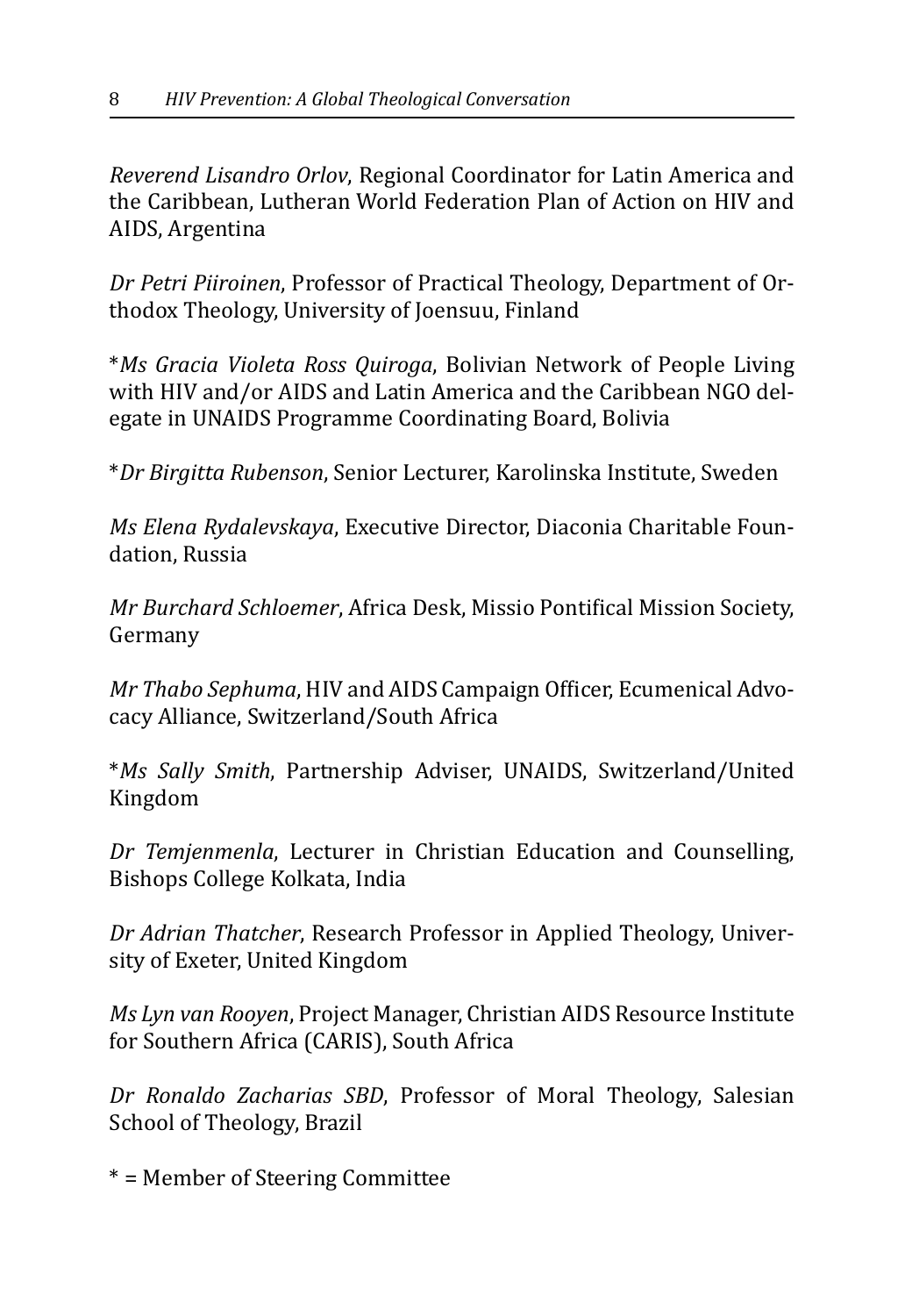## UNAIDS The Principles of Effective HIV Prevention

- All HIV prevention efforts/programmes must have as their fundamental basis the promotion, protection and respect of human rights including gender equality.
- HIV prevention programmes must be differentiated and locally-adapted to relevant epidemiological, economic, social and cultural contexts in which they are implanted.
- HIV prevention actions must be evidence-informed, based on what is known and proven to be effective, and investment to expand the evidence base should be strengthened.
- HIV prevention programmes must be comprehensive in scope, using the full range of policy and programmatic interventions known to be effective.
- HIV prevention is for life; therefore, both delivery of existing interventions as well as research and development of new technologies require a long-term and sustained effort, recognizing that results will only be seen over the longer term and need to be maintained.
- HIV prevention programming must be at a coverage, scale and intensity that are enough to make a critical difference.
- Community participation of those for whom HIV prevention programmes are planned is critical for their impact.

Intensifying HIV Prevention: UNAIDS Policy Position Paper (2005) http://www.unaids.org/en/KnowledgeCentre/Resources/ PolicyGuidance/UmbrellaPolicies

Note: These 'UNAIDS Principles of Effective HIV Prevention', referred to on page 2, are foundational ones for global responses to the epidemic, and a starting point for our own thinking on prevention. We should point out, however, that there is no specific mention of faith among these principles, in spite of the acknowledged role of religious belief and of faith communities in motivating behaviour.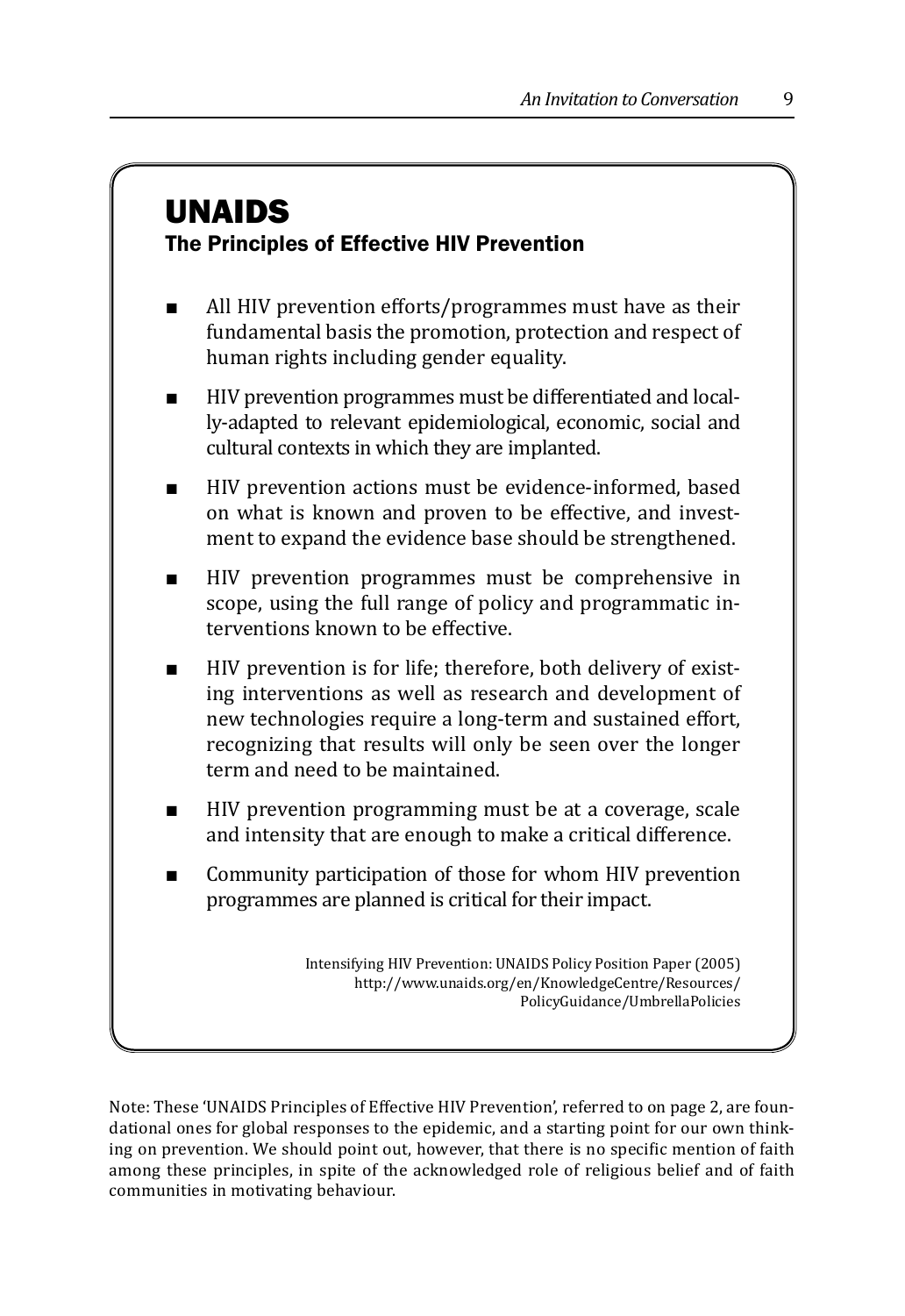## Chapter 1

# Theology and HIV prevention: the discourse of life

*Epidemics are moments of truth when both knowledge and power are unveiled.*

*― Neville Hicks quoting Didier Fassin<sup>4</sup>*

For public health and other secular disciplines, the HIV epidemic has proved to be something of a *kairos* moment: a moment of opportunity, not to be lost, when new insights can lead to new ways of thinking, working and relating to others. This has also proved true for Christian theology, and for global understandings of the role that faith communities play or could play in the response to major public health issues. The present volume seeks to identify some of the theological insights that have emerged from this *kairos* experience, and to suggest ways in which the challenges they present can be empowering ones. For it may be that the theological truths 'unveiled' by the challenge of HIV prevention are ones that will change our churches for ever.

In this chapter, therefore, we consider the unique contribution that theology is able to make to the dialogue on HIV prevention, and also its limitations (*Theology and certainty*). The next section (*Some theological difficulties*) names some of the challenges that present themselves when people from different theological traditions do theology

<sup>4</sup> Didier Fassin: *When Bodies Remember: experiences and politics of AIDS in South Africa*  (Berkeley: University of California Press, 2007) p.129.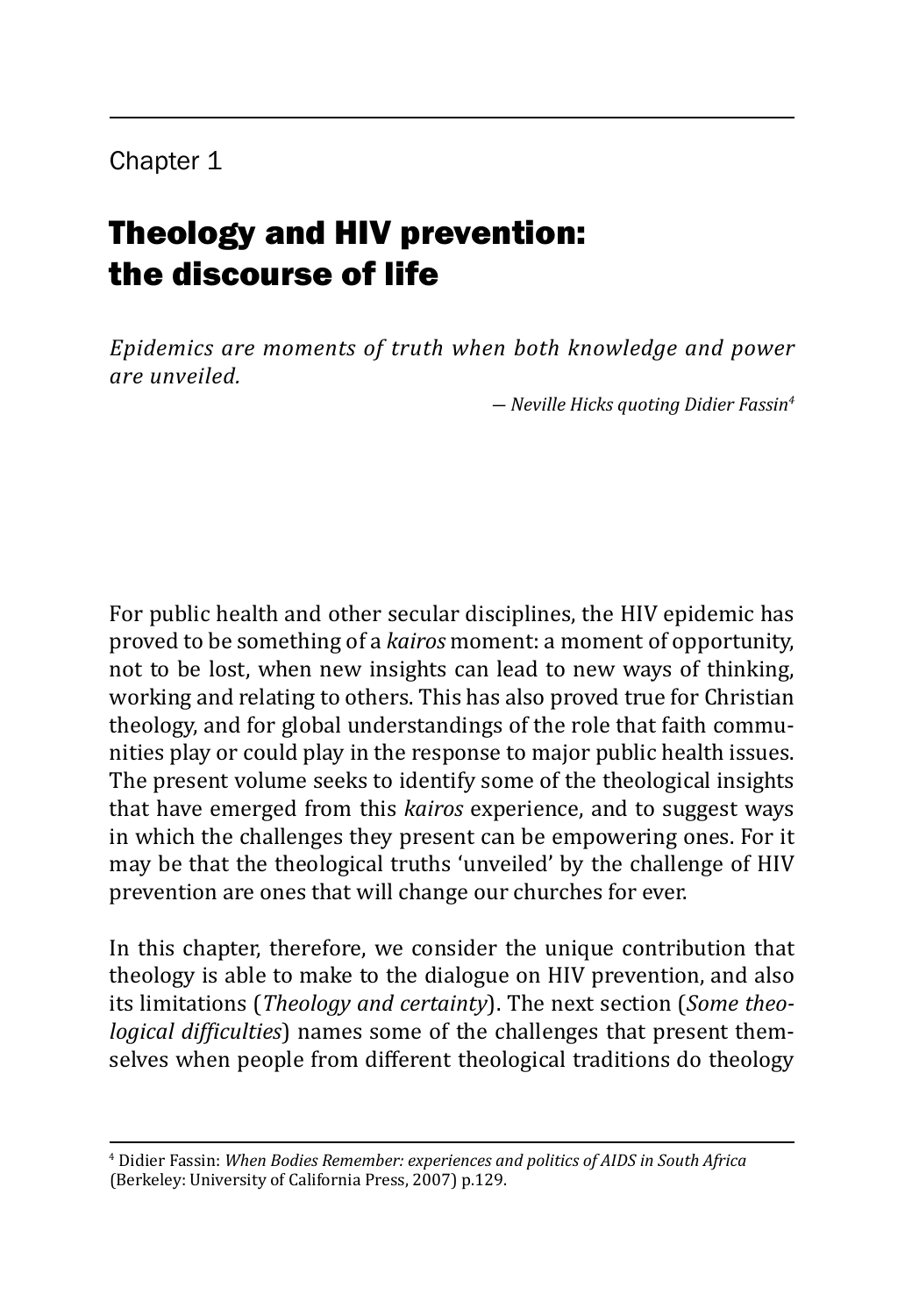together. In the section entitled *'Doing' theology*, we look at some of the specific difficulties Christian theologians have confronted in their efforts to 'do' theology in relation to HIV and AIDS.

The discussions that led to this book generated various suggestions about the kinds of action that might flow from them. Some of these suggestions appear at the beginning of Part Three. We believe, though, that readers and groups of readers will wish to come to their own conclusions. Therefore this chapter (like Chapters 2, 3 and 4) ends with a challenge to its readers to reflect on the implications of what has been said and find ways of moving from reflection to action in their own particular context.

## 1. Theology and certainty

What does it mean to talk about HIV prevention from the standpoint of Christian theology? The opening letter pointed out the need for our discussions to be informed by those secular disciplines through which the epidemic is understood, and the evidence base from which they derive their authority. Also of great importance, as a source and validating tool in all discussion, is actual experience (especially the experience of people who are themselves living with or affected by HIV).

Most would agree that Christians are called to participate in efforts to care for communities and individuals living with HIV, to help prevent new HIV infections and new HIV epidemics, to reduce unnecessary deaths and to slow down existing epidemics. In countries where the epidemic is concentrated within particular populations, there are still opportunities to limit its spread and to protect those vulnerable to infection. It is against this background that we approach the task of identifying the specific and vital contribution that theological and scriptural reflection can make to our response to an epidemic that has been so copiously described through the lenses of other discourses and disciplines.

One of theology's functions – which this volume is designed in part to address – is to resist the temptation to take refuge in certainties. With so much knowledge now available, it is all too easy to say, as one participant put it: 'Don't ask me to think about it, just give me the answer'. We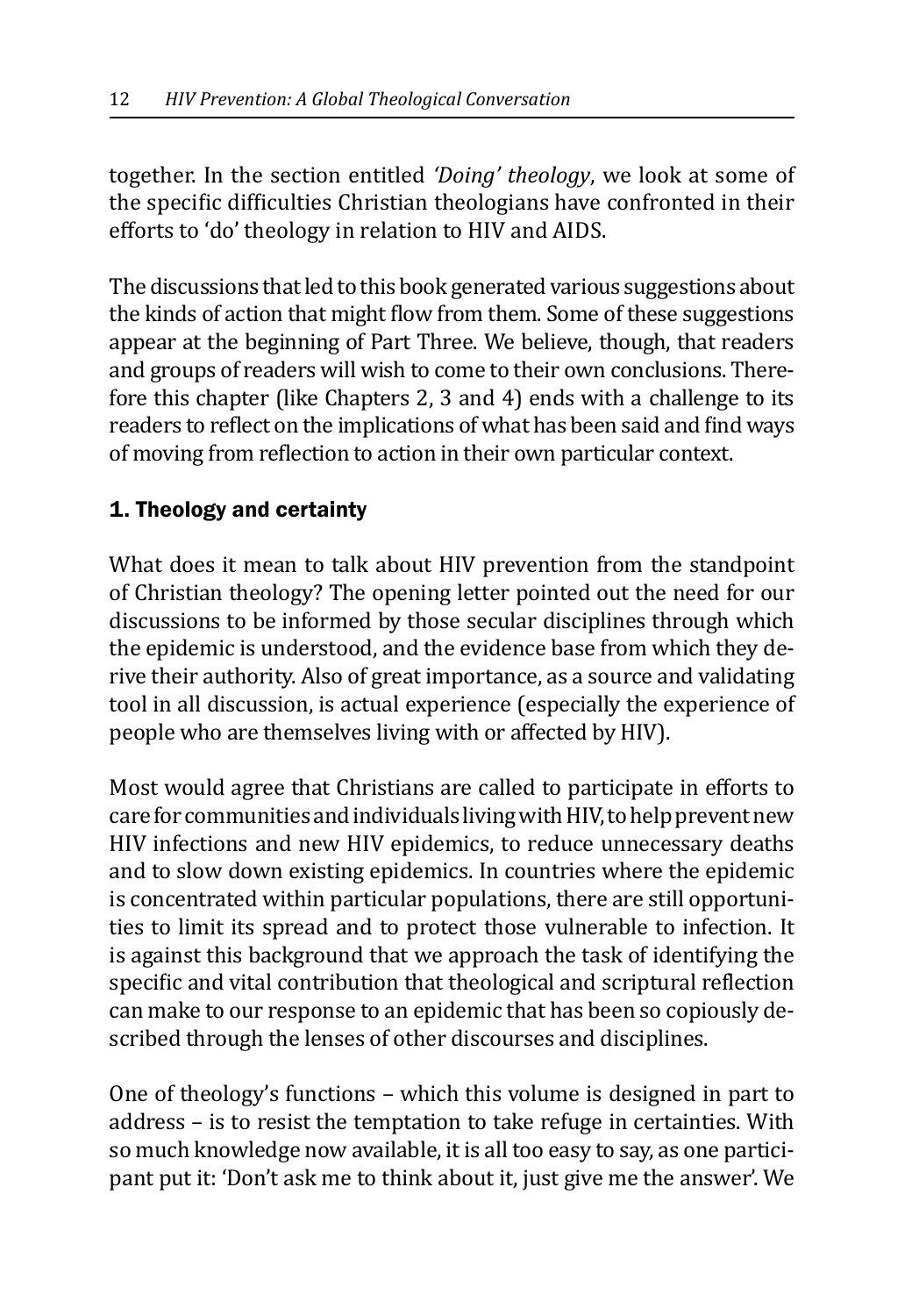then become a society in which research may be driven by the need to prove oneself right rather than by a longing to arrive at the (possibly unwelcome, possibly complex) truth. When this extends to our reading of the Bible, we risk embracing an over-simplistic, insufficiently nuanced understanding of the ways of God.

Such differences were frequently encountered in the course of the discussions that led to the writing of this book. Theological discussion between Christians who read the Bible as literal and incontrovertible truth and those (on the other hand) who take a more contextualized or historical view can prove painful for both groups. Different traditions have different views of how the Scriptures are to be applied to contemporary issues, views that may be held with such absolute conviction that dialogue becomes a threatening experience. In this publication, we have tried to indicate differences in theological approach and enable them to be heard. At the same time, we have insisted (as the participants in the consultation insisted) that dialogue is not just possible but essential, that differing views are held in good faith and should be heard, and that there is, at the end of the journey, theological common ground on which we may all find firm footing.

It's not easy though. On the one hand, it can give one a sense of peace and security to believe there is a set of unquestionable truths, and that one knows the answers; on the other hand, the theological issues raised by HIV prevention are complex ones, not open to easy solutions, and difficult to address from the standpoint of religious and scriptural certainty. Equally, Christians who take a more nuanced and contextual view may be accused of losing the power and uniqueness of the gospel message by adapting and accommodating too much to the world.

When churches make statements or advocate particular theological and ethical positions, they cannot expect – however strongly they believe they are in possession of revealed truth – that they will be immune from questioning, nor can they expect their truths (however self-evident they appear) to be unquestioningly accepted by others. We are therefore struggling, in these pages, to develop a theological approach to HIV prevention that is sufficiently flexible and broad-ranging to be capable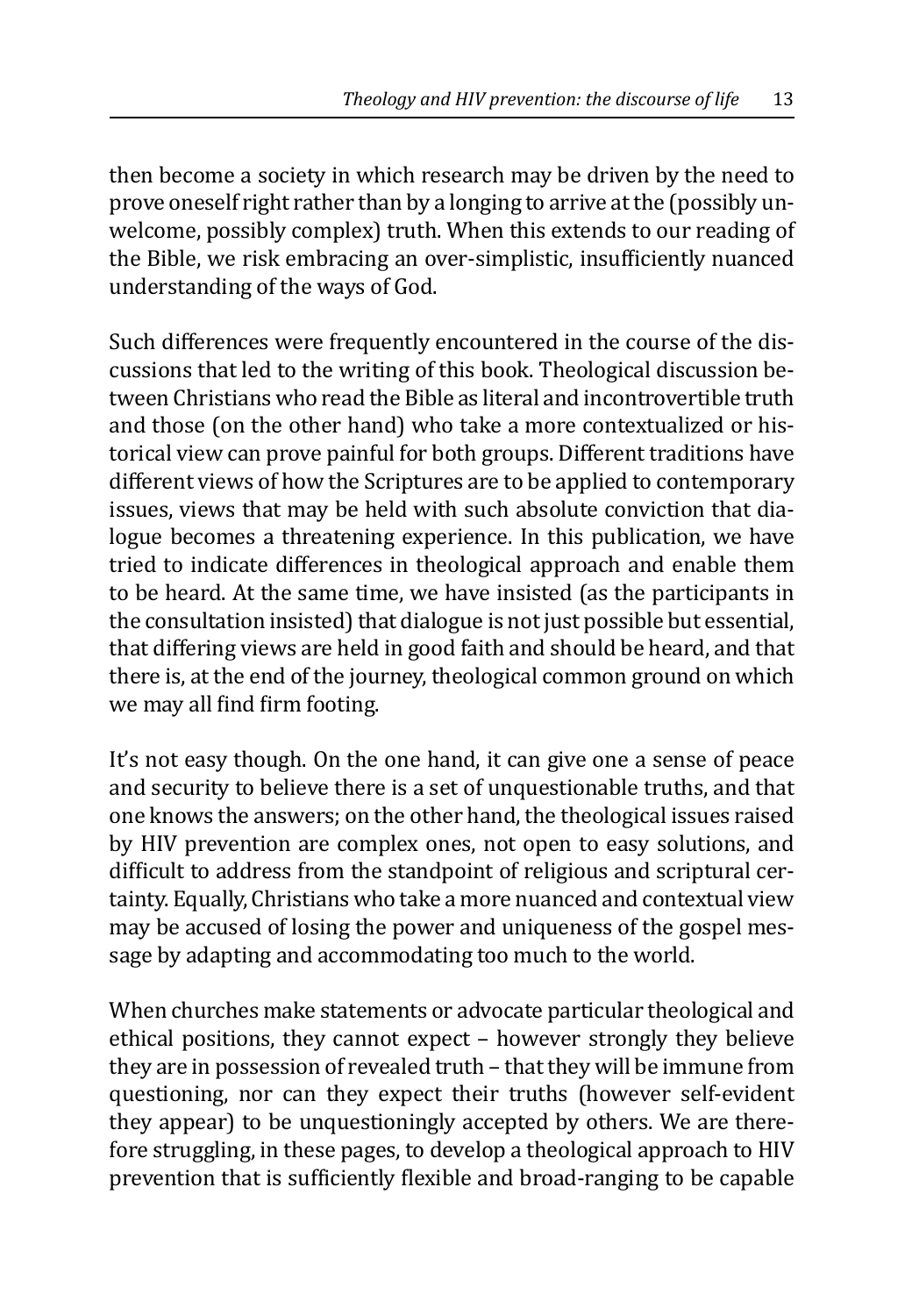of making an accessible contribution to the overall response to the epidemic at global, local and personal level.

### 2. Some theological difficulties

This has not been easy. For some, HIV prevention was a simple question of morals. For others, it was a public health problem, a gender problem, a social justice problem. In sharing these views, profound questions were raised about the nature of God. 'Is our image of God one of vengeance and punishment,' comes the question, 'or is it an image of love and life?'

The answer is, of course, that some religious groups or traditions stress the punitive character they attribute to God, and others place emphasis on God's life giving, liberating characteristics. Increasingly, therefore, the issue becomes a contextual one, as it becomes clear that particular social and economic contexts raise particular questions. The problem is that apparently simple, obvious solutions often ignore the dynamics of culture, and the social or gender roles it imposes, leading to answers which assume that everyone has the capacity to control what happens to them. We will return to these discussions, in greater detail, in future chapters.

Christians from different traditions may also have different understandings about God's saving action in the world, and therefore about the role of the Church in mission. Is the world irredeemably lost until it is saved for Christ by His Church? Or is the world already the location of divine action, which the Church is called to discern and celebrate? These questions go to the core of our understanding of mission today.

## 3. 'Doing' theology

In 'doing' theology in relation to HIV prevention, one of the biggest problems is the tendency to cloak important issues in silence and denial. An effective response to the HIV epidemic demands that we focus on issues on which Christian tradition has long been uncomfortable. In particular, these include gender inequality, violence, drugs, sex and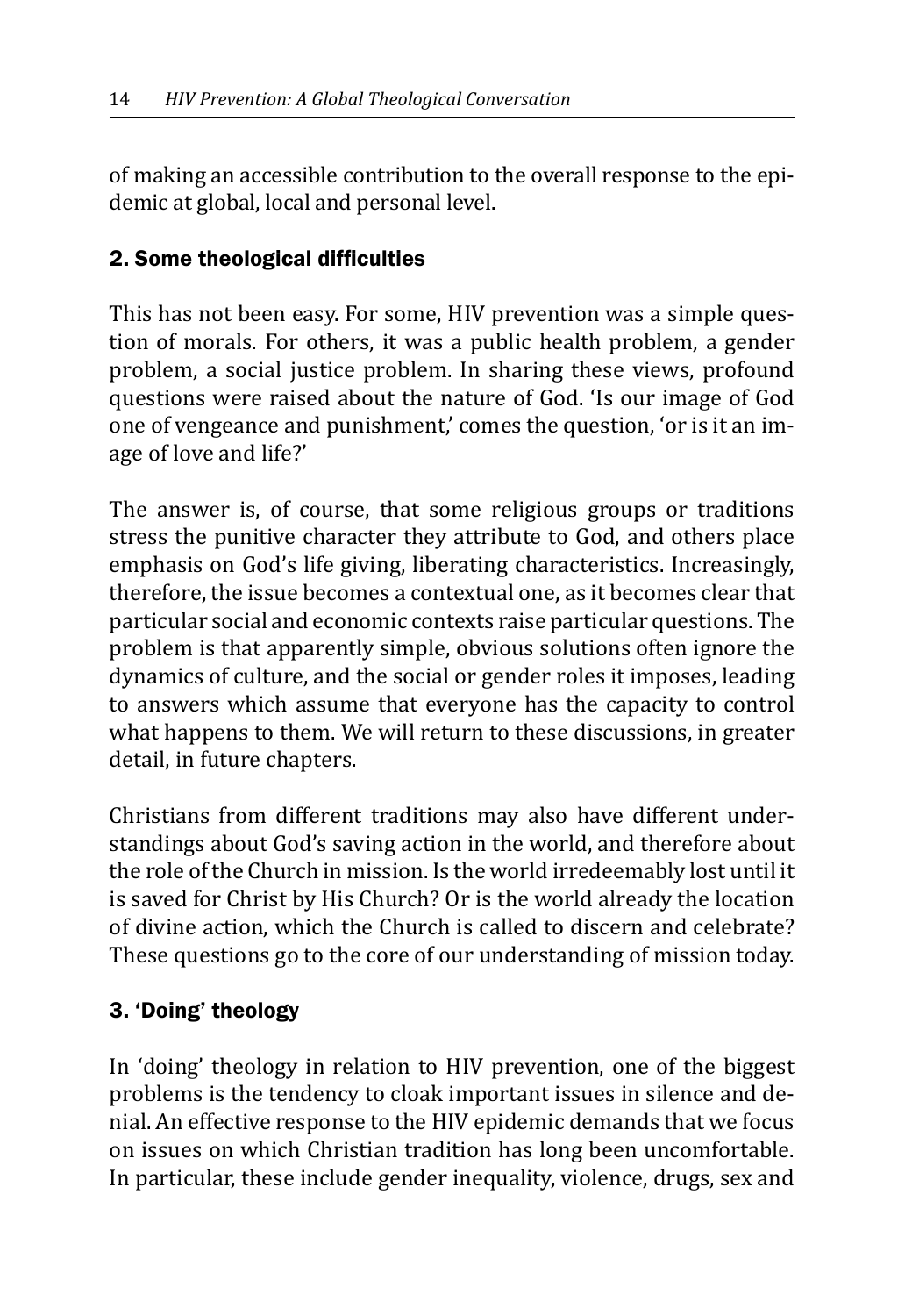sexuality: all of them issues that many religious people find (in practice) impossible to speak of. Marriage, preparation for it and what happens within it have also proved to be difficult terrain for Christian theology to enter. Further, becoming infected with HIV, living with HIV, being treated for HIV, and also preventing HIV are all highly physical experiences: and yet, although celebrating the fact that they are called to be the Body of Christ on earth, churches have often been silent or highly ambivalent about *actual* human bodies and their functions.

A further set of issues surrounds the relationship between institutional churches and marginalized populations such as injecting drug users, commercial sex workers, prison populations and men who have sex with men: all of whom have regularly found themselves excluded or judged (or both) by mainstream religion.

Two major theological images kept re-emerging in the course of these discussions. The first is the idea of 'right relationships', which will be discussed at length in future chapters. The second is the concept of life and death, and the absolute conviction that a Christian orientation towards HIV and AIDS must involve not just a *theology* of life, but also a wholehearted *celebration* of life. As one of the participants in the Johannesburg conversations put it: 'In the end, religion is about love and life. We need to be vigilant in ensuring that our own beliefs or values reflect this'.

Right relationships, love and life? These positive, non-judgmental, celebratory and profoundly *biblical* themes give us the space we need to see the awkward, apparently intractable issues in clearer perspective. Sex and sexuality are within the discourse of life; ideas of gender and of right relationships place the discussion within the discourse of justice. Furthermore, these themes are ones that have the capacity to energize Christian contributions to the overall global, communal and personal response to the HIV epidemic. In the words of a participant: 'The discourse of death (as in public health when risk reduction or mortality figures are being discussed) and the discourse on sexuality (which you hear even if it is unspoken in many churches) is, in the end, *less effective* than the discourse of life'.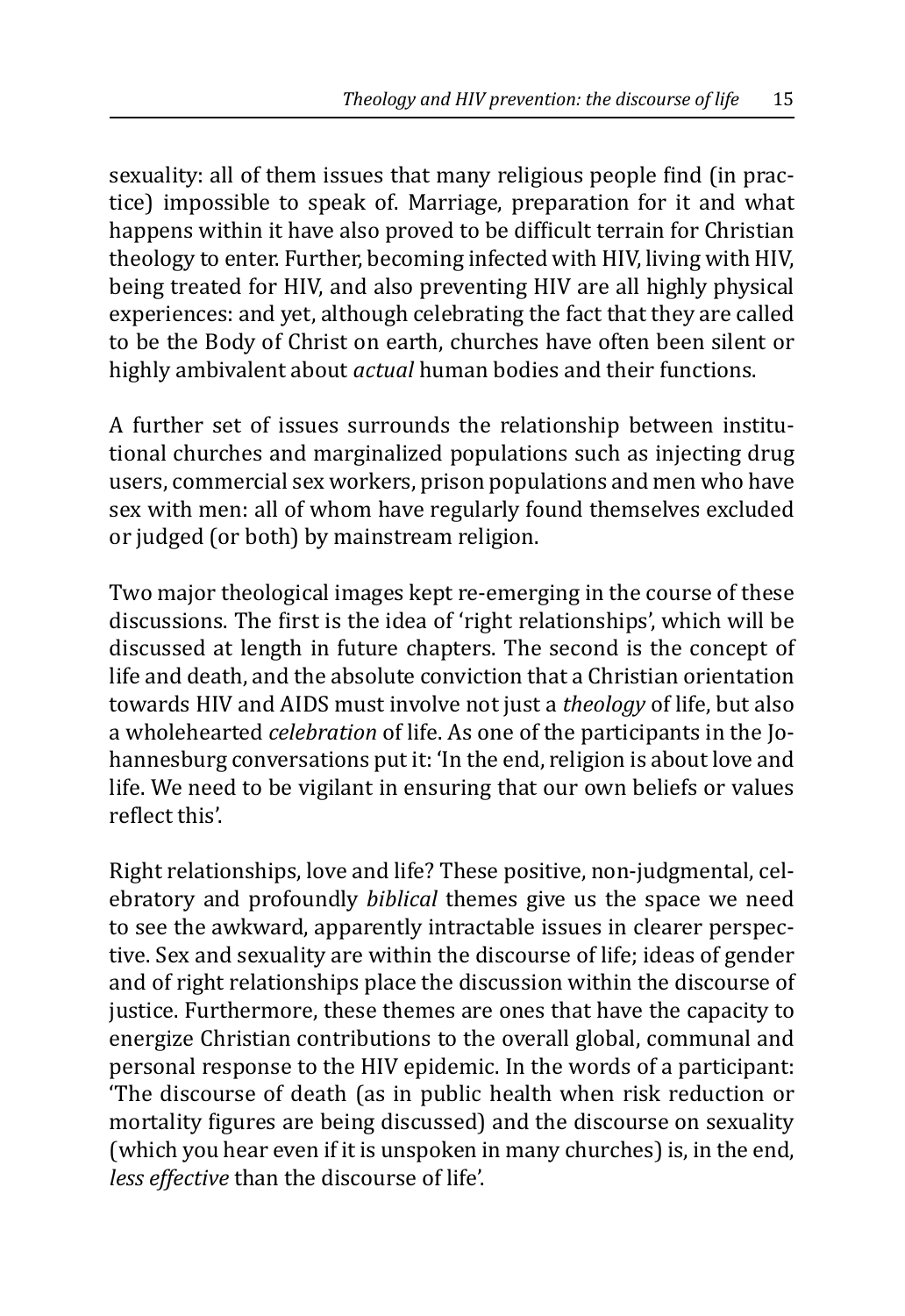#### 4. Questions for discussion

- a. What does it mean to think theologically in the context of HIV prevention?
- b. Have you experienced discussions when there has been a fundamental disagreement about any of the controversial issues discussed in this chapter?
- c. What value does Christian theology add to the various dialogues around HIV prevention? What would be lost if we abandoned our search for a distinctively Christian contribution to these dialogues?
- d. How far should effectiveness be a criterion in evaluating a particular theological approach to HIV prevention? What other criteria could there be?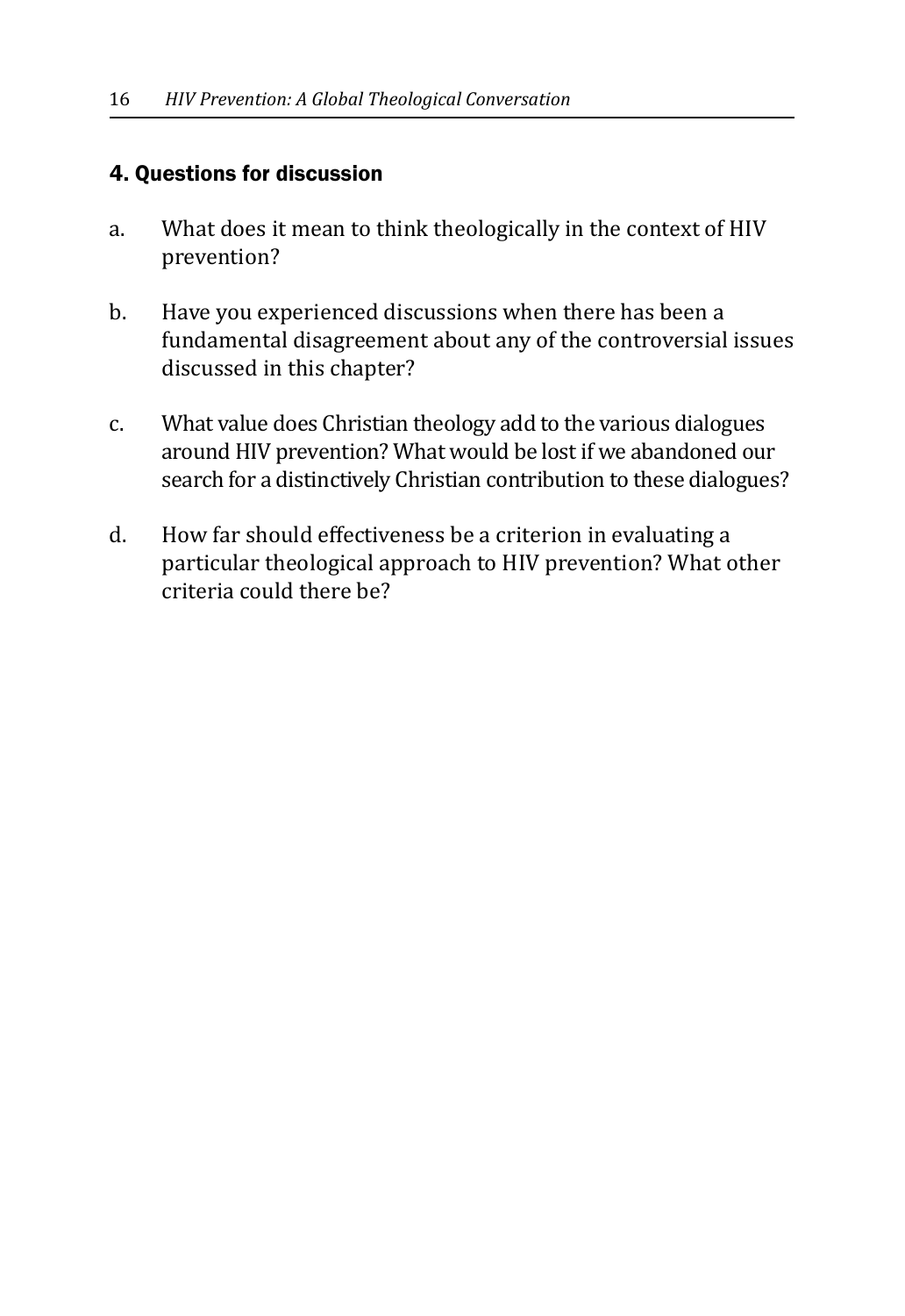## Chapter 2

# HIV prevention at global and national levels

*While the form of an epidemic is influenced by the type and virulence of the pathogen, the question of who is affected, and with what consequences, will reflect the ideologies, social and political structure and economic organization of the populations among whom the pathogen exists.*

*― Neville Hicks* 

The aim of this chapter is identify and explore some of the theological issues encountered in responding to the HIV epidemic at global and national levels. The chapter opens with a brief summary of the challenges and difficulties that were identified, and goes on to suggest some theological themes that are notably relevant to this discussion. These are:

- justice;
- prophetic courage;
- Christian solidarity and the common good.

Therefore the chapter ends with a challenge to its readers to reflect on the theological implications of the international and national issues that they themselves encounter in moving from reflection to action in their own particular context. Recommendations from participants appear in Part Three, in the section headed 'From Conversation to Action'.

## 1. Challenges at global and national level

A major and much-publicized challenge to HIV prevention has been the lack of progress towards achieving universal access to HIV pre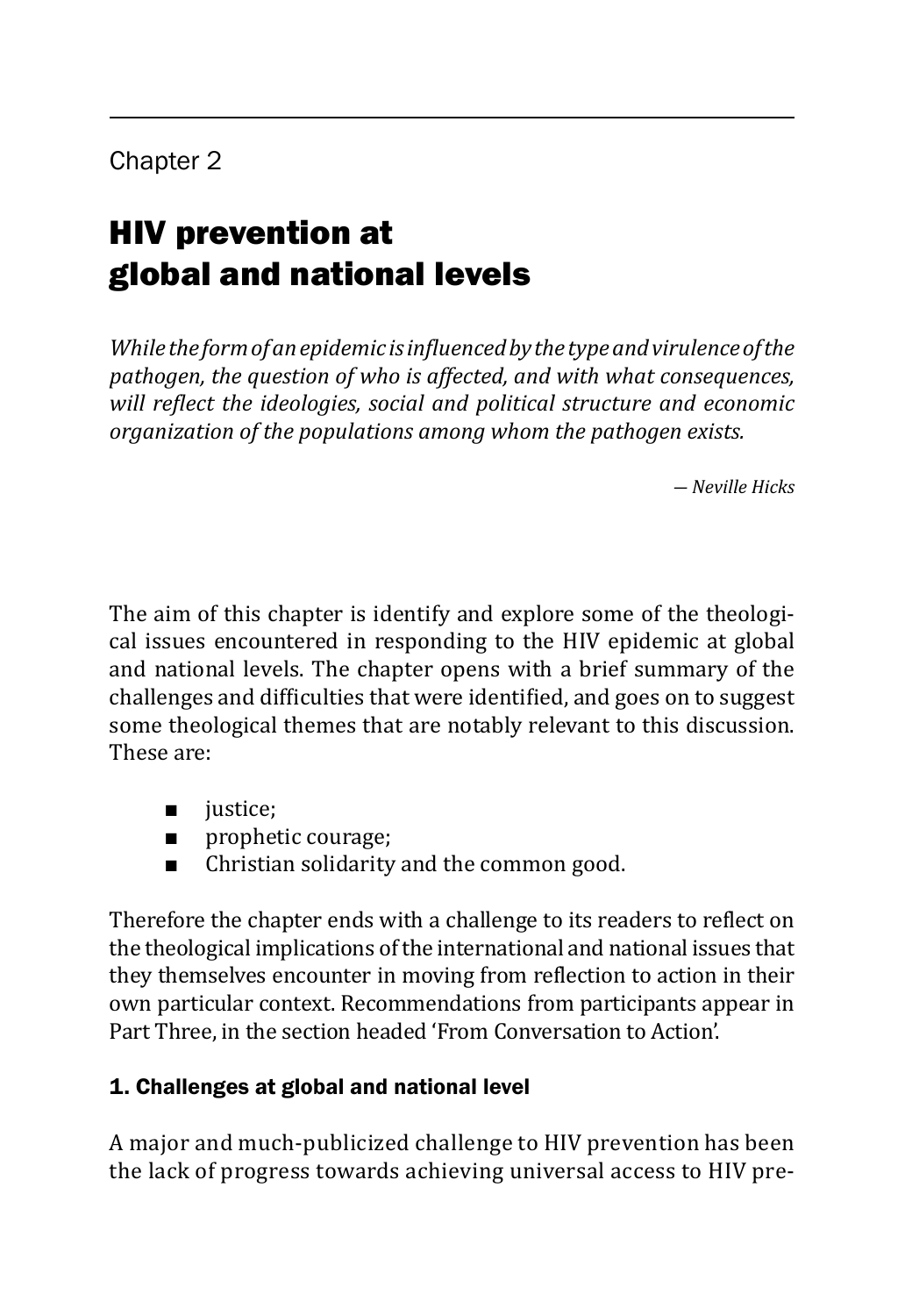vention, treatment, care and support, coupled with the urgent need for the resources to make services more freely available to people who need them most. Progress towards meeting the Millennium Development Goals has been slow, and there has been a lack of political will at national level to honor international commitments. Most national governments have failed to meet their commitments to the United Nations or to the Global Fund to Fight AIDS, Tuberculosis and Malaria. When resources are available, they are not always used as efficiently as they could be, because stakeholders at country level have insufficient capacity, or are unable to harmonize or prioritize their efforts.

New methods of HIV prevention, treatment, and diagnosis are needed. In particular, there is an urgent need for effective, affordable, convenient, female-controlled prevention methods. These have not so far been a priority, and until very recently there has been little urgency about efforts to make them so. Medicines are still beyond the reach of the majority who need them, and while some countries have used the TRIPS<sup>5</sup> agreement to launch successful challenges against inequalities in the availability and pricing of medicines, others have lacked the capacity to take advantage of the flexibilities that exist within the agreement.

There has been insufficient progress towards the ending of discrimination against people living with HIV: a view based on continued evidence of the lack of access to health services and employment, of travel restrictions on people living with HIV and of the criminalization of HIV transmission. This is accompanied by a failure to observe human rights principles in relation to those key populations who are particularly at risk of HIV – for one reason of another - especially vulnerable to transmission.

Although gender inequality and gender-based violence are now generally known to increase vulnerability to HIV transmission, few

<sup>5</sup> The WTO agreement on Trade Related Aspects of Intellectual Property Rights 1994, see www.wto.org/english/tratop\_e/trips\_e/trips\_e.htm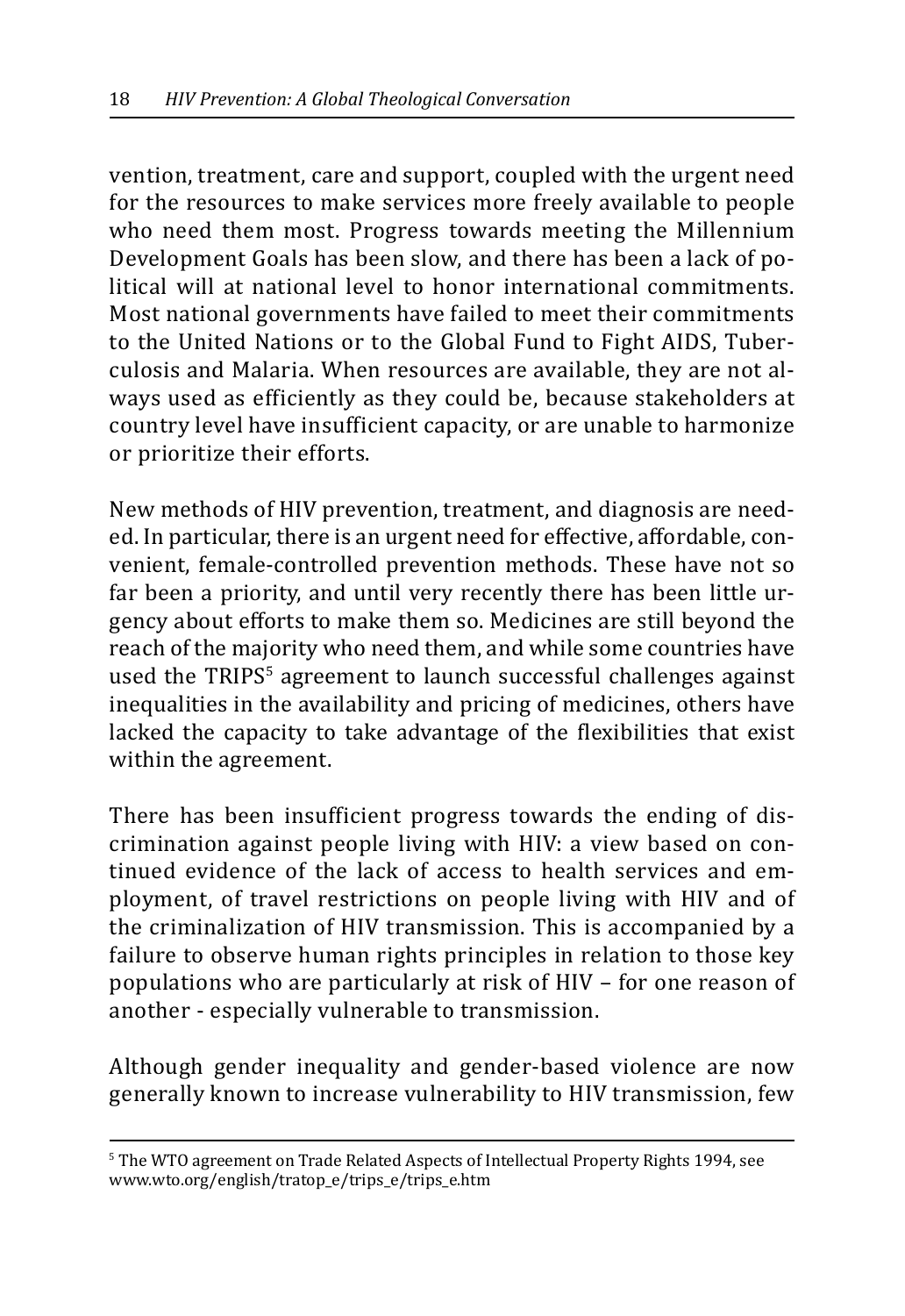governments have effective legislation in place to overcome them. Though national governments may give verbal support to international statements on gender, this support is often limited to rhetoric, foundering on the fatalistic view that gender violence and gender inequity are in practice unavoidable.

Global poverty and increasing food shortages are often cited as being among the factors that drive people to engage in activities that put them at risk of contracting HIV. If this is true, then it means that poverty should be seen as both a *driver* of HIV transmission, and also a *consequence* of HIV: an observation that has relevance for national resourcing of HIV prevention, and also for personal struggles for survival.6 Furthermore, conflict, war, and violence result in the breakdown of social and economic structures, the creation of mobile groups of fighting men, and often also a collapse of traditional value systems.

## 2. Justice

Issues of justice are woven into the agenda of HIV prevention at every level. Unequal access to HIV treatment is an obvious example, connected as it is with the power differentials that govern the mechanisms for the allocation of resources and the difficulty often faced by people living with HIV in accessing health services. Further justice issues include the discrimination faced by people living with HIV and their families and survivors, recent trends towards the criminalization of HIV transmission, the disproportionate effect the epidemic appears to have on poor people, and the marginalization of population groups that are particularly vulnerable to HIV.

International responses to the epidemic have, from the beginning, adopted a human rights approach that is underpinned by the concept of justice. Dominant public health responses, too, have often

<sup>6</sup> For a detailed discussion of the role of poverty in HIV transmission, see the following link (p2, sub-head 'HIV and Poverty'): http://data.unaids.org/pub/InformationNote/2008/response\_reassesing\_hiv\_prevention\_science\_\_en.pdf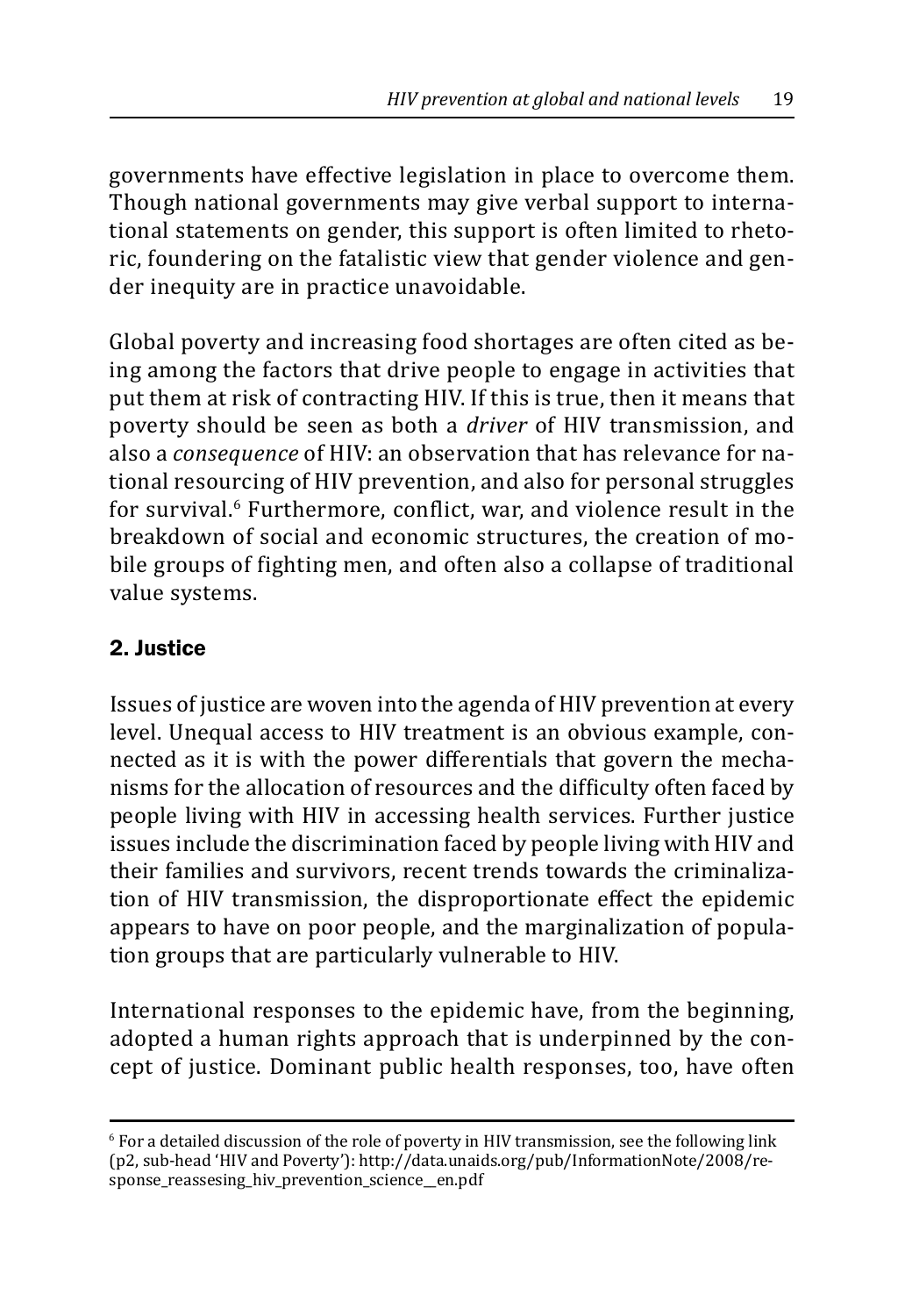been informed by a well-founded awareness of the danger of increasing stigmatization and thus driving the epidemic underground. This creates a strong and potentially fruitful synergy between – on the one hand – secular approaches and, on the other hand, those faith-based responses that are rooted in the powerful strand of justice that runs through our scriptures.

Speaking through the prophet Amos, God says: 'Let justice flow down like waters and righteousness like an ever-flowing stream'. (Amos 5:24) Biblical concepts of justice are premised upon the covenant that God made with the children of Israel, of which Christ is the fulfillment. We are all equally loved by God, and it is through us, as God's children, that this love is to be acted out. Our relationships with each other, the world and with God cannot be grounded in love if they are not also grounded in justice. This message is absolutely central one in both the Old and the New Testaments, calling for fair treatment of our fellow human beings, resistance to the exploitation of the environment, hospitality to the stranger and care of the vulnerable and marginalized.

We are urging here, therefore, that principles of justice should underpin any kind of strategic thinking and planning about responses to HIV prevention, not just at the level of public discourse, but also in the context of interpersonal and community-based relationships. Justice issues are all around us: in the steady progress of globalization, in the gender injustice that is often inherent in sexual relationships, in local and international poverty and the suffering it causes and in the scandal of unequal access to life-saving medicines. The biblical concept of justice is a key area for theological and practical engagement with the HIV epidemic and a useful reference point for a theologically-based advocacy strategy. It is also one key contribution that Christians can bring to global and national dialogues on HIV prevention.

## 3. Prophetic courage

A greater commitment to justice is a key requirement at every level in the dialogue about HIV prevention. But how, exactly, is the call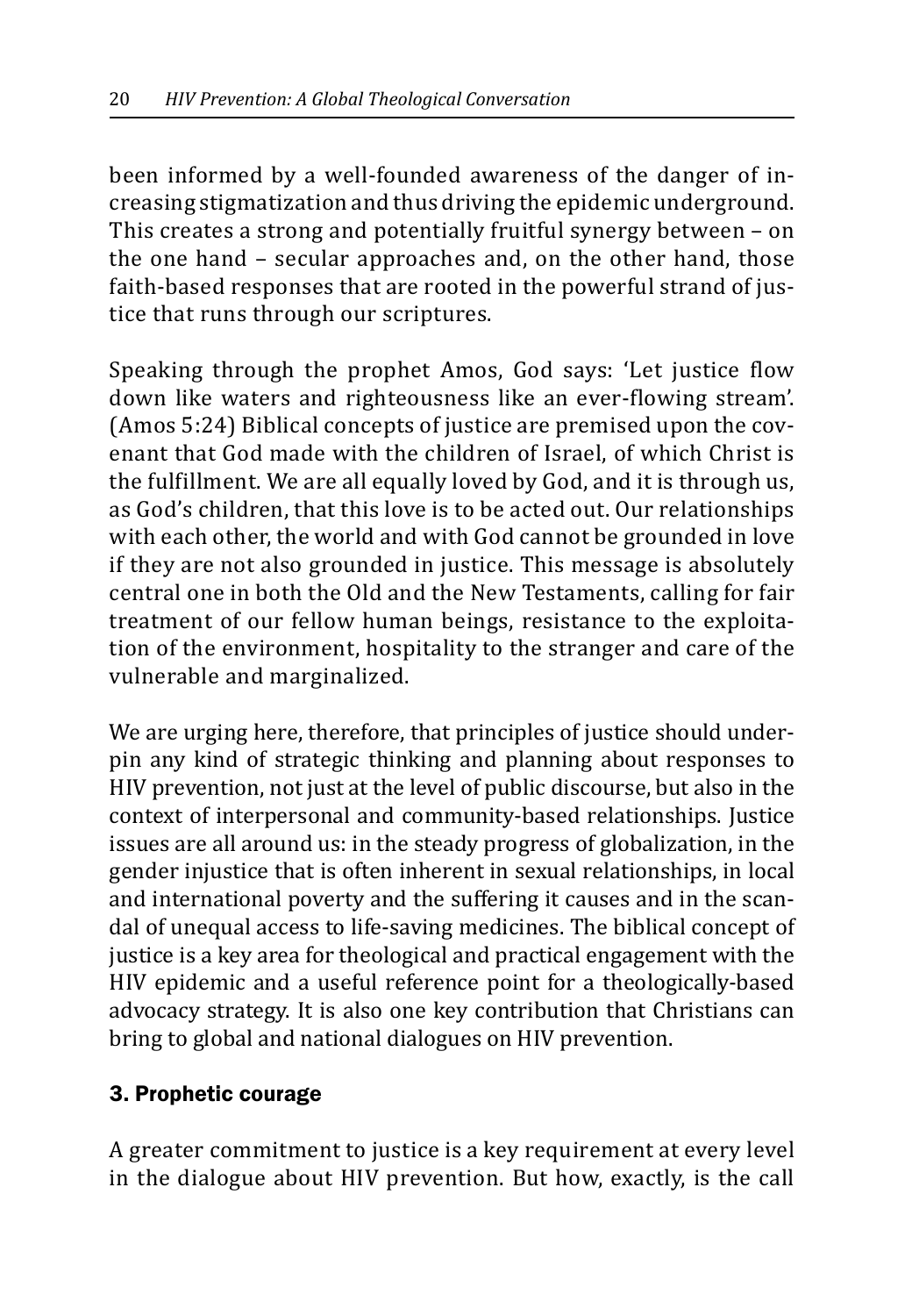for justice to be articulated? And how can we help people to hear it? For it takes more than preaching, condemnation and moralizing to deliver the wake-up call that will persuade Christians to re-examine their teachings in the light of the sickness and dying, the stigma and the discrimination that characterize the HIV epidemic.

The word 'prophetic' is often used loosely today, but the concept of the prophet is nevertheless an important one. As Margaret Farley says later in this book, prophetic discourse tends to arise in contexts where 'needs are massive and injustice reigns'.7 Prophets express religious or moral indictments; they address basic moral concerns; they appeal not only to the head but to the heart as well; and they may offer a vision of a transformed future that is better than the present.

Prophetic discourse, therefore, is not what we, today, would label 'dialogue'. On the contrary, it is a discourse that calls, through the power and the passion of its message, for people to 'turn to God'. It grieves over the world and invites us to lament its pain. It speaks of hope in the context of a concern for some of the most profound issues in human relationships, emotions and experience.

Churches have an important role in such prophetic discourse. It is at the level of faith, often, that people engage with the big issues of life and death, pain and loss, passion and hope. It is in prayer and liturgy that they find the opportunities to lament. But prophecy is not the mere repetition of moral rules. Nor is the prophetic role one that we choose for ourselves: it is one to which we are called by God. As with the prophet Amos, the message of prophecy is not *our* message but *God's* message.<sup>8</sup>

Furthermore, prophetic discourse is not merely challenging to its audience. On the contrary, it is often, also, deeply challenging to the prophet him or herself, confronting the person with truths that are

 $\frac{7}{2}$  See Essay 1, p.59

<sup>8</sup> See above, under Justice, p.20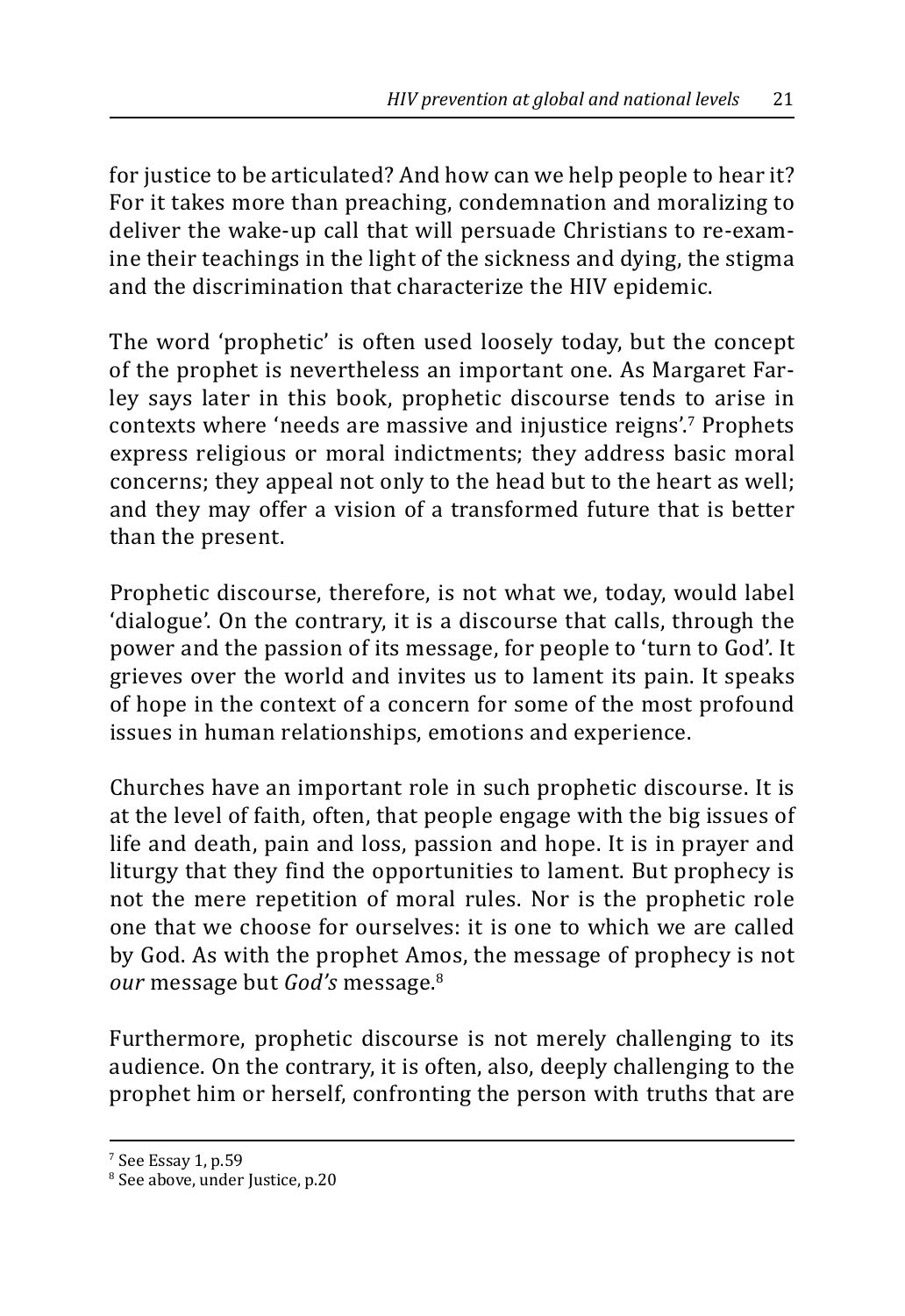difficult to accept. So when churches challenge themselves, their leaders and their governments to a change of heart that will enable them to address HIV prevention more energetically and honestly, they may find that they themselves are also profoundly and painfully challenged by the experience. For example, an individual exploring the issue of stigma and discrimination in his or her community will inevitably expose stigmatizing assumptions in their own heart. It is not possible for the prophet to address the issue of HIV prevention without leaving his or her comfort zone and confronting the taboos that surround issues of sex and sexuality.

It is painful, though, to come to the realization that aspects of one's morality are based mainly on taboo, and serve only to reinforce the idea of 'divine punishment', which has made such a pernicious contribution to the response to HIV and AIDS. Similarly, Christian men and women are often made deeply uncomfortable by their first experience of 'seeing' gender injustice or the invisibility of women that is associated with patriarchal religion.

Traditionally, then, the prophetic task is to challenge and disrupt, to expose hypocrisy and denial, and to identify what is not 'true'. The priestly task, on the other hand, is to maintain or conserve. These two main strands in Christian tradition (the prophetic and the priestly) both have huge contributions to make to the response to AIDS. The role of the 'prophet' should be seen as complementing that of the 'priest'. 'Prophet' and 'priest' are both aspects of Christian identity and of the Body of Christ.<sup>9</sup>

## 4. Christian solidarity and the common good

The idea of 'the common good' (which dates back over two thousand years) implies the promotion of social systems, institutions, and environments that operate to the benefit of all people. A central plank of

<sup>9</sup> For broader discussion of the prophetic, priestly and wisdom aspects of Christian identity, see Curran, C, 'Enda McDonagh's Moral Theology' in Hogan, L (ed), *Between Poetry and Politics*, Dublin Columba Press 2003, p.206 ff.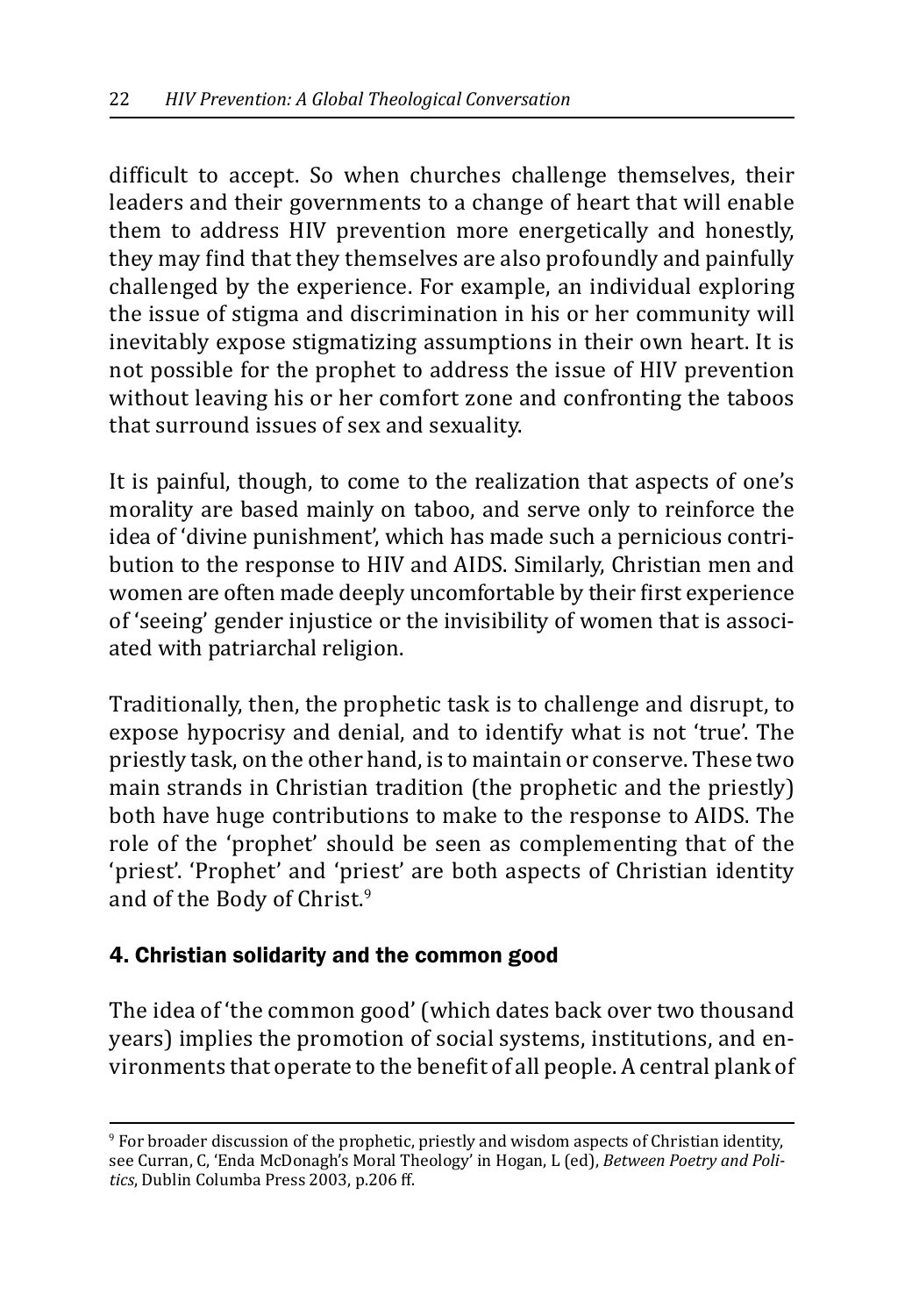Catholic social teaching, this notion has a critical place in discussions of social policy today, especially over issues like access to health services or the sustainability of the environment. In such contexts, the 'ethics of the common good' may be seen as being opposed to the 'ethics of individual rights': an opposition that frequently underpins the different approaches people bring to matters of social policy.

Such questions are particularly relevant in the context of HIV prevention at global and national levels. For deep within a Christian concept of the common good is the recognition that each person is created and held in being by God, and therefore has intrinsic dignity and value. Both Scripture and Christian tradition affirm the relational character of human flourishing and human goodness, and the moral responsibility of human beings to promote the interests of those who do not have access to the systems upon which such flourishing depends. It is not enough to say: 'so long as I and my family are OK then I have done what I need to do'. On the contrary, individual rights must be seen in the context of a shared common good and this, in turn, requires of Christians that they attend to the interests of groups and individuals who are excluded from the benefits of society.

In Catholic social teaching, the idea of *the common good* is connected with the three further principles of *solidarity, subsidiarity* and most recently, *'the preferential option for the poor'*. Solidarity demands that we take the side of those who are not benefiting from systems. The idea of subsidiarity demands that decision-making and information-gathering are located as close as possible to the people those decisions affect. This is a key principle for churches addressing HIV prevention, since councils and synods may have very little exposure to the real concerns, fears and dreams of grassroots families, neighborhoods and communities. The option for the poor implies that when there are choices to be made, they should favor interests of the poor and powerless.

The idea of the common good is fundamental to the theological concept of Church described by St Paul in his first letter to the Corinthians.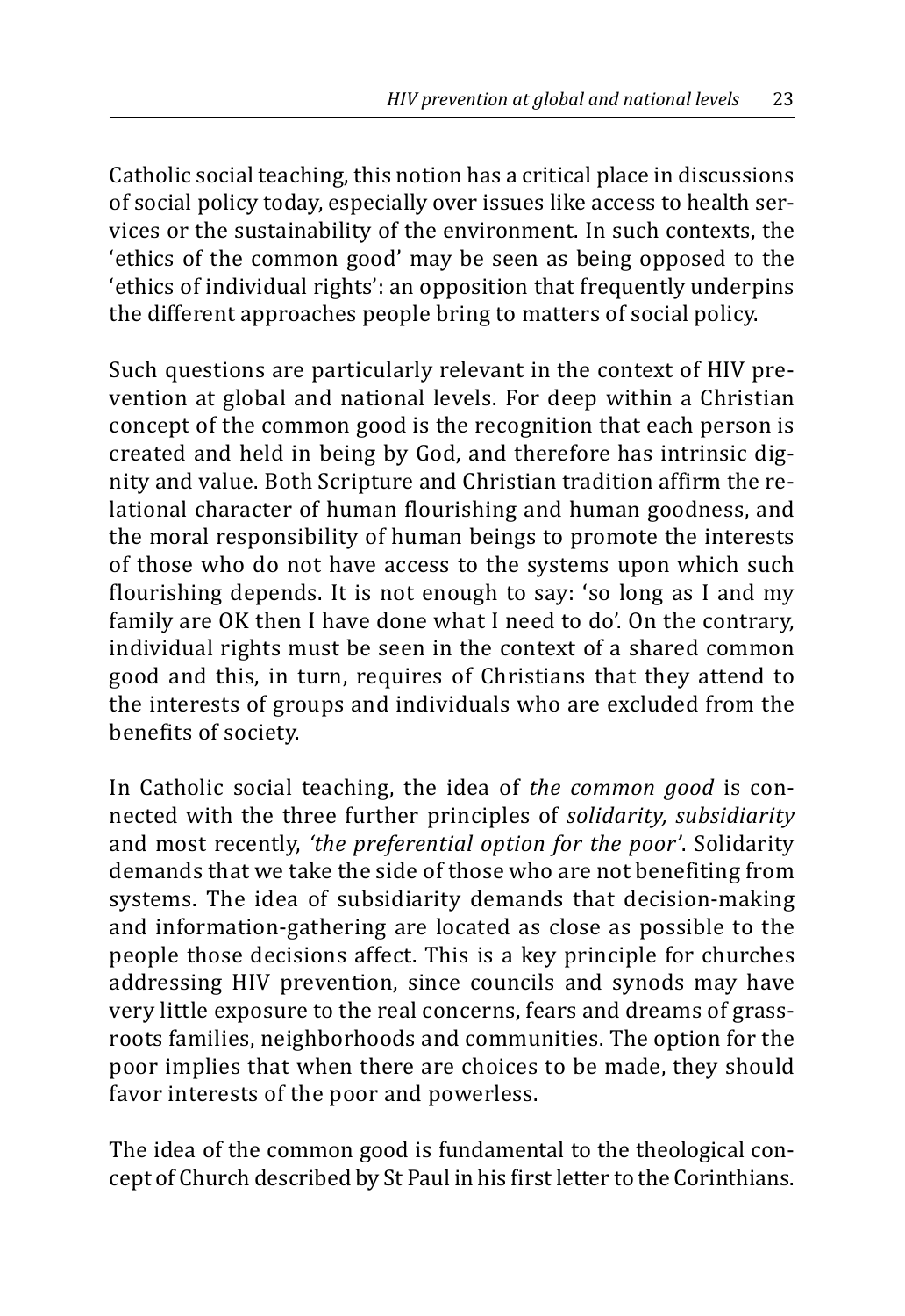The Church is the Body of Christ (1 Cor. 12:12-14): a global, transnational community, called to be the visible Body of Christ in our world today. As churches, we differ from each other in many respects, and we disagree on some issues. We are all, however, part of one Body, and therefore we are interdependent. For within this Body, there is no hierarchy of body parts: and when one part hurts, the whole body feels the pain. How then can we fail to see that the HIV prevention needs of one are dependent on the prevention needs of all?

A further implication of the 'ethics of the common good' is its insistence on the relationality of human living and flourishing. Within communities and families, the way we organize ourselves and the way we treat one another should be informed by 'common good' thinking. In the end, the rights of individuals are inextricably bound up with an understanding that they are also the rights of others.

In a globalizing world, the Church itself is called to be an icon of what it means to take seriously the idea of the common good. At the most basic level, it is not acceptable to God that some should eat while others starve. Thus Christians and Christian communities are called to support the equitable sharing of resources and ensure universal access to effective services. They are called to stand against the poverty and suffering that makes HIV prevention so much more difficult. They are called to combat HIV-related stigma and discrimination, and to become the kind of inclusive communities that bring into being the Body of Christ we are constantly in the process of becoming.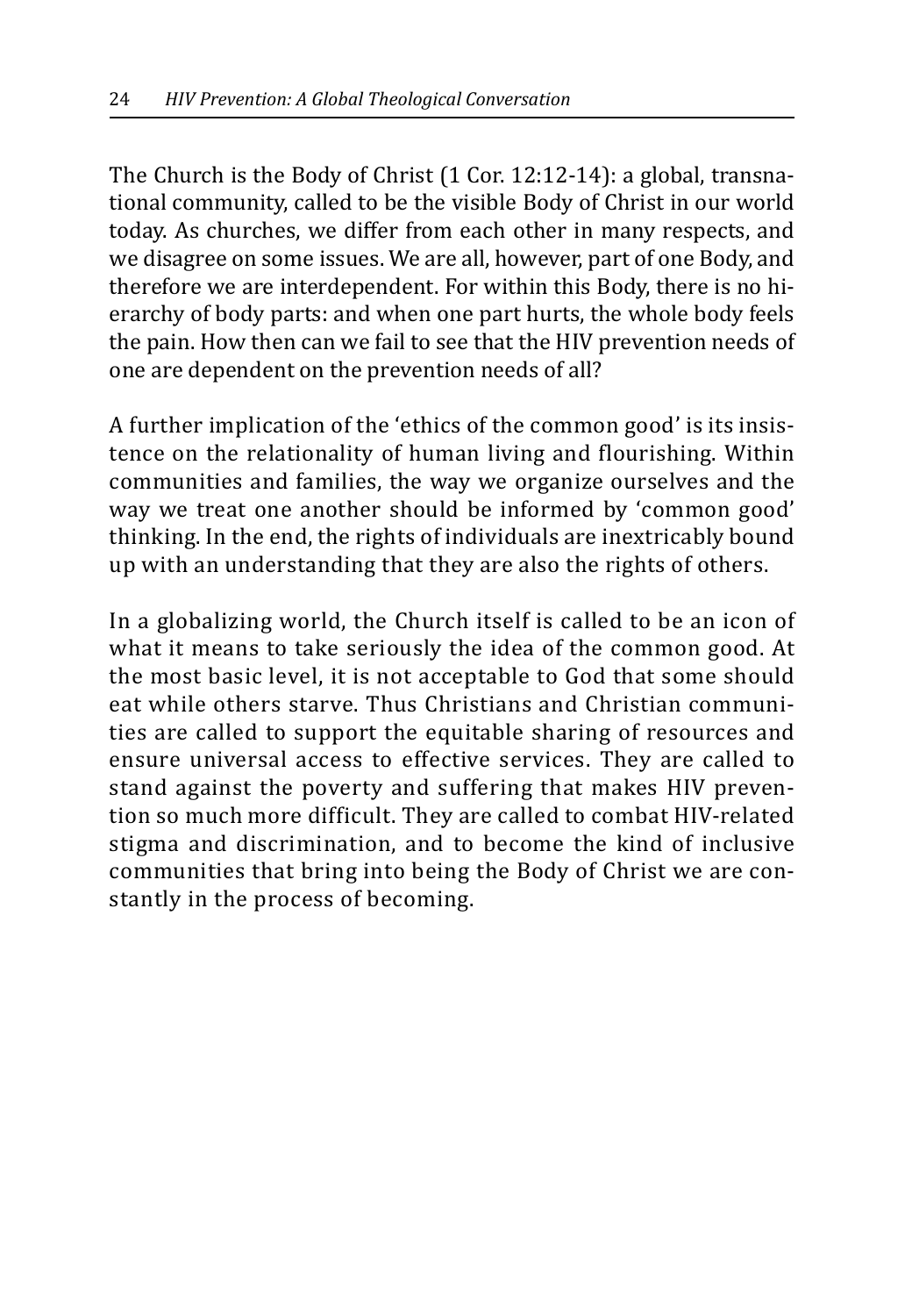#### 5. Questions for discussion

- a. What issues of justice have you identified in your own work with HIV or AIDS? Do you find echoes of these in (a) the Old Testament and (b) the Gospel narratives?
- b. Who are the prophetic voices in the global and national dialogue about HIV prevention today? What difficulties do prophets encounter in terms of HIV prevention?
- c. What would be the consequences, in terms of HIV prevention, if the world were genuinely to embrace the concept of 'the common good'? What might stop that happening? And what can you do about it?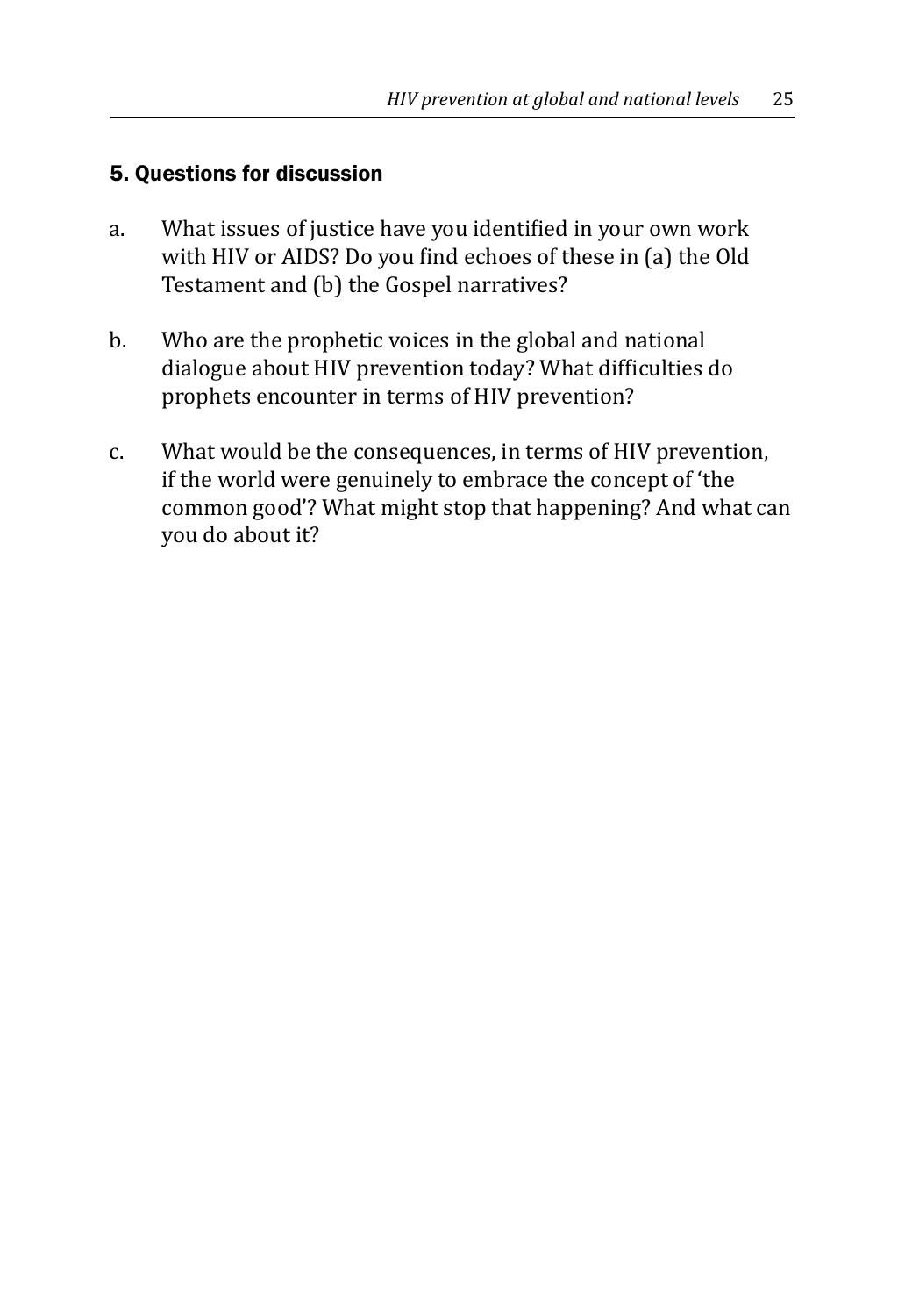## Chapter 3

# HIV prevention at community level

*Families, communities and nations which stigmatize people who are living with or affected by HIV or AIDS are not just stigmatizing individuals: they are in practice silencing the whole dialogue, within the community, from which a culture of prevention might grow and develop.*

*― Gideon Byamugisha, in Essay 4, p.92*

The aim of this chapter is to explore those theological and ethical dilemmas that have been particularly encountered in the context of community responses to HIV prevention. An initial summary is followed by a discussion of five challenges that Christians, Christian practitioners and theologians have struggled with in their attempts to respond theologically to the epidemic. They are:

- community as the context for HIV prevention;
- communities that stigmatize;
- compassionate care, compassionate prevention;
- Christian leadership and compassionate practice;
- power and scapegoating.

The theological issues discussed below (community, compassion, leadership and power) are also relevant at global and personal levels. They are grouped together here in an effort to make the material more user-friendly for those who want to construct their own discussions in a way that reflects most conveniently the requirements of their own situations. The chapter ends with a series of questions that could be used in discussion. And again, the practical recommendations of participants in this investigation will be found, for those who are interested, at the beginning of Part Three of this book.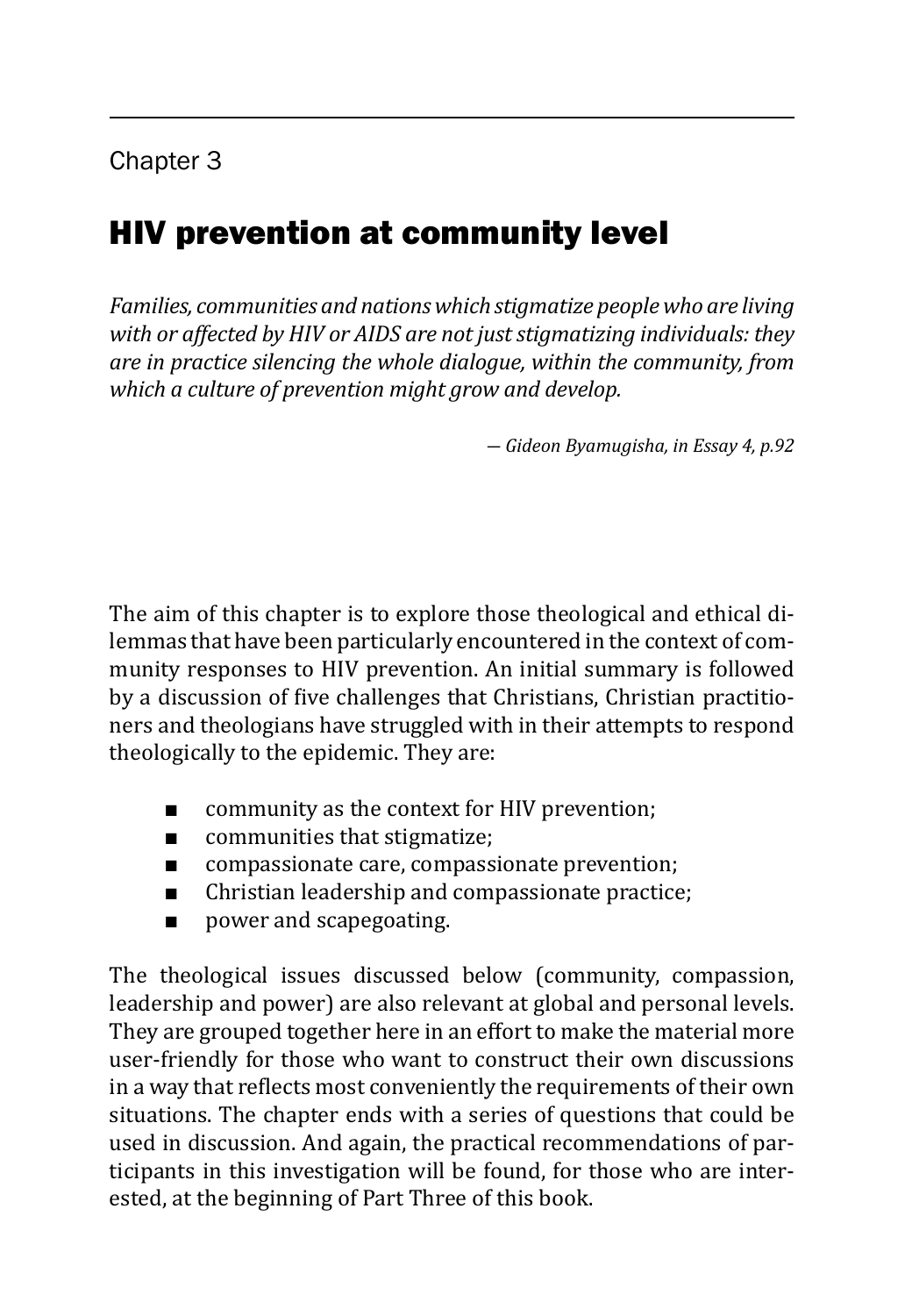### 1. Challenges at community level

Some of the challenges identified in this reflection relate to inequalities of power in church and society, and to the cultures of many churches and the communities they serve. Sometimes these are to do with communication. For example, leaders do not always think to share their theological thinking on HIV prevention with parishioners, even where such thinking is going on within church leadership circles. There may be limited contact with people affected by the epidemic, so that decisions about resource distribution are taken without their input. This serves to increase the vulnerability of the very people whose voices are least audible in society, who may also be those who are at risk of contracting HIV.

Further challenges relate to the hierarchical, male character of some church leadership. Increasing numbers of church leaders are uncomfortable about collaborating with systems and norms that reinforce the subordinate roles of poor people and women and girls. They may be reluctant to address crucial issues of gender, sexual orientation, race, and economic and social marginalization. In particular, church leaders are often hesitant about addressing violence against women, feeling that this is an intrusion on areas of people's lives that should be private. Prevailing theological constructs of masculinity and femininity make it more difficult for leaders to urge men to take responsibility for HIV prevention, or to reflect on why it is so difficult for women to co-determine the terms of their sexual relationships. Discomfort with gender-related conflict may lead to reconciliation efforts not undertaken, which in turn serves to increase existing vulnerabilities among women and girls. Preaching and liturgy may (explicitly or by implication) stigmatize or exclude the very groups and individuals who are most at risk of HIV infection.

A further challenge is the silence and denial that often surrounds the issue of HIV, making it impossible for members of communities to develop informed and effective approaches to prevention. As Gideon Byamugisha points out in the quotation that opens this chapter, communities which stigmatize people living with HIV 'are in practice silencing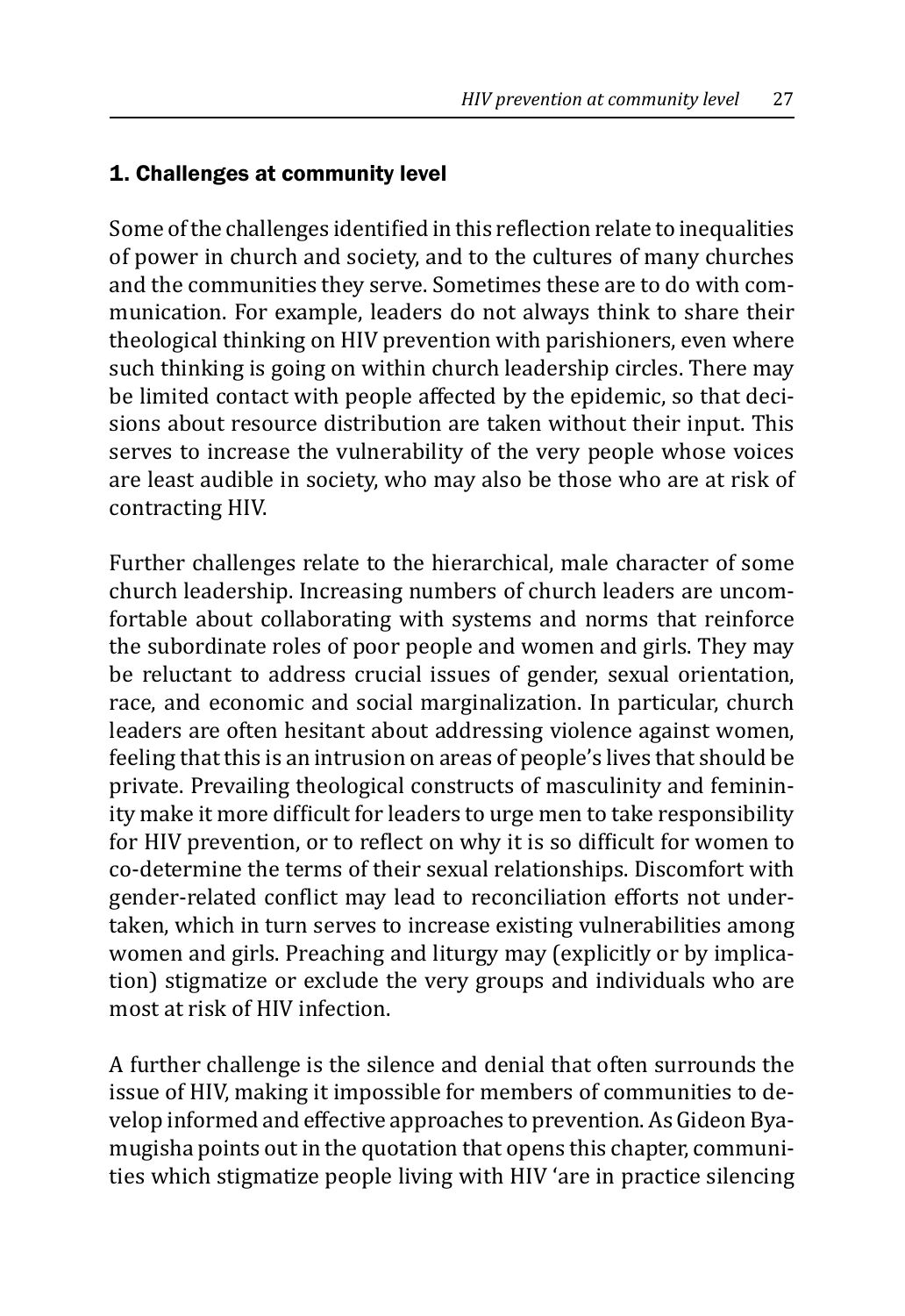the whole dialogue, within the community, from which a culture of prevention might grow and develop'. This silence is most evident, and perhaps most damaging, where sex and sexuality are concerned.

A further, connected area of discomfort surrounds the issue of sin, and how communities deal with individuals their members regard as sinners. Stigma, fear of stigma, and the specter of possible exclusion from one's own community are powerful reasons for failures to seek help or change behaviour. Churches can play an important role in creating non-stigmatizing and inclusive models of community. But if they are to do so, then they need theologians and ethicists to confront issues of sin, sex and sexuality: issues which have lain at the root of the moralization and judgementalism for which religion has gained such an adverse reputation in terms of the global response to HIV prevention.

### 2. Community as the context for prevention

We use the word 'community' a lot, but it is not at all clear what we mean by it. Is it a place 'where two or three are gathered together'? Can any form of human association be classified as 'community'? Is my community defined by my city, my neighborhood, my church, or my extended family? Or is it defined by something else entirely? Do I belong to more than one community, each with its own social and cultural norms: such as my peer-group and my workplace? *Gideon Byamugisha, in Essay 4, p.91*

It is helpful to try and define the various communities of which we are members, because it is at the level of those communities that we encounter the factors that make HIV prevention *difficult*, and also those which make it *possible*. As Gideon Byamugisha puts it, the first question is how community activity can be scaled up if the challenges are to be addressed. The second question is: what (other) community activities need to be scaled *down* if that is to happen? Scaling up HIV prevention involves the empowerment of individuals to behave in a risk-free or less risky ways; and it also involves a careful analysis of the risk-increasing (and also risk-reducing) factors that are at work in our communities.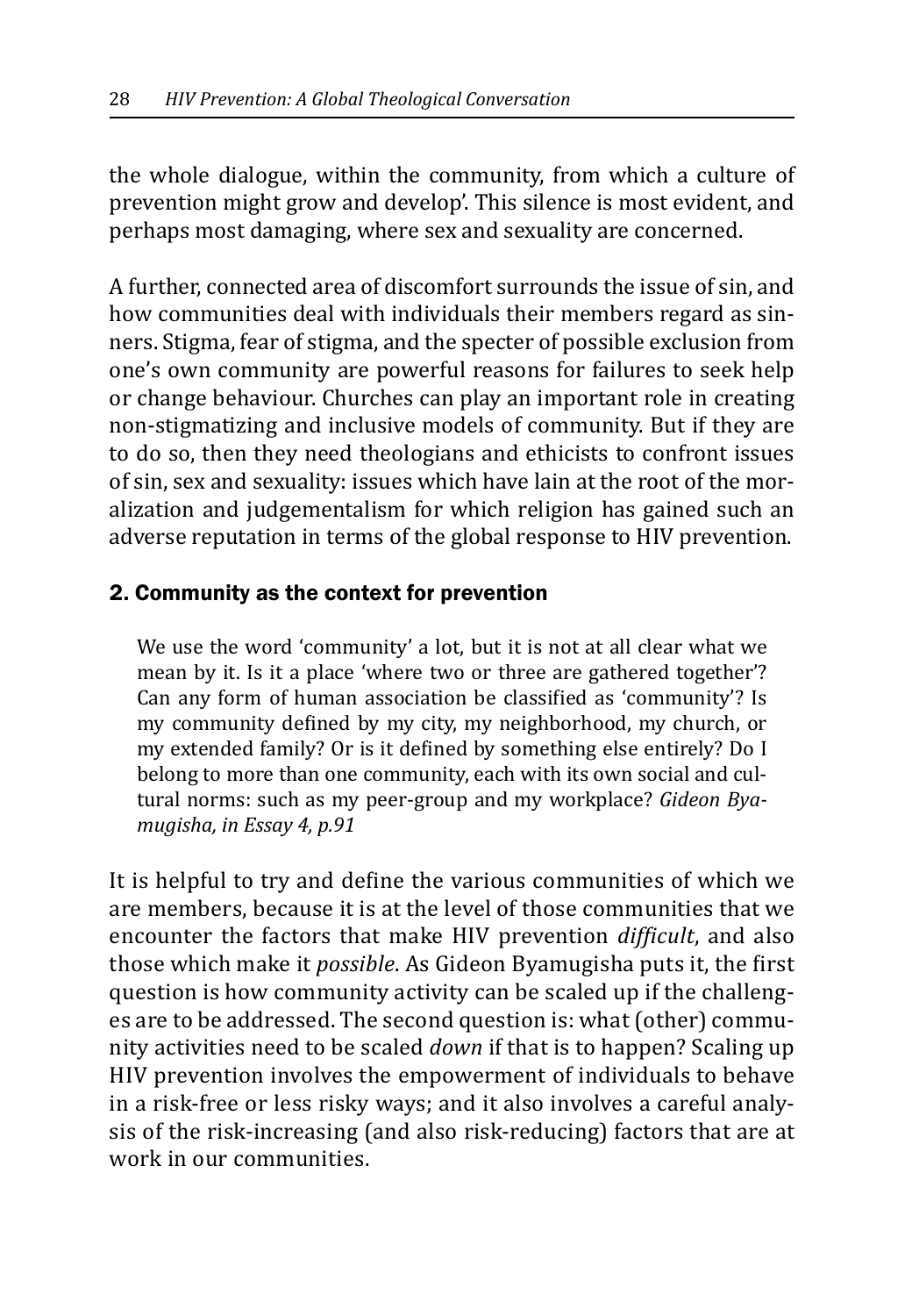The idea of community is absolutely central to our faith: a principle it is not always easy for people in highly individualistic cultures to accept. In the Old Testament, the message of God's unconditional love was given not to an individual, but to a community, the people of God. In spite of its shortcomings, God has faith in the community, and also in the individual's capacity (and right) to live in community and to flourish. It is through God's love for us, and belief in us, as communities of faith, that we are enabled to have faith in one another, to accept our diversity, and to be welcoming to individuals. The prophets had strong warnings for communities that become so closed and exclusive that they turn away the stranger and the outcast, or fail to hear the voice of God when it comes from an unexpected source.

In the Gospels, Jesus does not reject existing models of community, or the cultures they represent. He accepts in full the Law around which God called the Jewish community into being.<sup>10</sup> In other ways, though, Jesus challenges and defies community values. Those whom he healed are either outcasts or people on the fringes of those communities. 'Being healed' involves more than a physical 'cure': it involves reintegration of the healed person into the community, and it also involves a shift in the way the community sees itself. In the story of the woman accused of adultery, Jesus rejects the hypocrisy that enables community opinion to separate sinners from non-sinners. (John 7:53-8:11) He does not condone sin, but points to its ubiquity in society. All of us are sinners; but all of us, equally, may be forgiven.

## 3. Communities that stigmatize

'The task of faith communities and their leadership,' says Lisandro Orlov, 'is to develop transforming responses to the issue of stigma and discrimination, and also recognize that many times we have promoted them.'11 The word 'stigma' comes from the marks that were branded (or burned) onto the bodies of slaves, providing a visible sign that they were unworthy to be included in human community. Today, the brand-

<sup>&</sup>lt;sup>10</sup> See the essays by Lisandro Orlov (Essay 7) and Robin Gill (Essay 6) in Part Two

<sup>11</sup> See Essay 7, p.122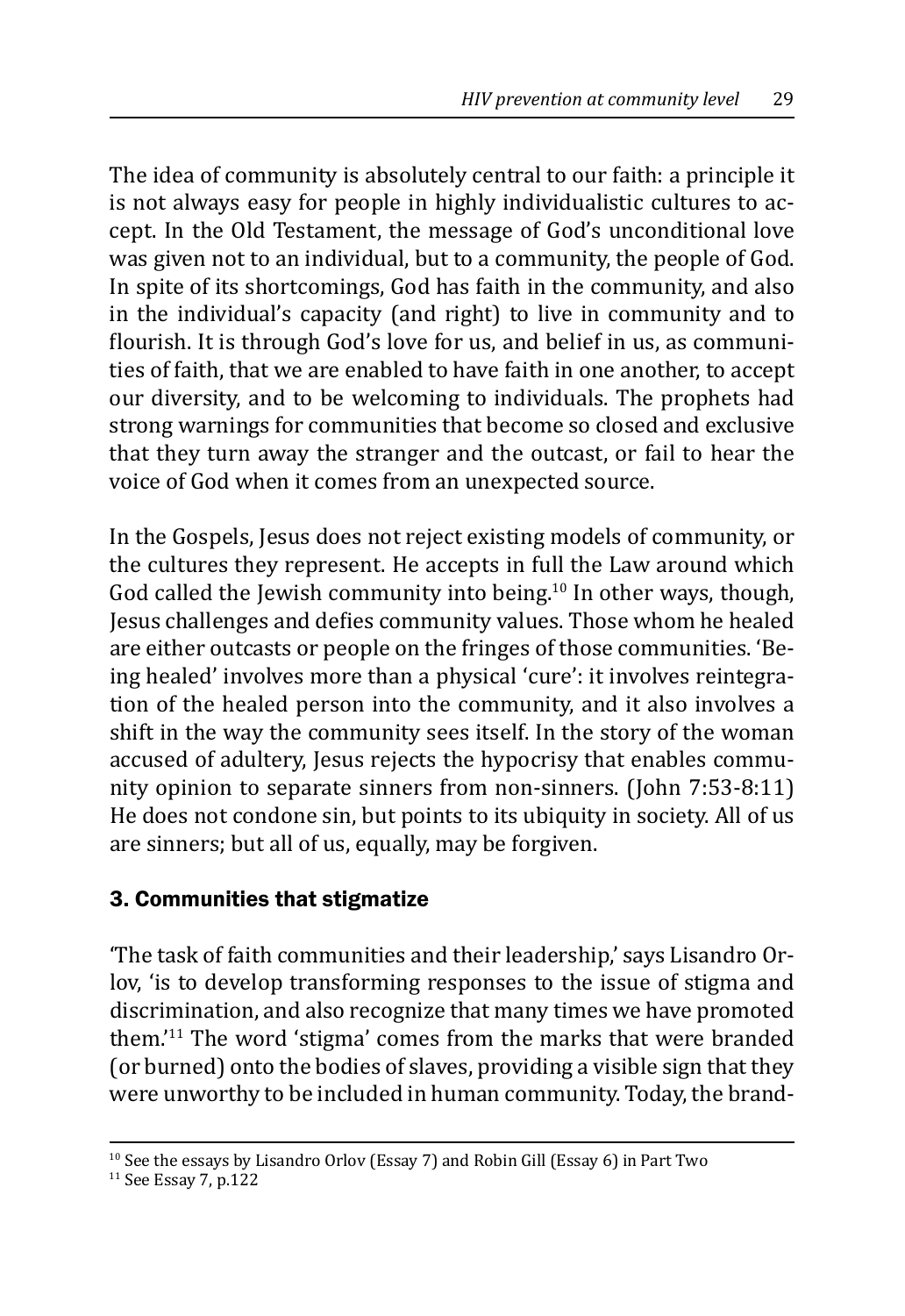ing or labeling is usually related to some perceived physical, psychological or moral condition believed to render the individual unworthy of full inclusion in the community. We may stigmatize those we regard as impure, unclean or dangerous, those who are different from ourselves or live in different ways, or those who are simply strangers. In the process we construct damaging stereotypes and perpetuate injustice and discrimination: which are made possible because of the link between stigma and the misuse of power to exclude vulnerable, marginalized people or discriminate against them.

In relation to HIV, Orlov speaks of 'the stigma and discrimination, which transform a medical diagnosis into a moral judgment'. This in turn leads to what has been termed 'self-stigma', which occurs when the despised condition or characteristic causes the person to internalize their outsider status and to end up feeling ashamed, inferior, and on those grounds unworthy of acceptance by others. Fear of stigmatization prevents people from seeking to know their HIV status, and discourages them from seeking help or changing behavior. Therefore they do not take advantage of care, treatment and support services until it becomes too late for interventions to be effective, and they may also fail to take measures to prevent further transmission of HIV.

The stigmatization of people living with HIV relates to a long tradition of Biblical interpretation that has been used to justify the stigmatization of people of color, Jews, slaves, women (as witches) and people with leprosy. Jesus, by contrast, seemed almost to seek out these stigmatized ones, not just as recipients of his healing ministry but also as his friends. On the Cross, He took on the full force of human stigmatization in his own body, and He redeemed it. It is easy to forget that the Cross itself (which has become the symbol of our faith) was, at the time of Jesus, the consummate 'stigma', the ultimate symbol of the world's rejection.

Christ is the living Word, and our Scriptures give witness to that fact. The Scriptures are also the route by which we can explore what the Word of God means, both to ourselves as individuals and for the communities of which we are a part. Traditions and forms of biblical interpretation can help or hinder people who are struggling to hear God's voice and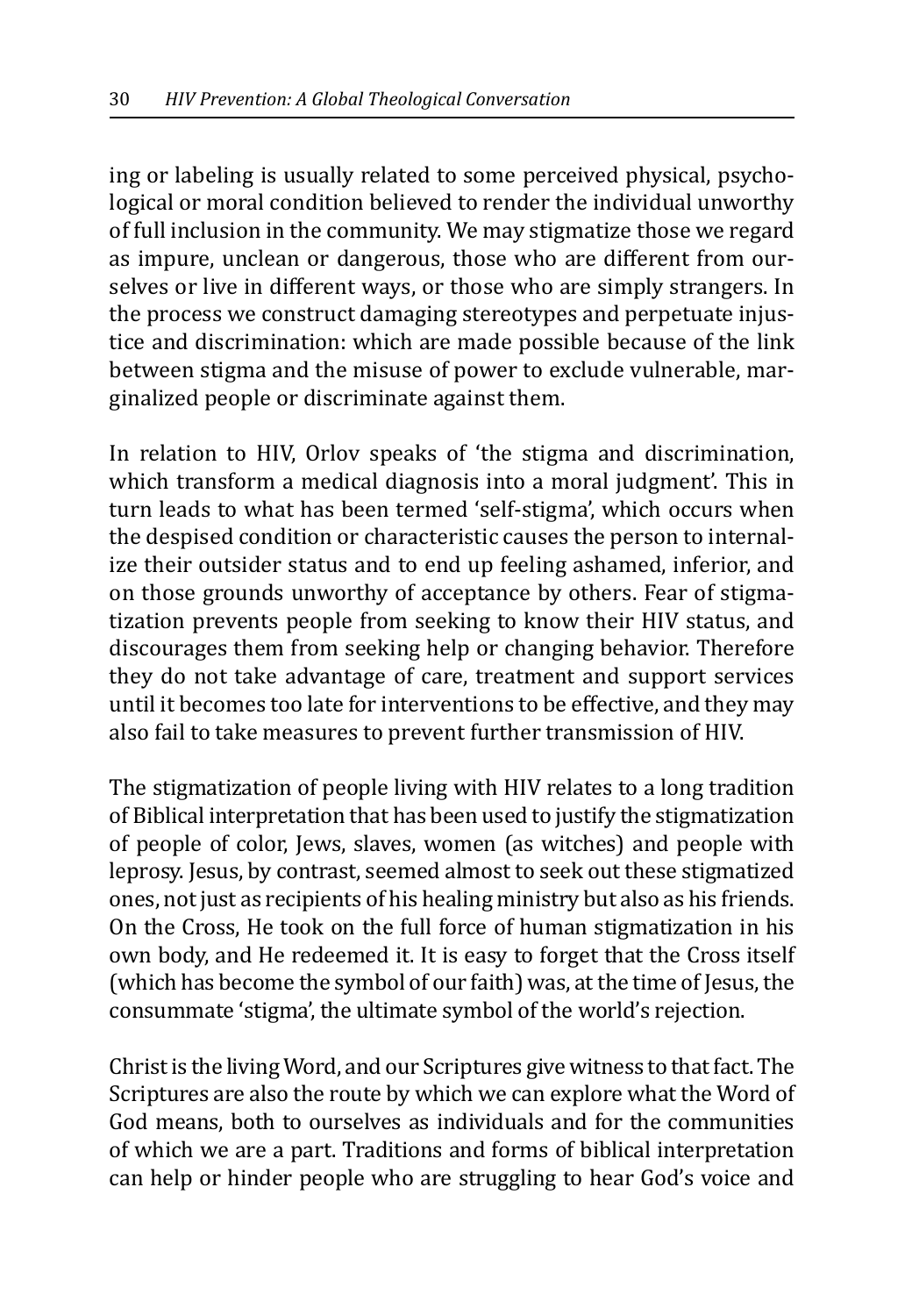interpret God's will for them through the Scriptures. However hard we work at HIV prevention, we are undermining our efforts if we then use the Scriptures to oppress or stigmatize people who are affected by or vulnerable to HIV. Communities struggling with these issues have found themselves helped by scholarship that unlocks new meanings by giving a greater awareness of the historical and cultural worldview of biblical authors: a worldview that may be very different from our own.

However, it is in living ways that the Spirit of God speaks to the churches today, and brings them into authentic encounters with the living Word of God. For many Christians, the HIV epidemic has been one of these 'contexts of encounter'. We have listened to personal experiences of HIV and AIDS, and we have found that crucial questions arising those experiences must be answered not only in the light of God's Word testified to in Scripture, or God's Word interpreted in the traditions of the Church, but also in the light of God's living presence and action in the lives of God's people today.

Thus we have found ourselves reading Scripture through very different lenses. Who, today, are the blind men, the 'maniacs', the people with leprosy, the women who are hemorrhaging or who have bent backs? Who are the women of passion who pour ointment over the Lord's feet or shout after Him in the street to help an epileptic child? Who are the 'women taken in adultery'? And also: who are the community members who judge, isolate and condemn?

Stigma, of course, exists within global and national responses to the HIV epidemic, and can also be a powerful factor in interpersonal relationships and individual responses. But it is at the level of human community that stigma and discrimination are perhaps most accessible to the saving, redeeming and totally non-stigmatizing love of Christ.

### 4. Compassionate care, compassionate prevention

 'Become compassionate communities,' we are told. And yet it is not always clear what is meant by the word 'compassionate'. For example, one can feel 'passion' for a lover, one's work or even for chocolate.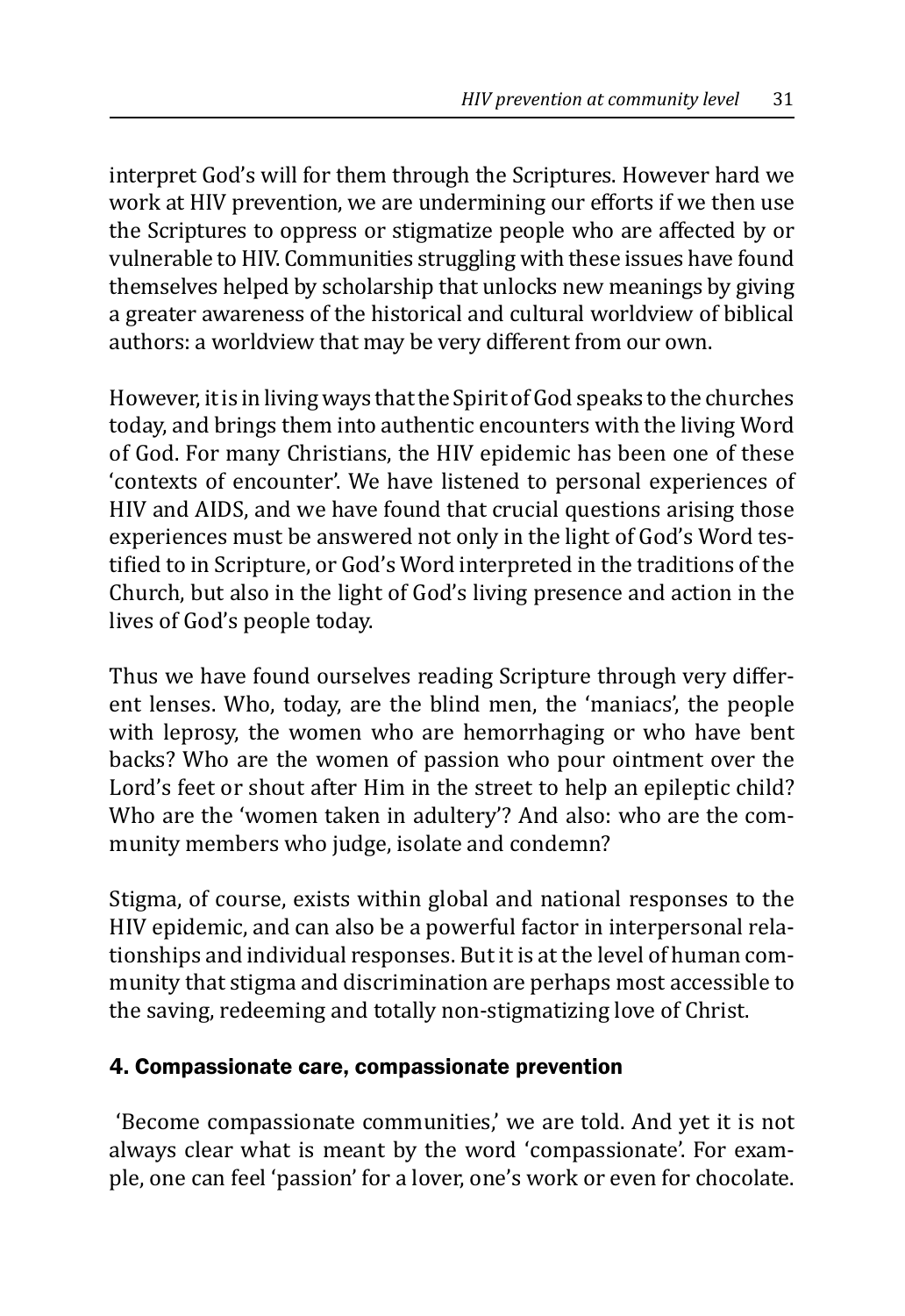Christians have used the word 'passion' in a very specific way, to refer to Christ's suffering and crucifixion. It is in this sense that we are using it here. If 'passion' means 'suffering, possibly unto death', then '*compassion*' (or 'suffering *with*') would imply, literally, 'suffering *as if that person's pain were your pain too*'; or as we suggest here, 'not being able to look at the suffering and death of another without suffering yourself and in some sense dying alongside that person'.

Compassion is not the same as pity, which implies an element of condescension towards the person who suffers, as in 'I took pity on her'. Compassion, on the contrary, is never patronizing or condescending. 'Your suffering is my suffering,' it says. And because it implies that one is putting oneself in the place of the sufferer and participating in their pain, then their struggles against injustice or oppression inevitably become one's own struggles too. For compassion demands that one responds. The idea of 'compassion' suggests an intelligent long-term commitment to seeing the person brought back to the fullness of life and restored to their own community: of which the story of the Good Samaritan in Luke 10 provides an exemplar.

The theology of the Body of Christ is relevant here. The Body of Christ is made up of people who are living with or otherwise affected by AIDS, and also of people who are not. But we are all part of the Body of Christ; when one member of that Body suffers, all members suffer; and we are all, therefore, affected by HIV. By virtue of our membership of this Body, therefore, every single one of us is called to live in the presence of the compassionate, 'suffering-alongside' reality of the living Christ.

There is a danger, though, that our attempts at 'Christian compassion' may acquire a self-congratulatory character that emphasizes the sinfulness of the sinner and the holiness of the helper. A response to this difficulty is to 'see' the whole dilemma in a social justice frame. You cannot fight authentically for social justice if you do not feel compassion, or if your efforts to change a particular situation do not include a 'choice to suffer with'. Jesus, after all, wept over Jerusalem, just as he wept with Mary and Martha over the death of their brother Lazarus.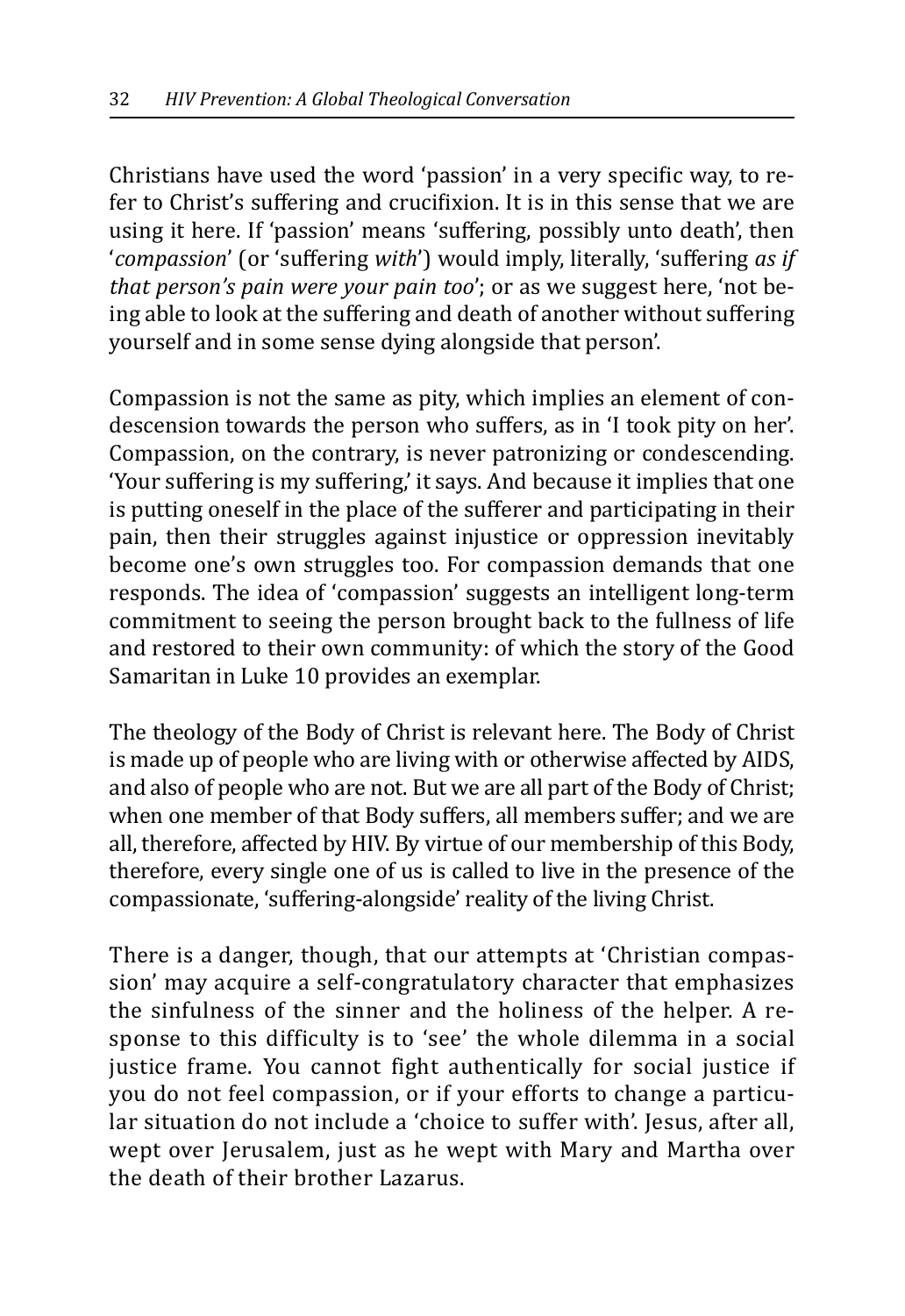Misunderstandings about the nature of compassion have led, on occasion, to a tension between 'care' and 'prevention'. It is accepted that churches are motivated by compassion to *care for* people living with or personally affected by HIV; and yet the function of compassion in *preventing transmission* of HIV is not always obvious. In practice, the distinction between care and prevention is an artificial one. Effective care involves prevention, just as prevention strategies are more likely to succeed if effective treatment and care are available. Therefore care and support activities and programs are not just targeted on the physical health of individuals: they are (or should be) appropriate responses to those factors that make communities particularly vulnerable to HIV infection. This implies a resistance to poverty, oppression, gender-based discrimination, disempowerment, lack of education, debt that is related to illness, and a culture of silence that prevents the facts about transmission from being widely known.

Is it only within the community of faith that we should exercise compassion? Or does Christian compassion call us to revisit our understanding of the boundaries between the 'world of faith' and the 'outside world'? Christian communities live, unavoidably, with a tension between their understanding of the holiness sought by a community that comes together in the name of Christ, and the call to treat your neighbor as yourself. However inclusive and welcoming we seek to be, however open we are to change, we remain anxious not to lose a sense of community identity, community solidarity and community values. It is a tension that has no easy answers. Perhaps this is where the idea of 'compassion' comes into its own: the idea of 'suffering alongside the sufferer, even unto death', *whoever it is*.

### 5. Christian leadership and compassionate practice

In the early days of the epidemic, many church leaders believed that Christians (or church members) could not be affected by HIV: it was something that happened outside the 'AIDS-free zone' of the Church. When it became apparent that people living with HIV or AIDS were present in their own congregations or among their clergy, many responded with denial or an insistence on secrecy.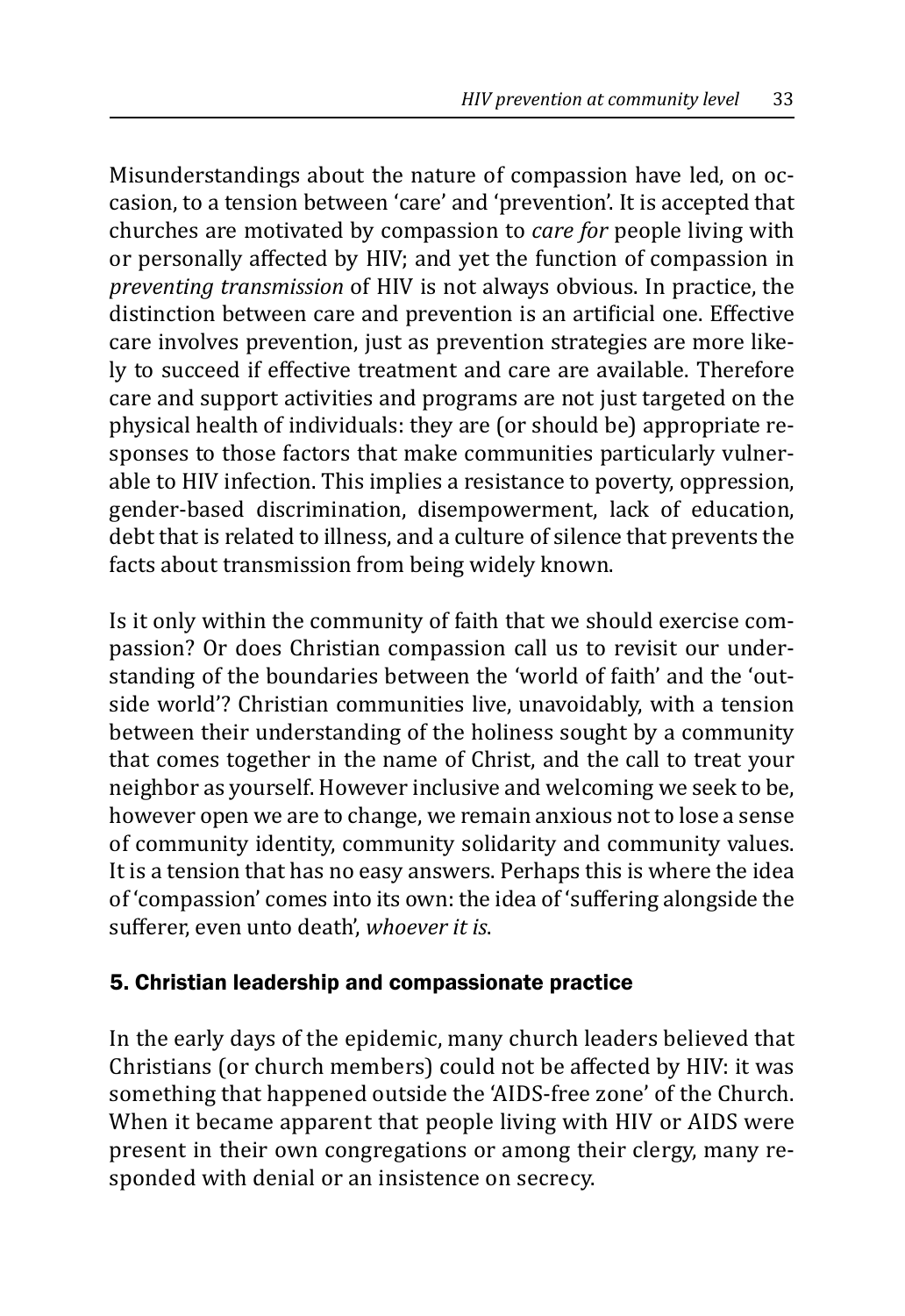It takes a special kind of leadership to help faith communities to deal with challenges like these. Leaders are charged with conflicting tasks. To members of their flock and to the wider society, they have a duty of compassion (in the sense we have used this word above). But they also have a responsibility to preserve from harm the institution they have been called to serve. From this point of view, the challenges of HIV *prevention* can seem to be more complex ones than those which are presented by care, treatment and support of people already living with and affected by HIV. For one cannot address HIV prevention without also addressing such issues as gender, stigma, denial, marriage, relationship education for young people, sex and sexuality, the messages preached in our churches and the way the Bible is read. It is not irrational to fear that the process of opening up such matters may prove undermining to the identity of the very institutions they are charged to preserve.

It is at this stage that it becomes necessary to go back to one's theological roots. Where is Christ in this epidemic? Just what is the Holy Spirit saying to our churches today, through their experience of responding to the challenges of HIV prevention?

An example of religious leaders facing such a dilemma appears in the gospel story of the woman who had been 'bent over' for eighteen years. (Luke 13:10-17) She comes to Jesus, he lays his hands upon her and 'immediately she stood up straight and began praising God'. The leader of the synagogue objects on the grounds that it is the Sabbath. 'There are six days on which work ought to be done,' he says. 'Come on those days and be cured, and not on the Sabbath day.' This is not an unreasonable point. After eighteen years, one more day is surely no reason for failing to observe the Law. But Jesus' response was to turn on them and accuse them of hypocrisy. In some ways, this may seem unfair. The religious leaders had followed the rules. They had obeyed the Ten Commandments by upholding deeply felt and principled scruples about keeping the Sabbath. The leader of the synagogue had objected to the public flouting of these rules.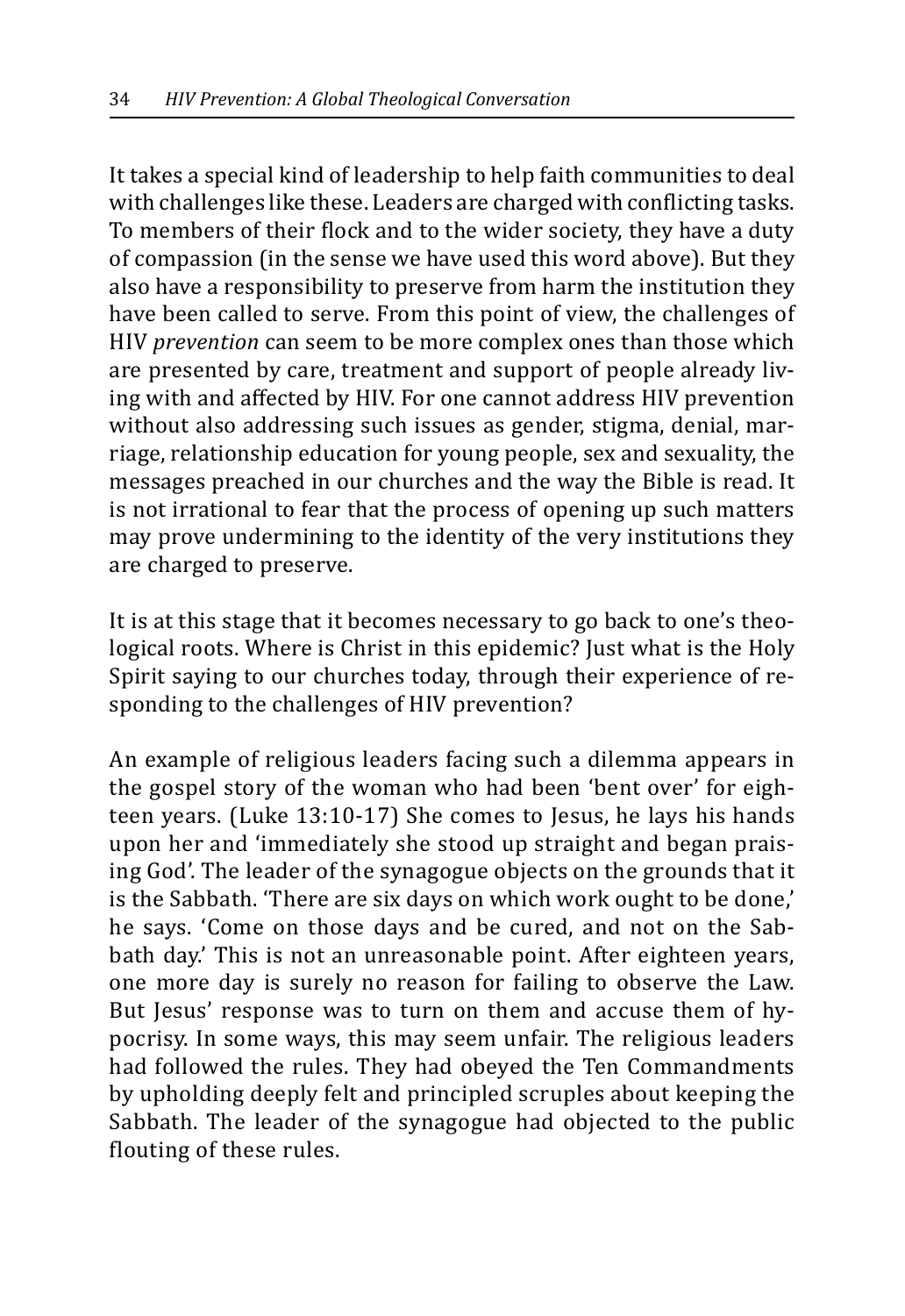What he had not done was to hear the call of God to compassionate action. The point Jesus is making is that the Law and the demands of organized religion become sterile *once the bond between religious practice and compassionate practice has been broken*. The accusation of hypocrisy was one that Jesus directed particularly at religious leaders who had broken this bond.

People who are living with or especially vulnerable to HIV say they are accustomed to finding the bond between faith and compassionate practice broken, both by religious and community leaders, and by church members more widely. Leaders are breaking this bond when they refuse to face up to the prevalence of HIV in their community or church, spread mis-information about the virus or about evidenceinformed means of HIV prevention, or turn away from compassionate action. What makes them (and all of us) into hypocrites is that – in the name of faith – we say one thing but do another. What has happened is that in becoming slaves to the Law, we have become deaf to the Gospel of Christ: a state of affairs which challenges faith communities to a living witness to the Gospel they preach or claim to believe.

However, this does not mean giving up on moral standards. In his encounter with the woman accused of adultery (John 7:53-8:11), Jesus is not condoning sinful behaviour or the breaking of the Law. What he does is to confront the crowd with the truth about their own sinfulness; and recognizing the truth of what he is saying, they fade away without speaking. 'Has no one condemned you?' Jesus asks. 'Neither do I condemn you. Go your way, and from now on do not sin again.'

Communities need to find ways of exposing the truth about behaviour that puts their members at risk, which is especially difficult when such behaviour is so deeply embedded in community life that it is taken for granted. Examples might include glorifying predatory male sexual behavior, condoning violence against women and turning a blind eye to the abuse of children. These are all connected with the ways in which we relate to those who are closest to us; and because they often take place within the family or in situations of privacy, it is easy to deny that they are happening. The culture of secrecy that sur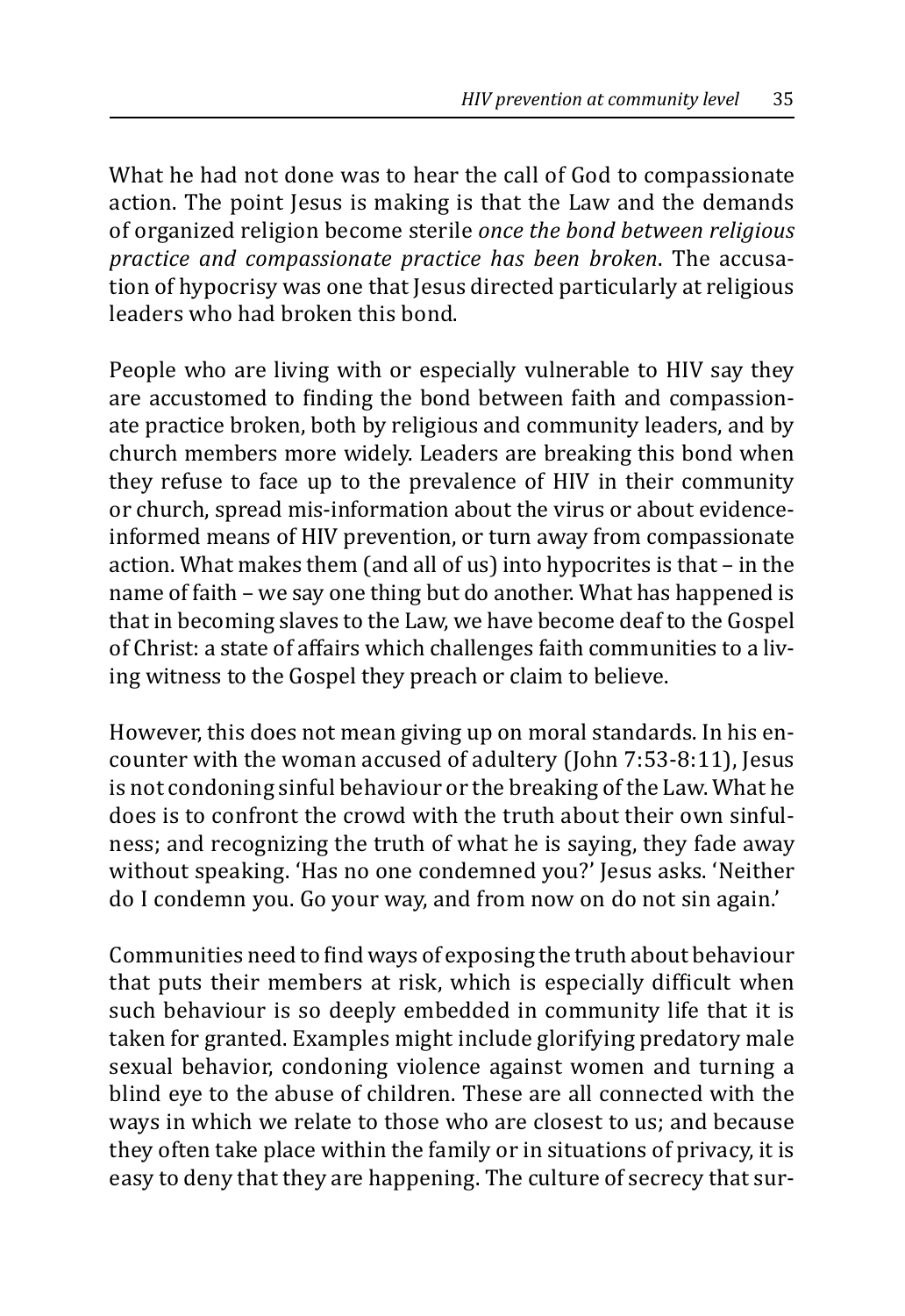rounds them makes it unlikely that preaching (which is by its nature public) will have much effect.

Churches' credibility is undermined when there is a gap between what is preached and what is done; between the realities of people's lives and the messages coming from the pulpit or the synod. One of the most difficult challenges facing our church leaders is to break the silence that often surrounds HIV and AIDS. This silence leads to vulnerable people being rendered invisible, and the factors that lead to transmission being too shrouded in taboo to be spoken of. We are all undermined by the failure to make the connection between the rules on the one hand and, on the other, the need for compassionate practice.

## 6. Power and scapegoating

Churches have an ambiguous record in confronting oppressive power, both in public and institutional life and in private relationships. Some have colluded with political oppressors against the oppressed. Too many have been guilty of the oppression of groups and individuals on grounds of gender, disability, race, disease, caste or sexuality; too many have been silent in the face of violence against these groups. To some extent, the HIV epidemic has disturbed that silence, producing many examples of situations in which an honest focus on HIV prevention has thrown a spotlight on the need for sexual and gender relationships that are equitable and mutually empowering to both sexes: not just in the interests of justice (which has always been the case), but in order to save lives of girls and boys, men and women and their unborn babies.

The Gospel stories show us again and again how worldly powers can be transformed by healing, mutually empowering and saving love. The 'good news' of Jesus is that a new and inclusive community is not 'out there' in some distant future, but already among us or within us. (Luke 17:21) It is a community (or kingdom) that is graced and called to give priority to the needy and the poor, the marginalized and those excluded through gender, race, poverty, drug use, sexual orientation, disability or illness. Especially today, this includes those of us who are living with HIV. Compassion, though, is costly. Do we ever have the right to say to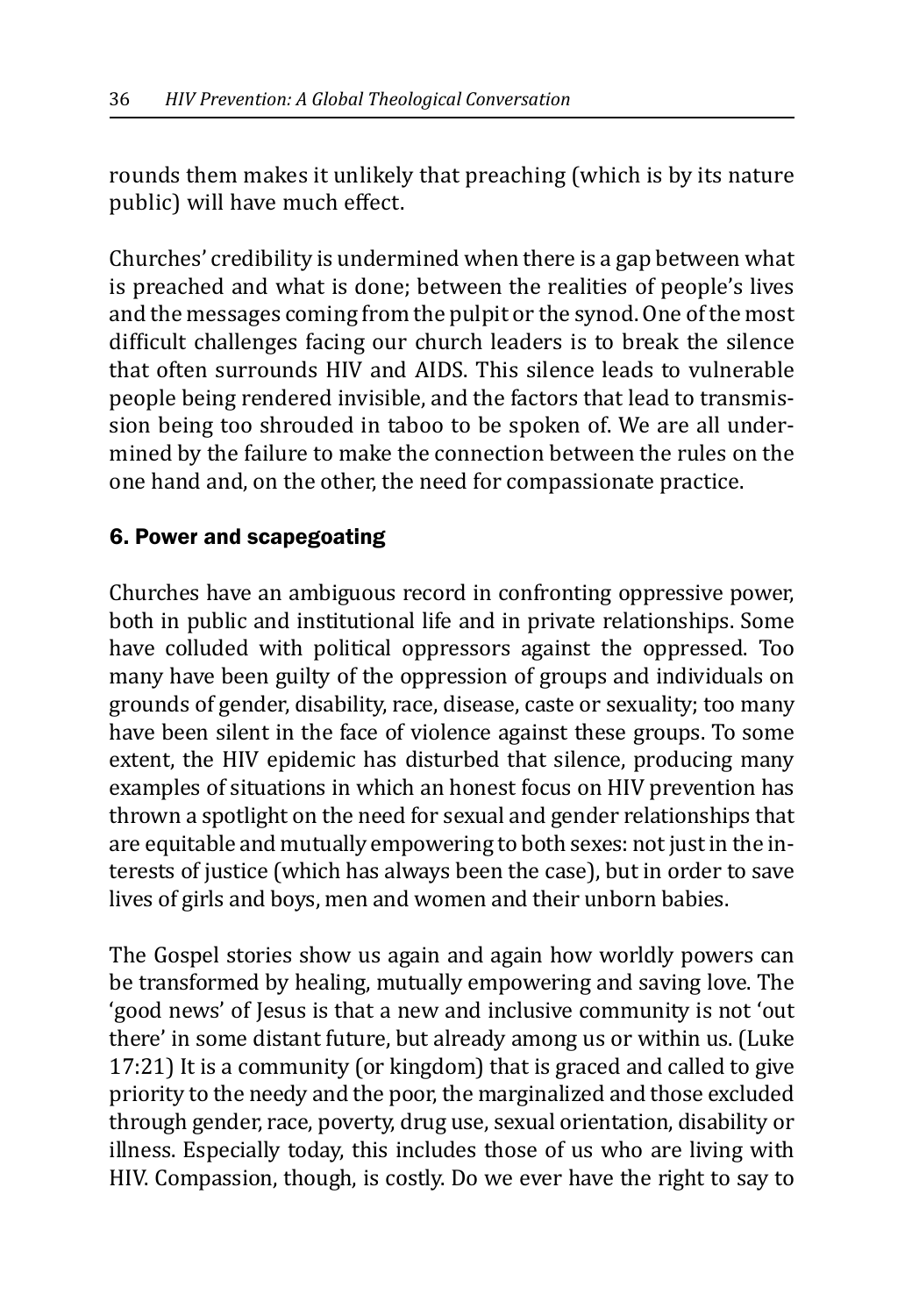somebody else: 'Your pain is my pain'? Seeking to establish community after the manner of Jesus involves putting down what power one has. One aspect of this 'putting down of power' is the abandonment of the buffer zone that keeps us safe from the loneliness, rejection, vulnerability and pain of others.

In stigmatizing responses to HIV, we see situations in which the most vulnerable and powerless have become, to some extent, the scapegoats for the rest of the community, carrying the weight of assumed 'sin' that should rightly be shared by all. The challenge to stigmatization and scapegoating comes from the heart of our faith: the theology of the Cross. Jesus' crucifixion is, rather, a call to end all scapegoating and stigmatization. Jesus was without sin. The scandal and folly of the Cross is not the scandal and folly of the crucified, it is that of the crucifiers, the stigmatizers and the scapegoaters. It is a message that has had to be repeated over and over again through the history of the Church, which after all is a communion not just of saints but of sinners.

Christian communities exist within the broken and breaking landscape of actual human history. Here, power is exercised without compassion. The vulnerable are turned into scapegoats for the sins of the rest. History reveals the natural inclination of communities to stigmatize, exclude, oppress, abuse and judge. The response to HIV prevention challenges us to confront these tendencies, to turn around, and to transform ourselves for our journey towards our eschatological home. It is a home whose characteristics are revealed in our Scriptures, in our traditions, in our own experience and in our God-given capacity to know truth. In this, the churches and their members are stronger if they are not alone, if they can come together with other churches in order to offer prophetic witness to their compassionate God, the God of Jesus Christ and of the whole human family.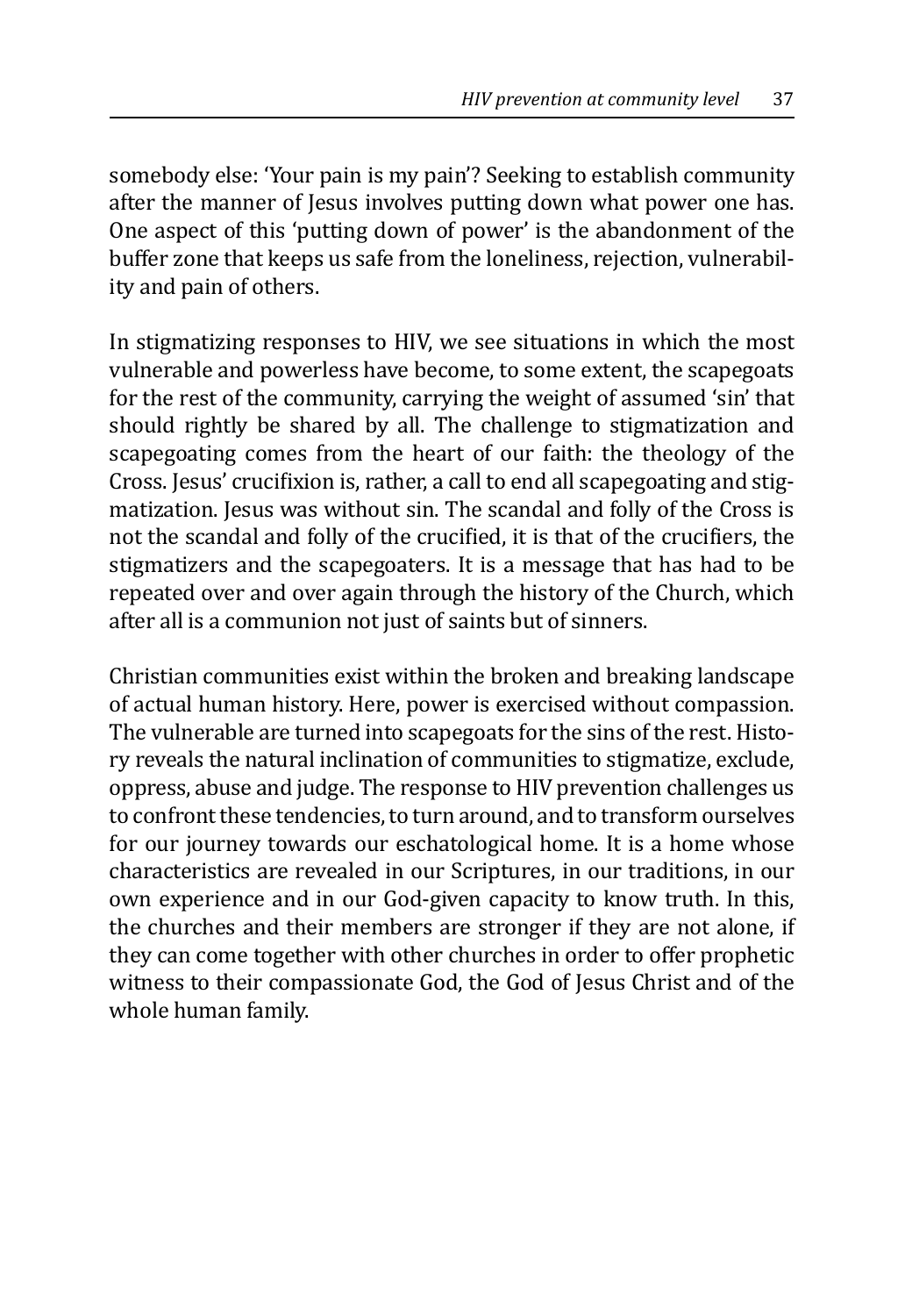#### 7. Questions for discussion

- a. What different 'communities' do you personally belong to? What 'communities' or 'community-like groups' are you aware of in the church or social context with which you are concerned?
- b. This chapter opens with a quotation from Gideon Byamugisha. Relate this to your own experience of HIV prevention.
- c. Is it possible for a community to be 'compassionate' in the sense in which the word is defined in this chapter? What effect might 'becoming more compassionate' have on any of the communities you belong to?
- d. What gives us the right to say to a suffering person: 'Your pain is my pain'?
- e. Where is Christ in this epidemic? Just what is the Holy Spirit saying to our churches today, through their experience of responding to the challenges of HIV prevention?
- f. In your experience, what leadership challenges does HIV prevention present?
- g. What power dynamics (if any) would have to change in your community for effective HIV prevention to take place?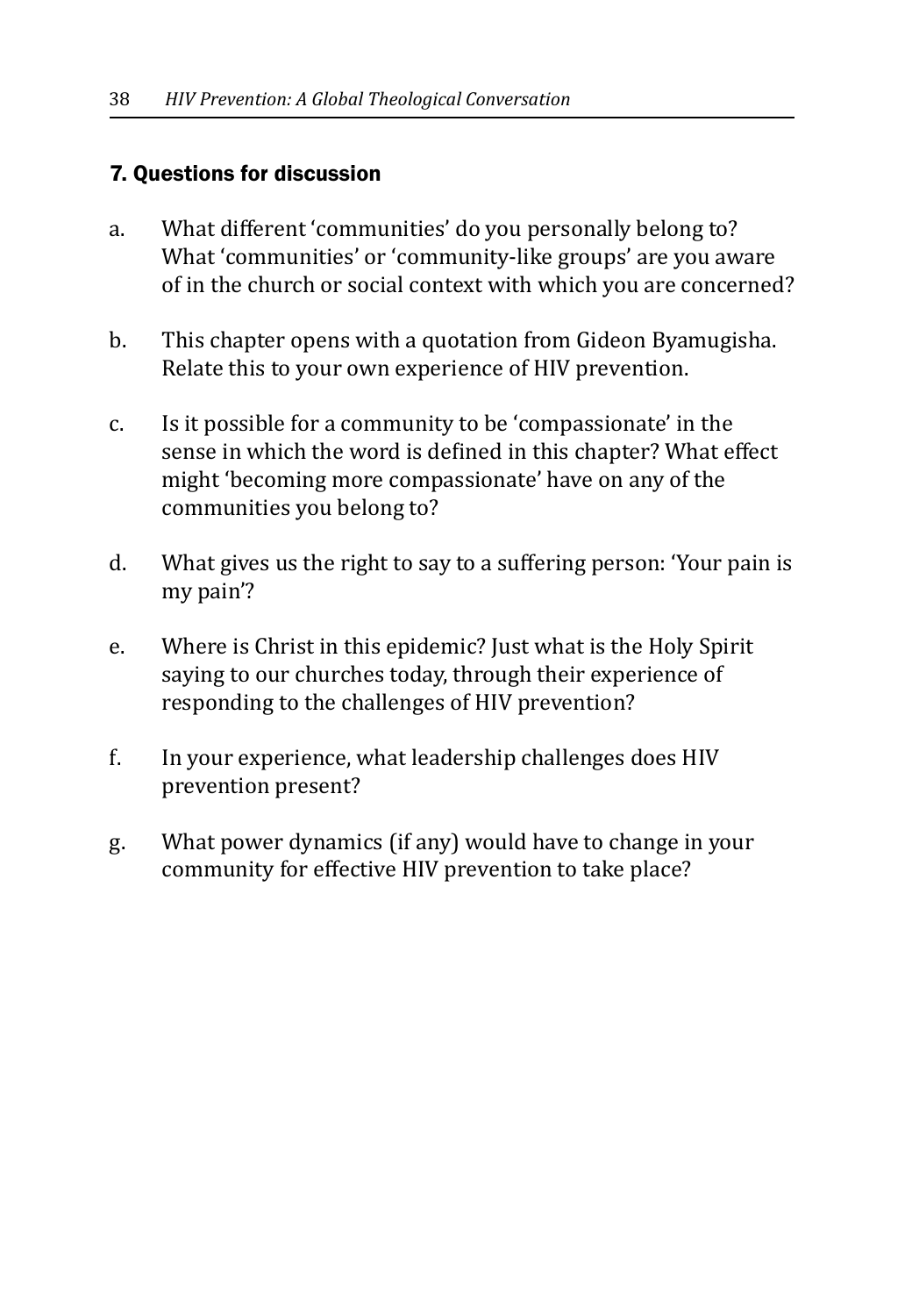## Chapter 4

# HIV prevention at the individual level

*We Christians will not be faithful if we apply yesterday's answers to today's and tomorrow's questions, especially when they are related to a problem which is as grave as the HIV pandemic.*

*― Adrian Thatcher in Essay 5, p.111*

The aim of this chapter is to explore some of the theological challenges faced by individuals in relation to HIV prevention. As in the two previous chapters, we start with a summary of the challenges of this task. Again, there is much overlap between the individual and the community: but that is what could be anticipated, since HIV transmission is so closely related to the context of the individual's relationships, family, culture and peer-group.

We move on to six theological themes that were identified in our consultation as being particularly relevant to individuals (though again, these have a wider relevance). These are:

- sex and drugs, denial and silence;
- word made flesh:
- women and men, boys and girls;
- living more safely;
- vulnerability and the Cross of Christ;
- hope, Christian discipleship and HIV prevention.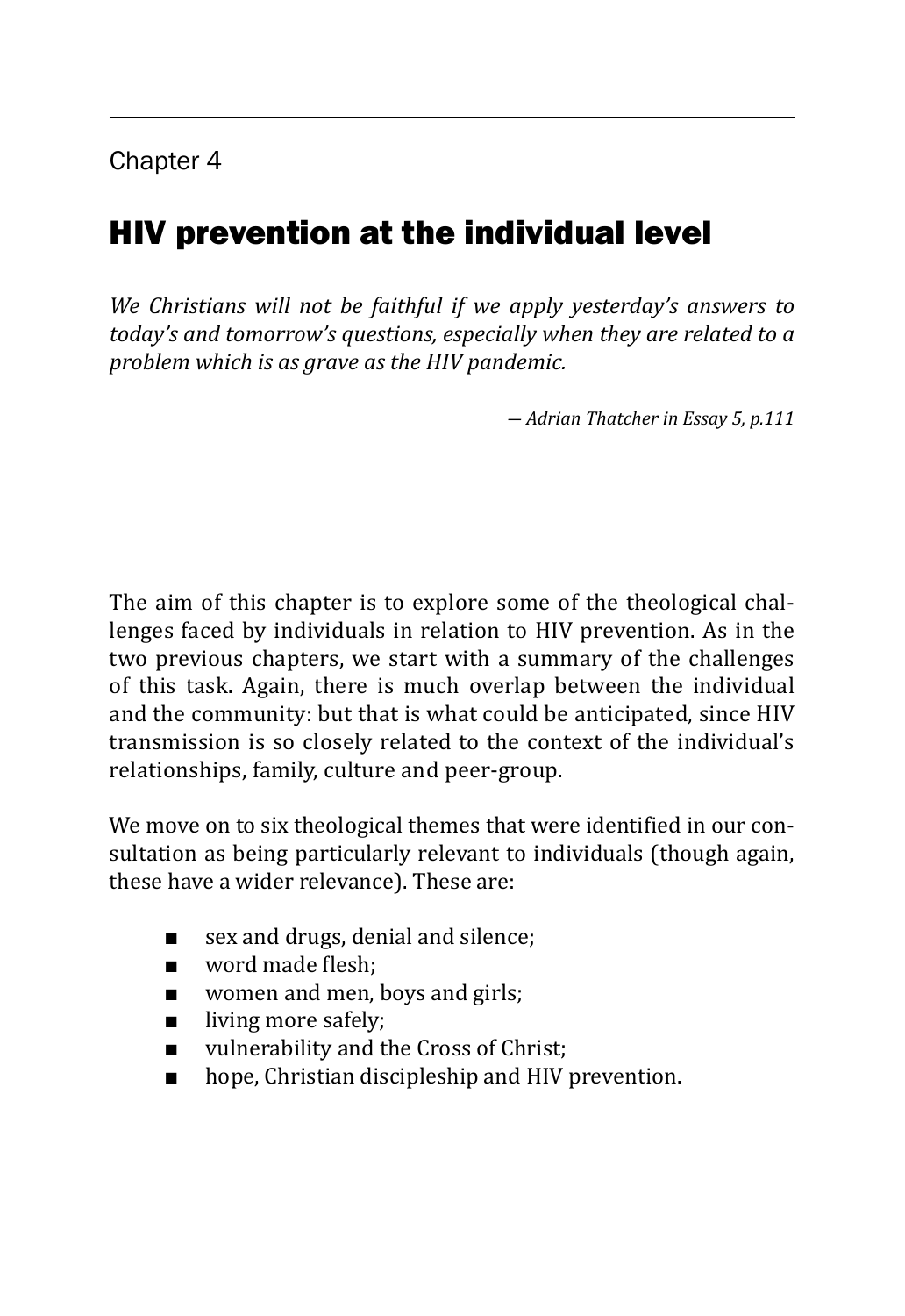### 1. Challenges at the individual level

Some of the difficulties churches face in addressing HIV prevention stem from their efforts to oversimplify the challenge. They may teach abstinence or faithfulness, or urge the use of condoms in certain situations. They may outline the principles on which Christian marriage should be built. They may preach about (for example) drug use or gender violence or sex between men or early sexual experimentation among young people. These messages, though, are unlikely to be effective if they are based on the assumption that every individual who is at risk is at liberty to control the terms of his or her own sexual encounters, or to cope with the difficult process of behavior change generally. This lack of understanding of individual risk and vulnerability<sup>12</sup> has so often led people and communities to attach moral blame to individuals, without taking into account the context of vulnerability that many live in, the risks that are inherent in the day-to-day environment of their lives, or the power differentials that make it impossible for some people to choose the less risky option.

In the past, teaching about sexuality used to be relatively uncontroversial. The 'do's and don'ts' were fairly clear, even if they were not always observed. Today, almost everywhere, it is much more complicated. There is a gap between traditional preaching and what actually happens in homes and neighborhoods and workplaces and peer

<sup>&</sup>lt;sup>12</sup> The following definition of risk and vulnerability is taken from the UNAIDS Practical Guidelines for Intensifying HIV Prevention: '**Risk** is defined as the probability that a person may acquire HIV infection. Certain behaviours create, enhance and perpetuate risk. Examples include unprotected sex with a partner whose HIV status is unknown; multiple unprotected sexual partnerships; injecting drug use with contaminated needles and syringes. **Vulnerability** results from a range of factors that reduce the ability of individuals and communities to avoid HIV infection. These may include: (i) personal factors such as the lack of knowledge and skills required to protect oneself and others; (ii) factors pertaining to the quality and coverage of services, such as inaccessibility of services due to distance, cost and other factors (iii) societal factors such as social and cultural norms, practices, beliefs and laws that stigmatize and disempower certain populations, and act as barriers to essential HIV prevention messages. These factors, alone or in combination, may create or exacerbate individual vulnerability and, as a result, collective vulnerability to HIV.' http://data.unaids.org/pub/Manual/2007/20070306\_ Prevention\_Guidelines\_Towards\_Universal\_Access\_en.pdf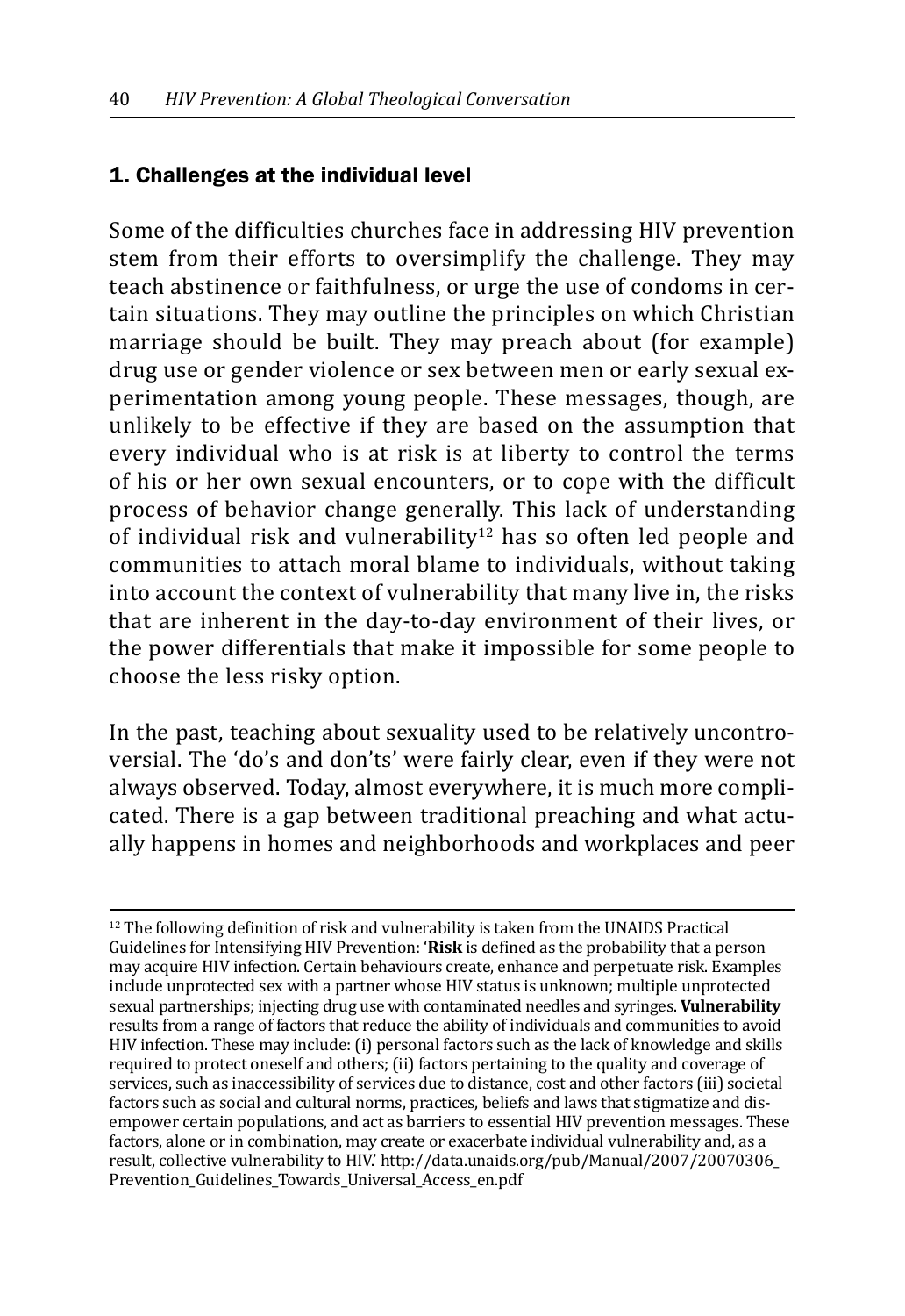groups, and this gap is widened by institutional resistance to talking openly about sex and sexuality. The result is that over much of the Christian world one encounters a great gulf between the actual realities of people lives and those that are officially assumed in the context of their churches. This is an important consideration for HIV prevention, since transmission of the virus is connected with *what actually happens between people*, and not *what they would like us to believe* about what happens.

Partly because of the above, church congregations have not always been 'safe spaces' for people living with or personally affected by HIV. Because we are afraid of stigma and moral blame, those of us who are living with HIV may feel that our churches are the last place we would choose to disclose our HIV status. The tragedy of this is that the experience of living with HIV makes a person uniquely well qualified to talk about HIV prevention in down-to-earth, realistic, non-judgmental and unstigmatizing ways. As a result, a valuable contribution to HIV prevention goes largely untapped, and the lives of people living with HIV or AIDS are seriously diminished.<sup>13</sup>

### 2. Sex and drugs, denial and silence

Humanity is created in the image of God. Since it is through sex that human life is generated, sexuality is to be regarded as a dimension of God's self-giving, and therefore a gift from God. God's love for us is the template for human loving, situated at the very heart of our faith experience, since it is because we are loved by God that we are able to love each other.

These are simple statements: but the problem is that many people do not, in their hearts, believe them. Human loving rarely measures up to our image of the love of God. Sexual activity is often associated with sin or impurity or shame, and Christians may find it almost blasphemous to imagine that God could be present in their love-

 $13$  Thanks partly to the work of positive networks such as ANERELA+, GNP+ and ICW, there are increasing numbers of situations where this is not the case.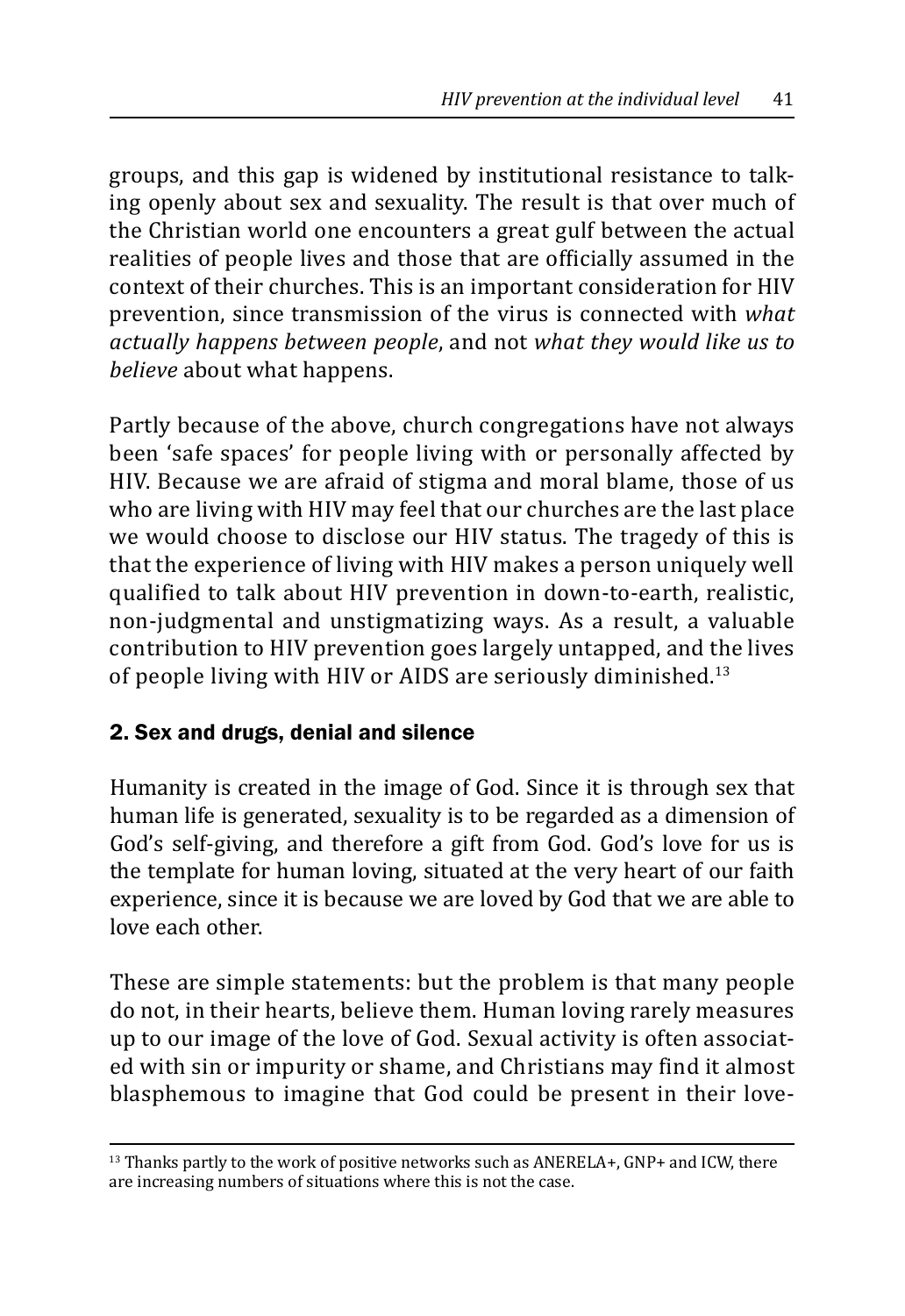making. For women and girls, particularly, the connection between sex and sin is a living one in many cultures. And so the one activity (sex) that is, above all others, a transmitter of life becomes instead a transmitter of sickness and death, to be punished by God with a dangerous and possibly deadly disease.

As Peter Okaalet says in Essay 3, it is not because of the need for HIV prevention but 'it is because we believe that sex is part of God's plan for human beings that we want to be able to talk openly in our churches, and for it not to be shrouded in an embarrassed and guilty silence'.<sup>14</sup> In Essay 1, Margaret Farley argues powerfully for Christian churches to develop an ethic of 'just love' within which relationships are governed not by taboos but by considerations of justice. So churches and their members need to develop and articulate theologies of human sexuality that are rooted in justice, wholeness and the idea of loving, truthful relationship. These are the kinds of understandings that flow not from an image of a punitive, judging God, but of a God who delights in human creativity and wants us to have loving human relationships that mirror the humanity of Christ, and the relationship-building power of the Holy Spirit.

Negative views of human sexuality and sex are profoundly unhelpful to the agenda of HIV prevention. For example, the lack of a language for talking about sex makes it impossible for churches to deliver effective messages about HIV prevention. Violent, abusive or exploitive sex is made more likely by the association between sex and sin, or sex and shame, especially in relation to women. When churches are deaf to the cries for help of sexually abused or exploited women and children, it is an affront to justice. They are failing in their duty of compassion when they permit the silence and denial that provide a safe space for violence, exploitation and abuse.

The fact that we are loved by God also makes it important not to engage knowingly in forms of behaviour (sexual or otherwise) that may harm ourselves. We are responsible for our own health as well

<sup>14</sup> Essay 3, p.84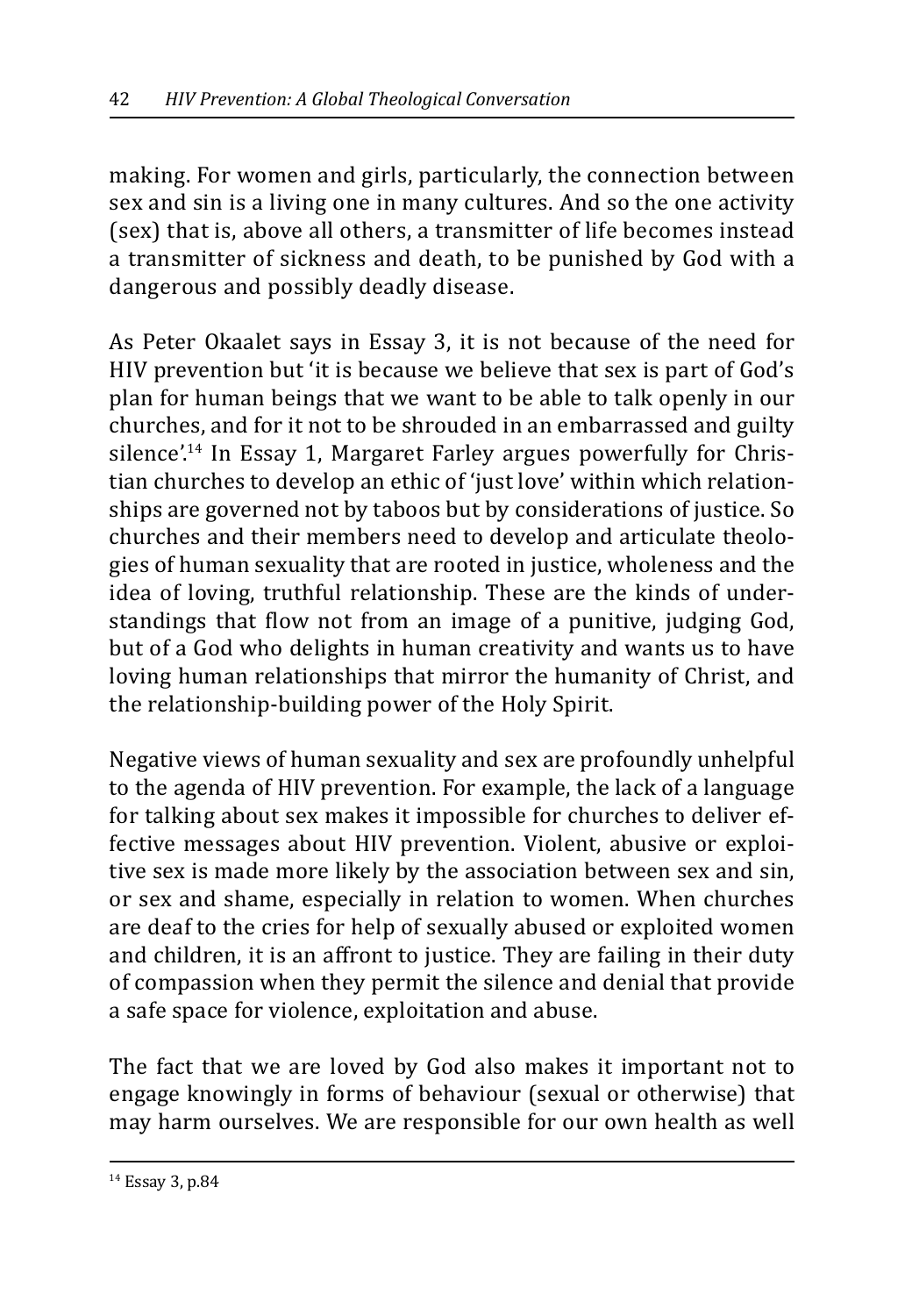as for that of other people. It is therefore crucial to know what is safe and what is not, and how to protect oneself from harm in the face of a mysterious disease that may lie in the body, dormant and invisible, for many years, and whose presence it is therefore all too easy to deny. Everyone should know their HIV status, says the religious leaders' network INERELA+15.

In helping individuals to avoid the transmission of HIV, information should therefore be complete, comprehensive and evidenceinformed.16 We have focused mainly on the stigmatization of sex as a barrier to HIV prevention: but there is also a high level of silence and denial surrounding injecting drugs, which in some parts of the world is the major transmission route. Therefore 'knowing about HIV prevention' includes all routes of transmission: via unprotected sex, via blood or blood products, via injecting drug use with nonsterilized needles, via mother-to-child transmission or via breastfeeding. This is the only way that believers can make (or encourage others to make) well-founded judgments about their behavior. It is an abuse of power when churches (or other institutional bodies) withhold or dilute information that may save lives. Embarrassing as it is to talk or write about such matters, it is nevertheless a misuse of moral authority when life-saving information is so wrapped up in euphemistic or judgmental language that the ordinary person cannot understand what it means. It is because we believe in the basic dignity of every man and woman that we seek the elimination of ignorance, illiteracy and poverty. Thus, like Job, we start with information, and we move towards understanding, inspiration, illumination, and wisdom. (Job 28:28)<sup>17</sup>

This does not mean that considerations of morality and church teaching should be ignored. What it does mean is that accurate information, openly discussed, is the common starting point from which faith communities can begin to reflect on the moral implica-

<sup>&</sup>lt;sup>15</sup> The International Network of Religious Leaders living with or personally affected by HIV or AIDS

<sup>&</sup>lt;sup>16</sup> See Margaret Farley's essay, Essay 1 in Part 2 of this book.

<sup>&</sup>lt;sup>17</sup> See Peter Okaalet in Essay 3, p.84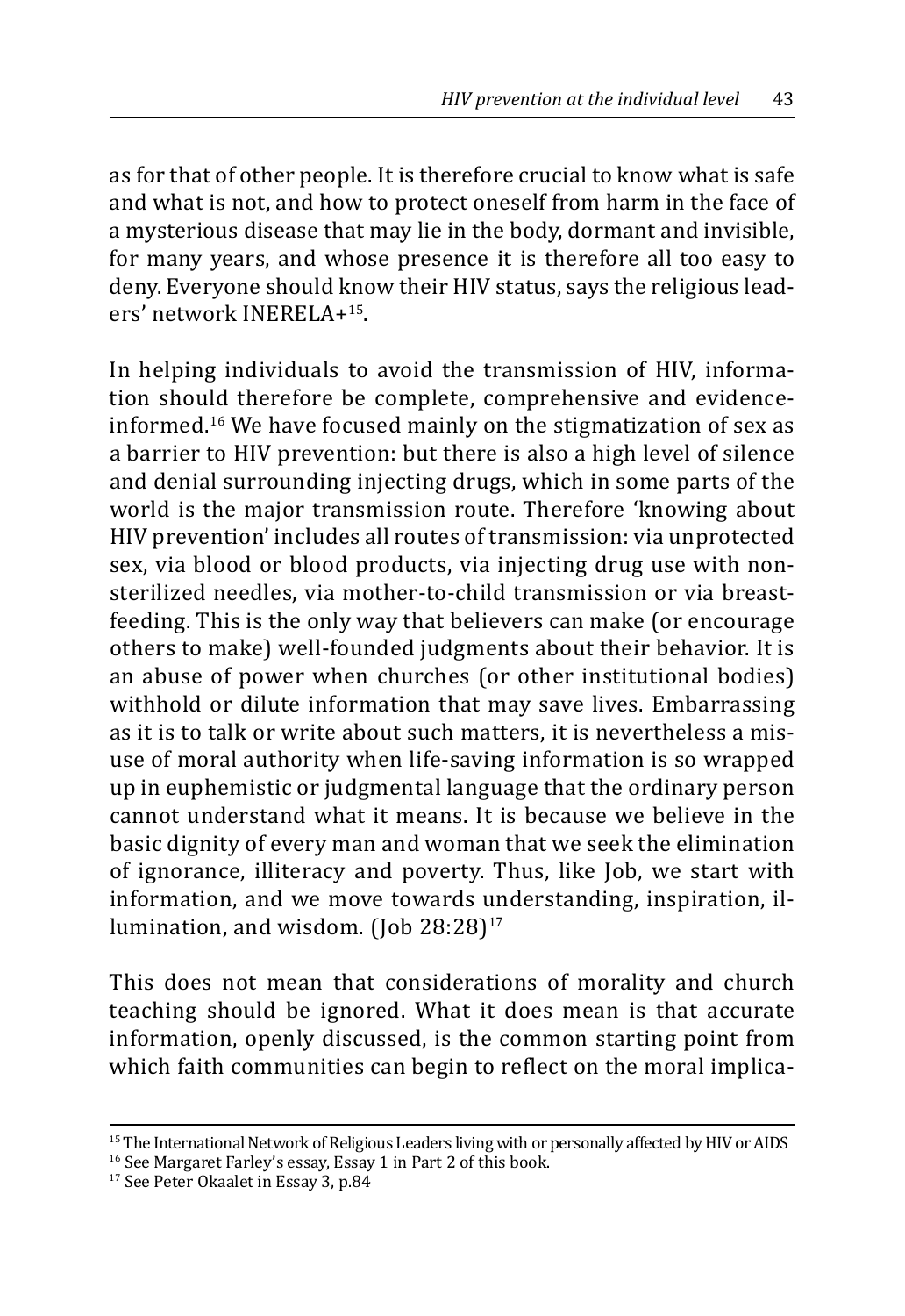tions of what has been learned, and to engage in the kind of educated discussion that can inform their reflections on what might be regarded as 'lawful' or 'acceptable' behaviors within their traditions. In terms of HIV prevention, one overriding moral position would be that churches should not endorse sexual practices, behaviors, or cultural customs that might lead to the transmission of HIV or other sexually transmitted infections.

All Christian traditions advocate fidelity in marriage. In addition, mutually faithful marriage between uninfected partners is an effective way of avoiding the sexual transmission of HIV between partners. However, it is an unfortunate (and often unacknowledged) truth that many marriages are not mutually faithful, and it is not uncommon for the faithful partner (usually the woman) to find that she has become infected with HIV by an unfaithful husband. This exposes the distinction between what is lawful (that is, consensual sex between married partners) and what is safe (which unprotected sex, consensual or otherwise, may not be). What churches teach in such situations needs to be rooted in justice and respect for people. The rules they make should not support practices that abuse the social, economic or physical vulnerability of individuals, or expose those individuals to harm. If churches are to concern themselves with sex at all, then they must also concern themselves with *safer* sex.

## 3. Word made flesh

When churches experience difficulty in addressing the issues of sex and sexuality that are raised by HIV prevention, it is a manifestation of the more widespread ambivalence of church tradition towards the human body in general. In relation to HIV prevention, this is a very productive area for theological reflection. For, in Adam and in Jesus, both the Old and the New Testament start with God making real, live, flesh and blood human beings.

What does it mean, in this context, to talk about 'Word made flesh', or to say with conviction: 'the Word became flesh and lived among us'? (John 1:14)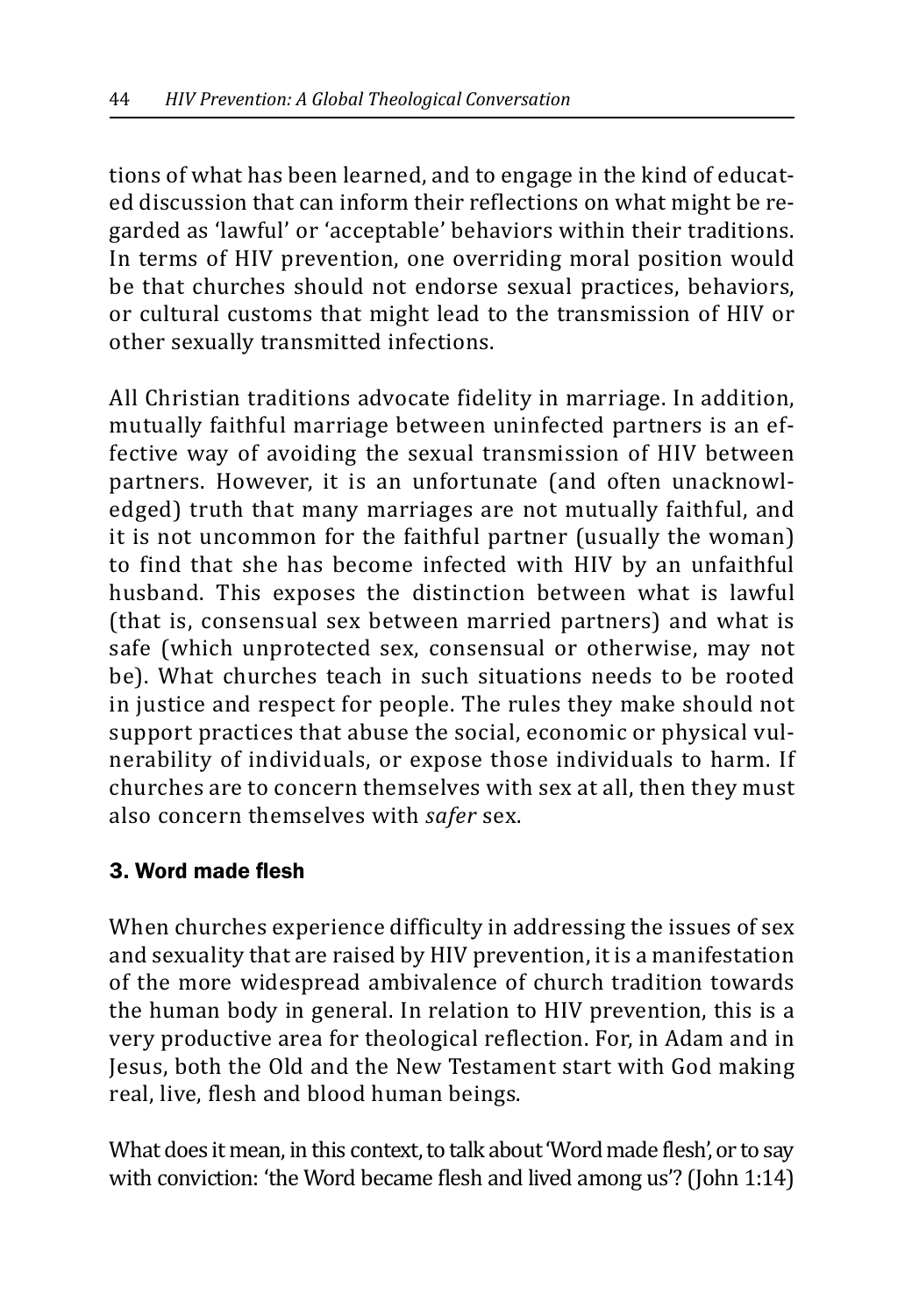In Essay 5, Adrian Thatcher writes:

We need to return to the distinction between – on the one hand – Godthe-Word, made flesh in Jesus Christ (John 1:14) and, on the other hand, the words of the scriptures. God comes into the world, in Person, in the flesh of Christ. That is the Christian faith. It is Christ who is God's Word, and even the well-intentioned habit of speaking devotionally of the Bible as 'the Word of God' obfuscates the pre-eminent position of Jesus Christ as the final and unalterable revelation of the Triune God. 18

Both Scripture and tradition provide vital signposts for our journey through life. We speak with reverence of God's Word contained in Scripture (which is found in books), or God's Word interpreted in the traditions of the Church (which is found in the structures of the Church). But it is in Jesus Christ, the Word made flesh, that we find God's living presence in the lives of God's people today. Because He was real flesh and blood, and because that is the substance of which we too are made, we know that the incarnate Christ, the Word made flesh, is really here in our midst, in our own embodied lives and those of our fellow human beings. Within the incarnation of Christ the whole of our sexual, psychological, biological, emotional and spiritual being is affirmed.

Insights such as the above, emerging from the church's experience of HIV, have led Christians who are involved in the response to this epidemic to question ecclesial traditions and traditions of biblical interpretation that appear to suggest that the human body is somehow not good enough for God: that it is impure, sinful, a source of temptation, lust and greed. Thus many theologians and Christian practitioners, believing that the Spirit really is speaking to the Church through its experience of HIV and AIDS, have found themselves drawn to reexamine Scriptural texts and to re-visit the traditions of interpretation that have led to negative body theologies. This is because we honor our Scriptures and our traditions, through which God's Word, incarnate in our own world and our own time, must be discerned and interpreted by the people of the age.

<sup>18</sup> Essay 5, p.105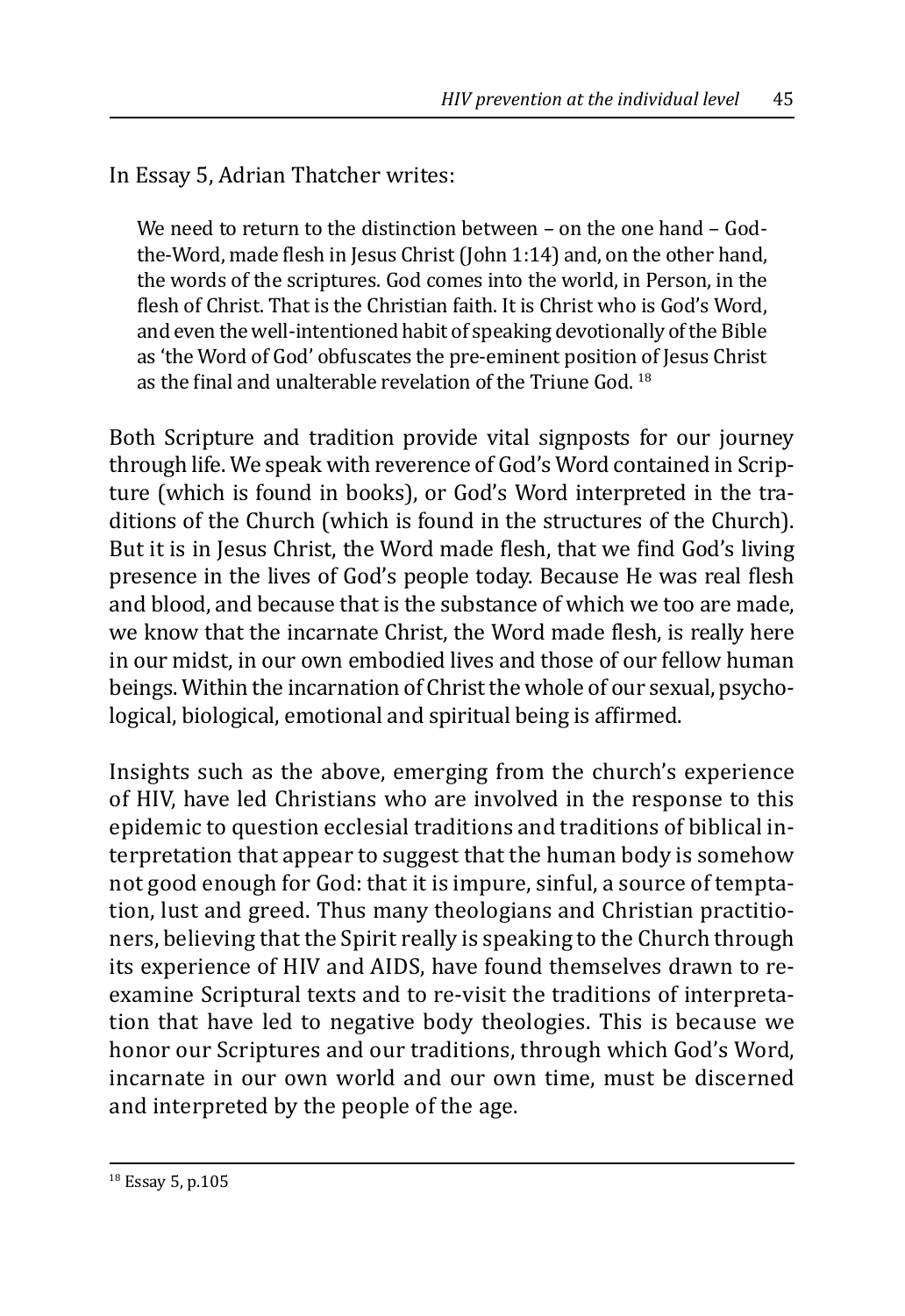### 4. Women and men, boys and girls

As Peter Okaalet notes in his essay:

It is now generally accepted that the capacity of a culture or community to resist HIV transmission is associated with the position within it of its female members.<sup>19</sup>

The part that gender inequality plays in the transmission of HIV has been strongly and repeatedly emphasized in these chapters. Gender inequality has always been an issue of justice and also of development. Rape and gender-based violence have always been regarded (officially) as morally unacceptable. It has always been known that drunkenness can lead to the abuse of women and children. The difference today is that the HIV epidemic has brought about a situation in which these are no longer 'mere' moral issues: they have become a threat to life itself. So the spotlight is on gender as never before, making this a moment of opportunity that should not be missed.

This observation has rightly led to a focus, within prevention debates, on the need for the social and economic empowerment of women, and the need for girls to develop the confidence and the relationshipskills to co-determine the conditions of their sexual encounters: for example, questions of whether, when, where and with whom such encounters take place. Missing from this argument, as participants in the present dialogue pointed out, is the subject of men and boys. In relation to HIV prevention, women and men, boys and girls are all caught in a trap that is made up of apparently immutable constructions of masculinity and femininity, which are reflected in and affirmed by the social and theological construct of masculinity prevailing in all churches and in most societies.

It is sometimes assumed that the answer is marriage. Provided both partners are sero-negative when they marry, the sexual transmission

<sup>19</sup> Peter Okaalet in Essay 3, p.80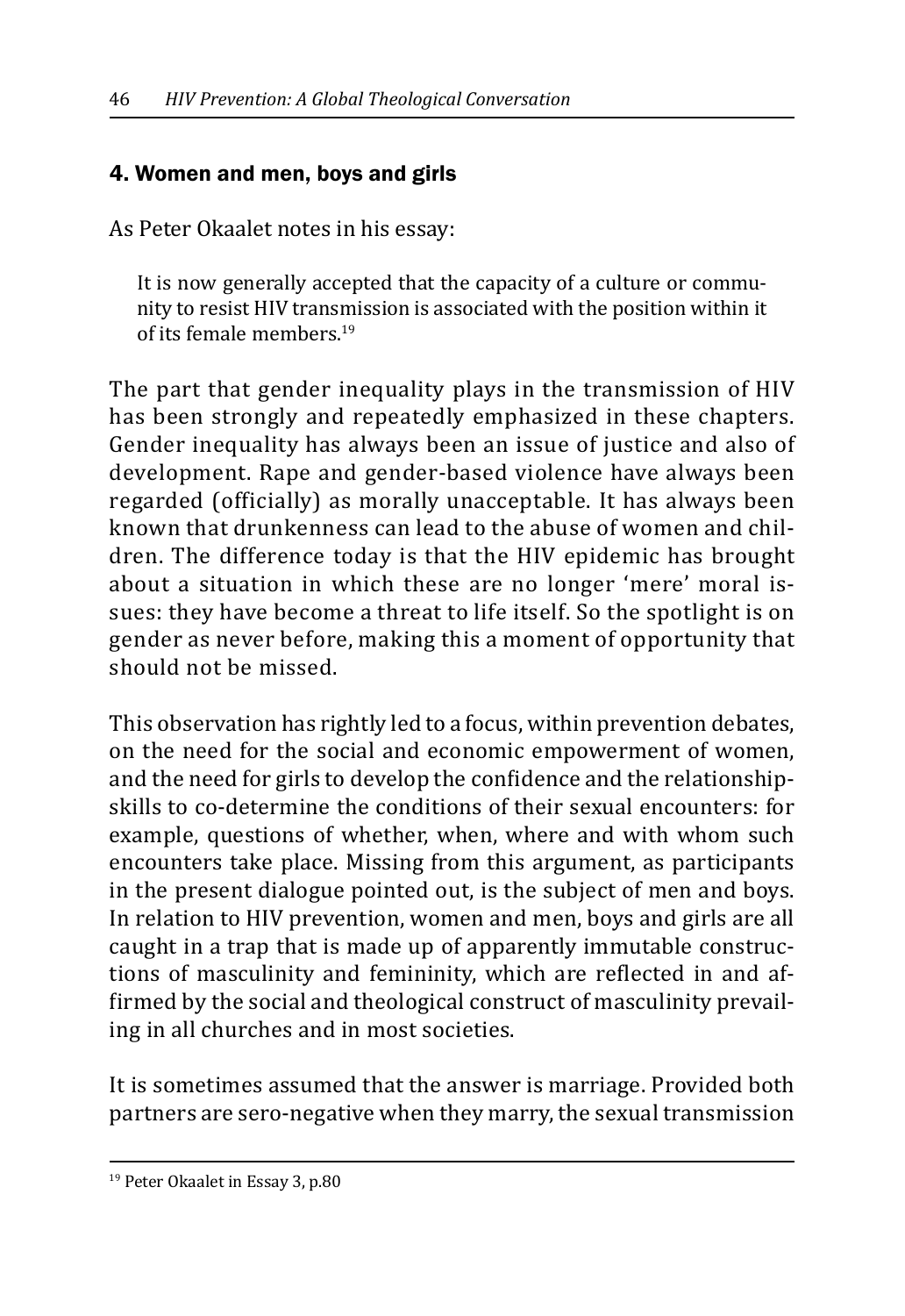of HIV will not occur in a monogamous marriage that is characterized by complete mutual fidelity and the kind of 'just love' that Margaret Farley speaks of.<sup>20</sup> This is also the ideal of marriage that all churches would say they believe in, reflecting as it does Christ's unconditional, faithful, generous love for His people and His Church. It may therefore be difficult for Christians to admit that many marriages (perhaps including their own) do not measure up to this ideal.

Christian leaders, at all levels, have the power to influence church thinking about what happens within marriage, and the attitudes and beliefs of people who are preparing for it. For most people, the answer is not to attack the institution of marriage but to focus on the quality of relationships within marriage. However, experience seems to show that a culture of silence exists within most churches when it comes what goes on behind the closed doors of the matrimonial home: a state of affairs that may lead to the home itself becoming a place where abuse may happen with impunity, while children look on and learn that physical violence and verbal abuse are the norm.

It is unrealistic to assume that the Church's responsibility for married people ends once the knot has been tied. It is also overoptimistic to assume that young people will develop healthier approaches to marriage than those which their parents demonstrated while they were growing up. Difficult as it is, marriage preparation should include an opportunity for an honest exploration of what it means to be a man or a woman (and especially, perhaps, a Christian man or woman) in that culture. What gender assumptions do couples have when they enter the marriage? What are the realities of marriage relationships in societies where polygamous marriages are or other forms of concurrent sexual relationships normal? It follows, then, that in order for realistic preparation and support for marriage to happen, there must first be a systematic effort to help the couple understand the systems and cultural influences in which the institution of marriage is placed.

<sup>20</sup> See Essay 1, p.66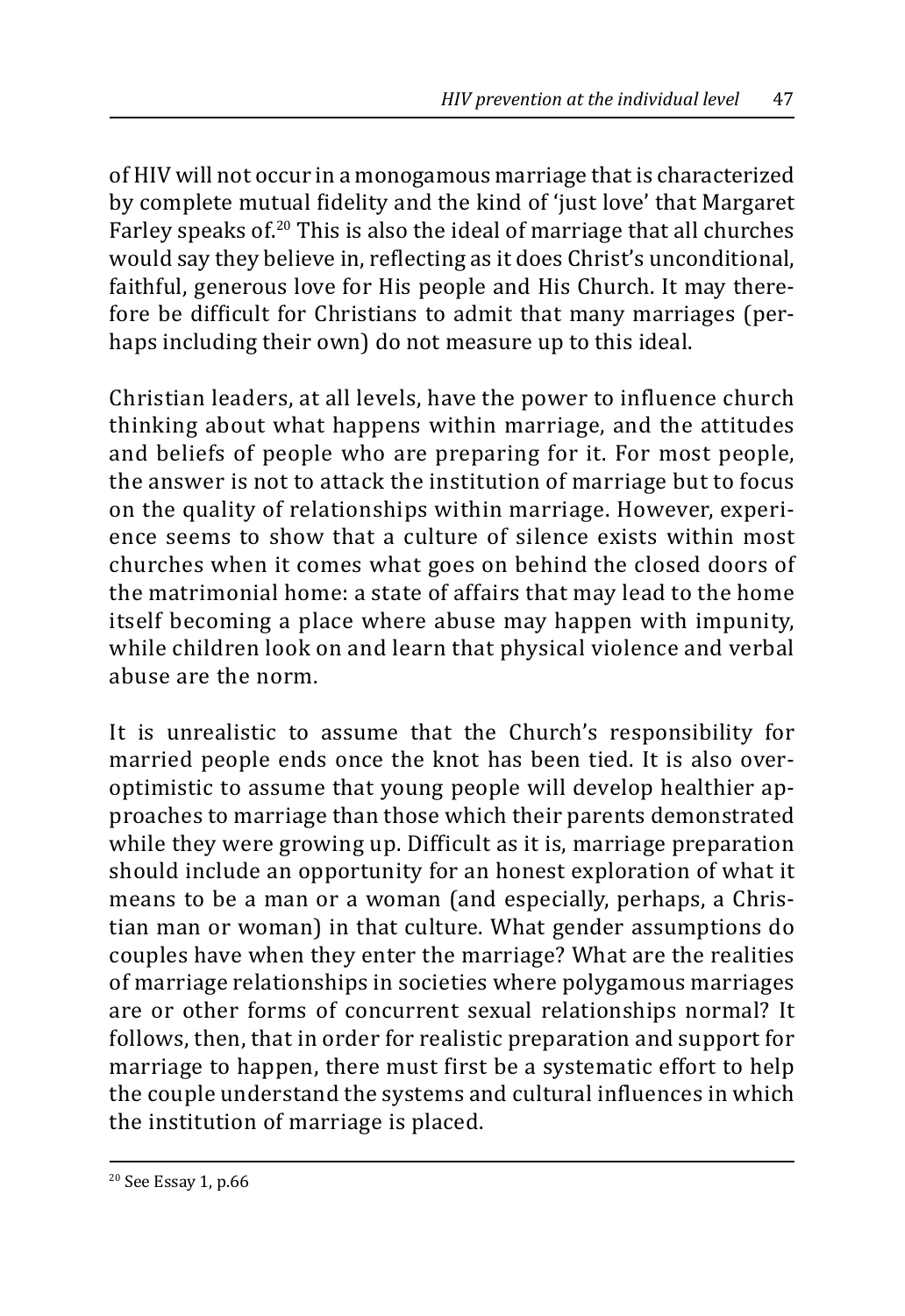Malawian theologian Isabel Phiri says, 'The major problem of African Christians is their uncritical reading of the Bible'.21 It is not just to African Christians that these remarks could be addressed. Today, increasing numbers of theologians and church leaders have become aware of the dominance of biblical interpretations that create constructions of masculinity and femininity that promote vulnerability to HIV. In Essays 3, 5, 6 and 7, Peter Okaalet, Adrian Thatcher, Robin Gill and Lisandro Orlov all argue this case. In the shadow of HIV, though, African women theologians have been energetic and inspirational in their efforts to read the Bible differently. Thatcher refers particularly to the work coordinated by Beverley Haddad in KwaZulu-Natal,<sup>22</sup> where remarkable theological insights have arisen from contextual bible studies of the stories of, say, the rape of Tamar (2 Sam.13:1-22) and of the woman with a haemorrhage  $(Mk.5:21-43).<sup>23</sup>$  In a time of HIV and AIDS, such research makes a crucial contribution to our understanding of the relationship between Word-made-flesh and the words of Scripture.

### 5. Living more safely

When our children are born, our prayer is that they will live safe, healthy and loving lives. But how does one live safely, healthily and lovingly in a time of HIV and AIDS? For some time, the favored answer to this was the much-used prevention acronym ABC (**A**bstinence; **B**eing faithful to one partner for life; Using **C**ondoms). Prevention programs vary in terms of the weight they attach to these three elements. For example, some programs will focus primarily on the promotion of abstinence, or on the ideal of a lifetime's fidelity to one sexual partner. Others (more realistically, they themselves would say; less morally, their opponents would say) will stress the importance of condom use.

<sup>21</sup> Isabel Apawo Phiri, 'HIV/AIDS: An African Theological Response in Mission', *The Ecumenical Review*, 56.4 [422-31], 2004, p.427.

<sup>&</sup>lt;sup>22</sup> For more detail, see Adrian Thatcher's Essay 5.

<sup>&</sup>lt;sup>23</sup> Haddad, B, 'We Pray but We Cannot Heal: Theological challenges posed by the HIV/AIDS crisis', *Journal of Theology for Southern Africa*, 125, 2006, 80-90.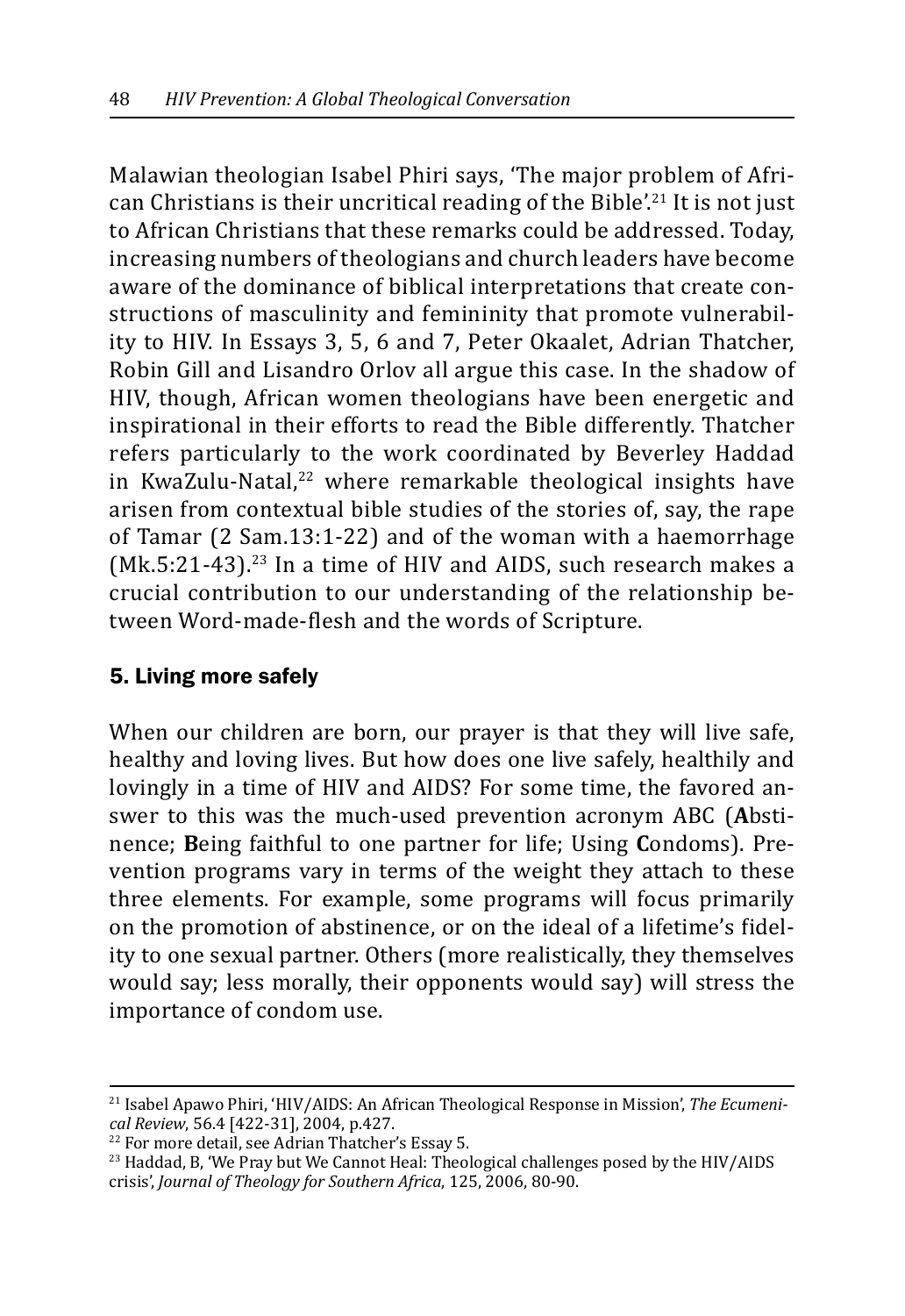As a well-known prevention mantra, 'ABC' has been widely used and energetically defended, mainly because it seems so totally logical. Today, however, it is recognized that 'ABC' has major limitations as a universal recipe for prevention, and does not appear in the UNAIDS programmatic principles for HIV prevention. A brief reflection on these limitations demonstrates some of the points that were made in the previous chapter, dealing with communities. For example, 'ABC' is focused exclusively upon sexual behavior and takes no account of mother to child transmission, transmission through injecting drug use, or transmission in healthcare settings. Further, it implies that people who enter into sexual relationships are always in a position to make choices about how, where and with whom these are conducted: which is manifestly not the case for the majority of the world's women, for young people or for other vulnerable groups. Congolese theologian Ka Mana Kangudie argues that the ABC message is not only useless to women, but also to men who believe that abstinence reduces virility, 'being faithful' reduces male power and vital force and condoms block body tubes and the flow of vital juices and thus masculinity.<sup>24</sup>

Critiquing both the ABC and the Ka Mana positions, Gideon Byamugisha and Japé Heath<sup>25</sup> argue in Essays 4 and 2 for the need to address what is really happening in communities, and not what one would like to believe is happening. Therefore, as an alternative to ABC, ANERELA+ has developed the so-called 'SAVE'26 model, which goes much further towards acknowledging the complexity of HIV prevention, and does take account of the limitations of ABC. SAVE stands for:

- **Safer practices (in relation, for example, to sex or** injecting);
- **Available medication for HIV, for TB or for STIs;**

<sup>24</sup> Kangudie, Ka Mana, *Les Religions face au VIH / SIDA en Afrique: Discours et Problèmes*, in Congo-Afrique 2007/47

<sup>25</sup> Both founder members of ANERELA+, the African Network of Religious Leaders living with or personally affected by HIV or AIDS.

<sup>26</sup> See Essay 2, pp.71-72 for a more detailed account of SAVE.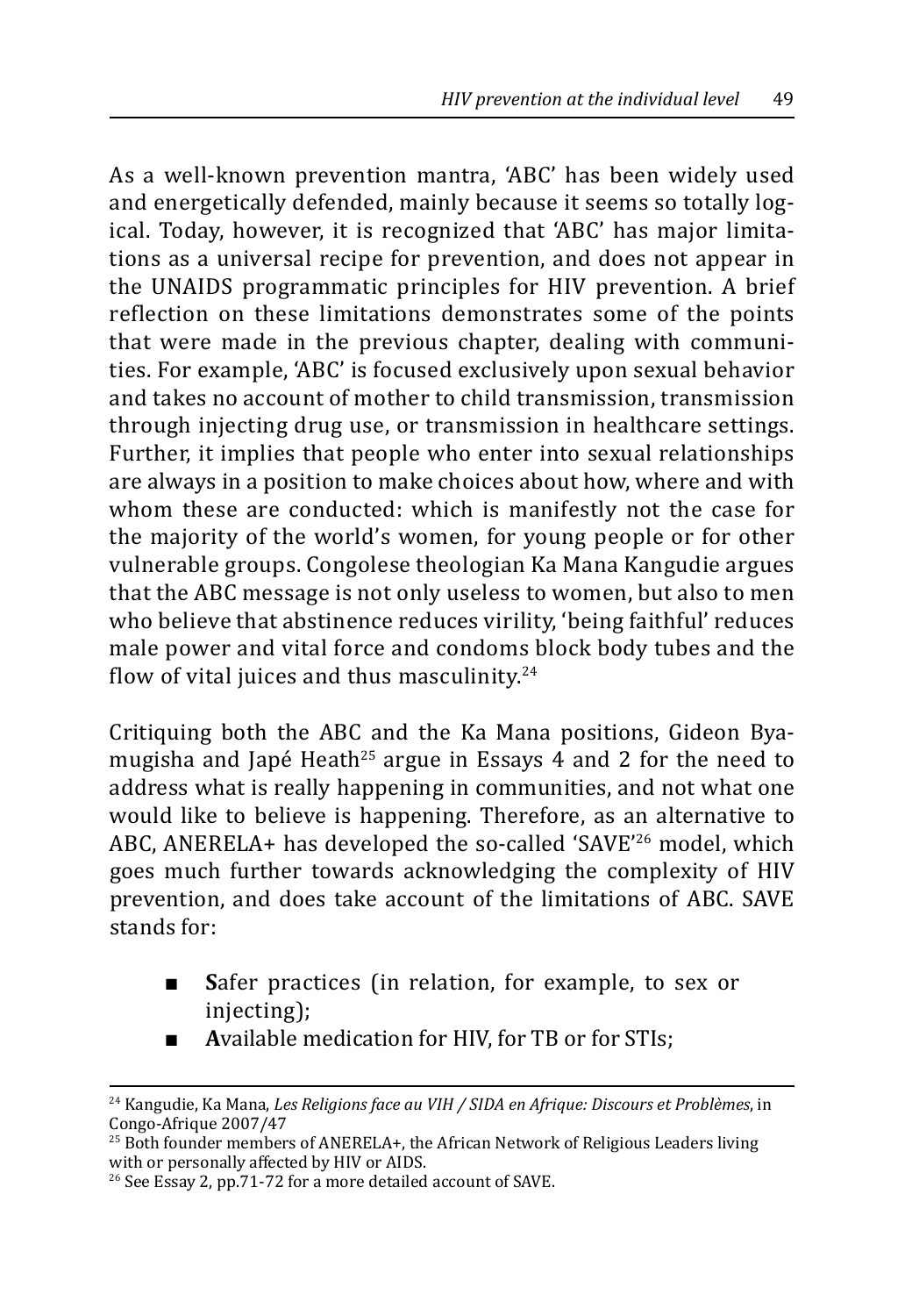- **Voluntary testing and counseling;**
- **E**mpowerment of people (especially women and children) who are unable to limit or control their own risktaking behaviour.

This list, which provides a helpful framework for living safely in a context of HIV, has been accused of lacking the 'value base' of ABC. SAVE's advocates reject that view. Life itself is a value, they say, and a commitment to preserving life is a moral commitment. There has to be life in order for goodness and holiness and faithfulness to flourish. The bizarre thing is that sexual activity, which is where a human life begins, has become (for many in sub-Saharan Africa, at least) a potential source of death. Therefore SAVE is not in itself a recipe for faithful living: it provides a non-judgmental framework, within which loving, faithful lives may be given the chance to happen at all.

For those religious people who fear that SAVE is abandoning crucial moral principles of chastity and fidelity, ANERELA+ states:

The adoption of SAVE does not imply the abandonment of abstinence. The 'S', for 'safer practices', includes abstinence as well as a wide range of evidence-based HIV prevention interventions. HIV prevention can never be effective without a care component. The SAVE model combines prevention and care components, as well as providing messages to counter stigma.

We are called to promote justice in sexual relationships. And as Farley and others argue in Part 2, justice is premised on the principle of the dignity of every human being. That means we should not treat individuals merely as objects for our use or enjoyment. On the contrary, sexual relationships should be based on mutuality, equality, consent, and a level of commitment to the other person. They should also carry the possibility of fruitfulness in some form, although this would not necessarily be confined to biological children.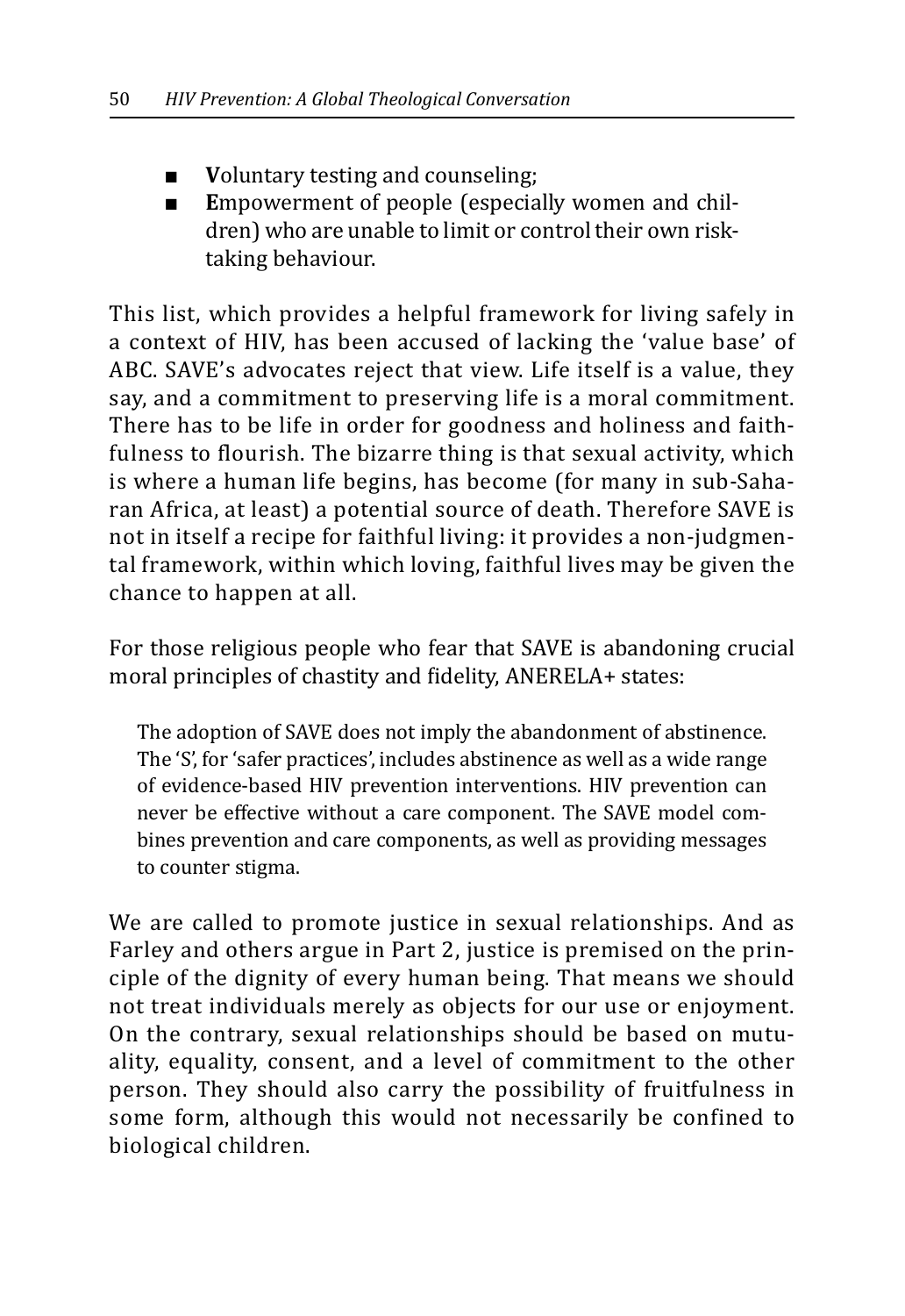This template for relationships takes us back to the gospels. Jesus said, 'You shall love the Lord your God with all your heart, and with all your soul, and with all your mind, and with all your strength… You shall love your neighbor as yourself'. (Mk 12:30-31) In John 13:34, he commanded us to 'love one another as I have loved you'. The realms of marriage or sexual relations are not exempt from these general commands about human relationships, as some would have us believe. In this time of AIDS, we all are called upon to recognize each other as God's beloved children, fully human, equal in dignity, to be treated with respect, and not to be abused and exploited.

### 6. Vulnerability and the Cross of Christ

As the notes of group discussions record, participants in the consultation noted:

The disputes present in the faith communities are not simply about biblical interpretation, nor simply about sex, but more deeply over the meaning of being a male and female, what or who counts as human, and the broader social contexts which the disease raises up (what Paul calls the principalities and powers of this world) which always afflict the vulnerable.<sup>27</sup>

Vulnerable means 'easily wounded'; and all cultures have their 'easily wounded' groups. They are vulnerable because they are weak, or sick, or poor, or unable to cope, or have some characteristic that is stigmatized by the majority population. In the world of the Gospels, the vulnerable ones included women, children, the blind, the sick, the disabled, the disfigured, those with leprosy, the unmarried women, and people with mental illnesses. Poverty inserted another layer of vulnerability, because poor people did not have the resources to cope when things went wrong. It was for these vulnerable ones that Jesus had compassion, because He saw that they were 'like sheep without a shepherd'. (Mk. 6:34) It was to them that He brought healing and acceptance.

<sup>&</sup>lt;sup>27</sup> Notes from group discussion, Day 3 of Theological Consultation on HIV Prevention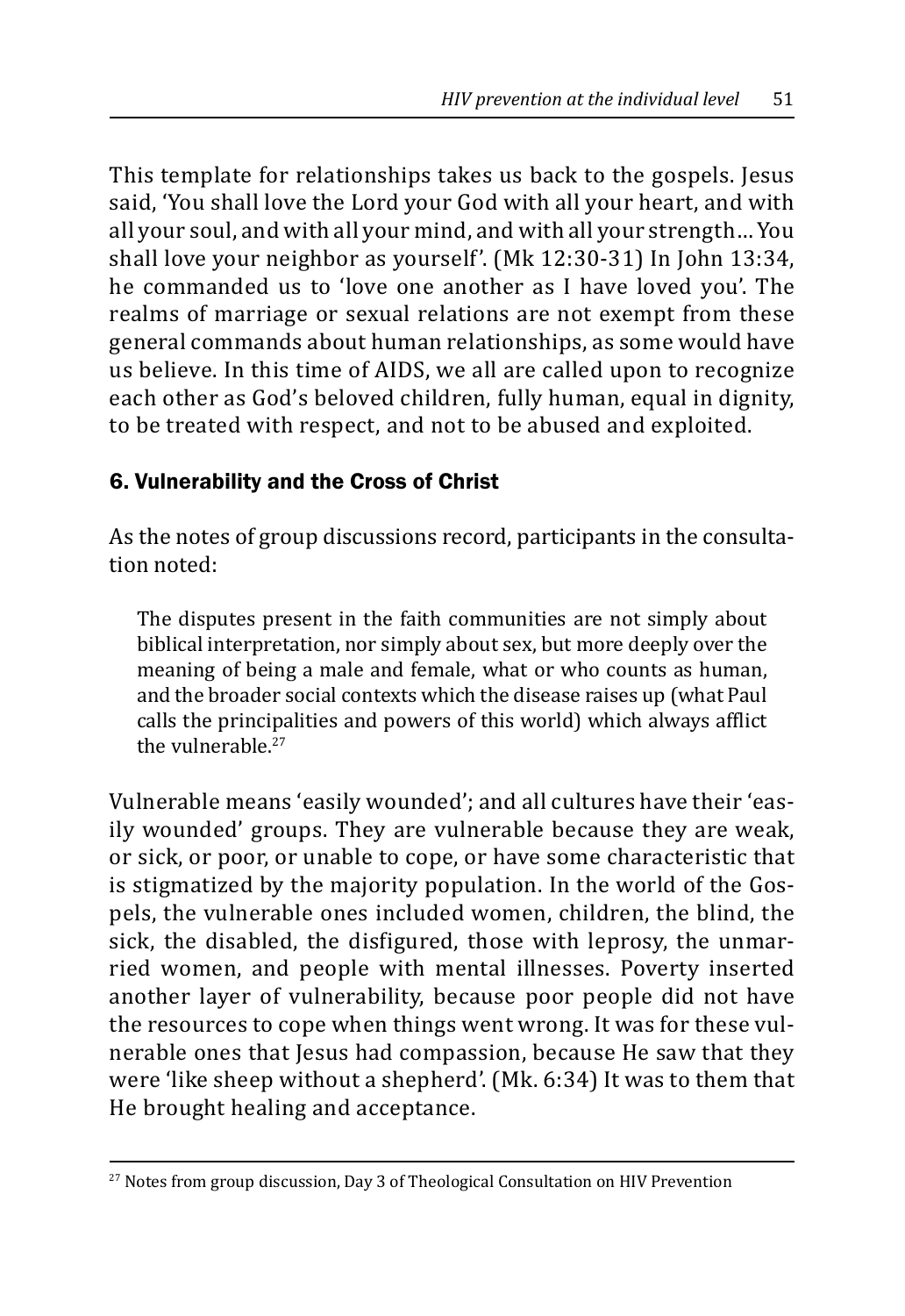Today, the populations that are particularly vulnerable to HIV include men who have sex with men, migrants, refugees and asylum-seekers, prisoners, injecting drug users, street children, transgendered people, male and female sex workers, or others who are rendered vulnerable by particular contextual factors. Being a woman adds another layer of vulnerability, and so does the reality of being a usual sexual partner of an individual who falls into the above categories.

If HIV prevention is to be effective, it needs to be appropriately targeted. In contexts where HIV prevalence is more than 15%, as it is in some sub-Saharan African countries, prevention efforts need to be carried out among the general population. On the other hand, it is for these vulnerable groups that HIV prevention efforts are so particularly important in contexts (such as those listed above) where the epidemic is concentrated among certain populations and where prevalence is still low among the general population. This targeting strategy is not just for the sake of individuals, but also for the future trajectory of the epidemic itself in that context.

The problem is that churches have not always tried to understand and respond to these vulnerabilities, and indeed have participated sometimes in their causes. It is rare, in practice, for programmatic Christian responses to AIDS to include practical efforts to work with marginalized populations, although most people will know of shining exceptions to this generalization. This is despite of our claims to be followers of a Savior who embraced the vulnerable, made friends with them, liberated them from stigmatization, and did away with marginalization by becoming vulnerable Himself and dying on the Cross.

Vulnerability, then, becomes a hermeneutical key that unlocks for us a perspective which goes beyond mere social welfare. We find God hidden, paradoxically, in people we consider vulnerable, weak and impure. As Christians, there are two ways in which we respond to this perception. The first is the simple recognition that we are all vulnerable. We are all at risk, however much we say 'It cannot happen to me,' or 'HIV only affects the young, or the unmarried, or the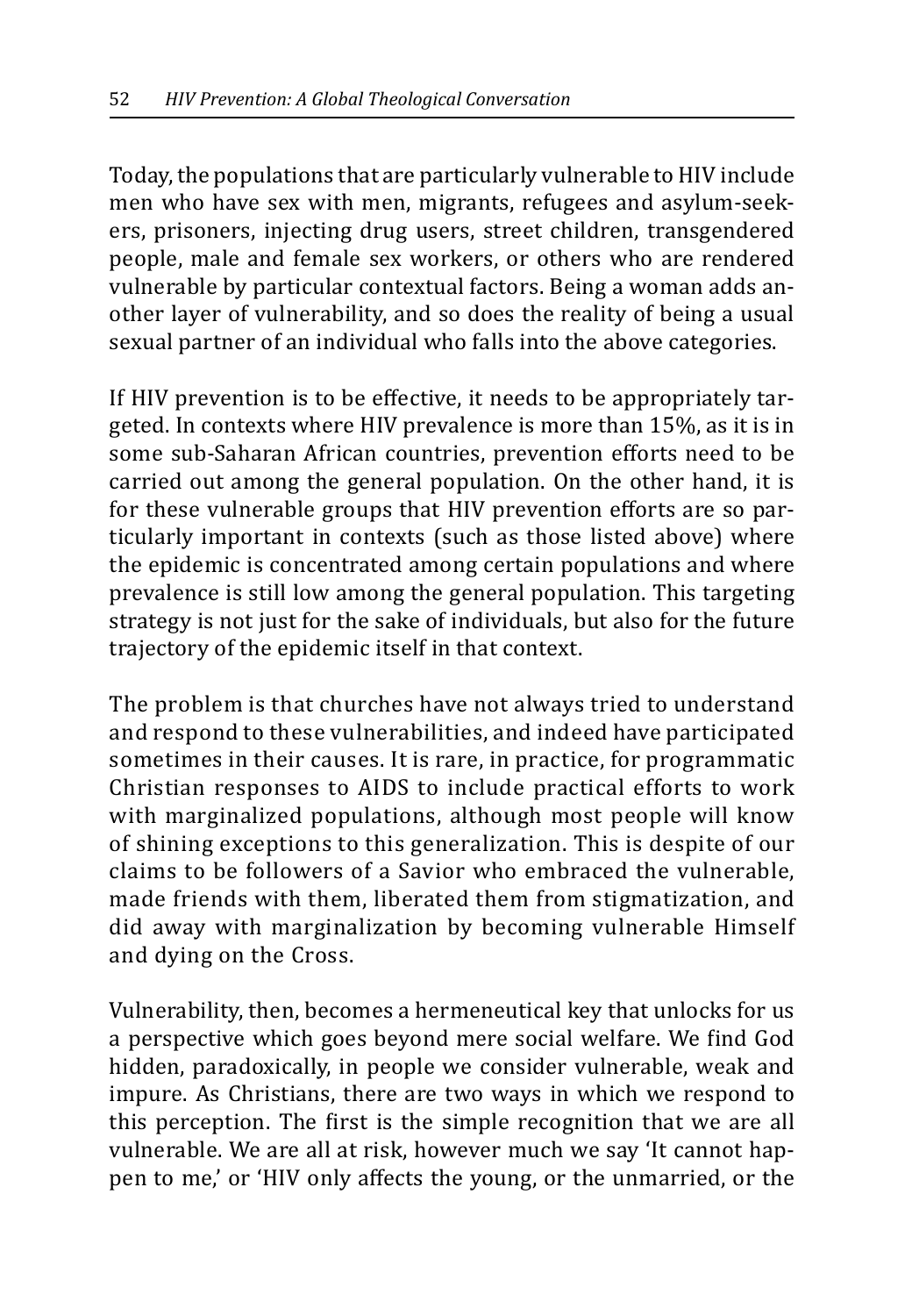economically poor, or people in Africa, or women, or non-Christians, or those whose sexual orientation is different from mine or who belong to different communities from mine'. We are all, in a sense, living with HIV, because we live together in a world that condones the marginalization and stigmatization that make some members of the human family so vulnerable.

The second way is to learn to see Christ in what is vulnerable. It is in the Cross of Christ, and in the vulnerability of the Man on the Cross, that we discover the prophetic depth of the theological insights unlocked by the experience of living in the context of the HIV epidemic. St Paul writes:

The word of the cross is foolishness to those who are perishing, but to us who are being saved it is the power of God. For it is written, 'I will destroy the wisdom of the wise, and the cleverness of the clever I will set aside'. (1 Cor. 1:18-19)

This fundamental text offers a road map for those who are living with or affected by HIV. It allows us to understand that God's selfrevelation is always paradoxical and hidden to the human understanding. The paradox of the Cross is that it is not, finally, about the emptiness of human plans or the shallowness of human perceptions; and nor is it, finally, about suffering. For the crucifixion was not the end. In the Cross, we find that loving 'even unto death' is, paradoxically, the way to life; so that finally, the message that comes from the Man on the Cross is, simply, that we are loved.

### 7. Hope, Christian discipleship and HIV prevention

In a world where millions are infected with HIV, millions have died of HIV-related diseases and there seems to be no end in sight, it is all too easy to lose hope. Hope points to the end or goal of our journey and of the Church's journey. Hope offers a vision of what-is-to-come that allows us to reshape the narrative of our lives in the light of both present realities and an anticipated future. Hope enables us to believe in a 'promised land' and gives us a road map for getting there.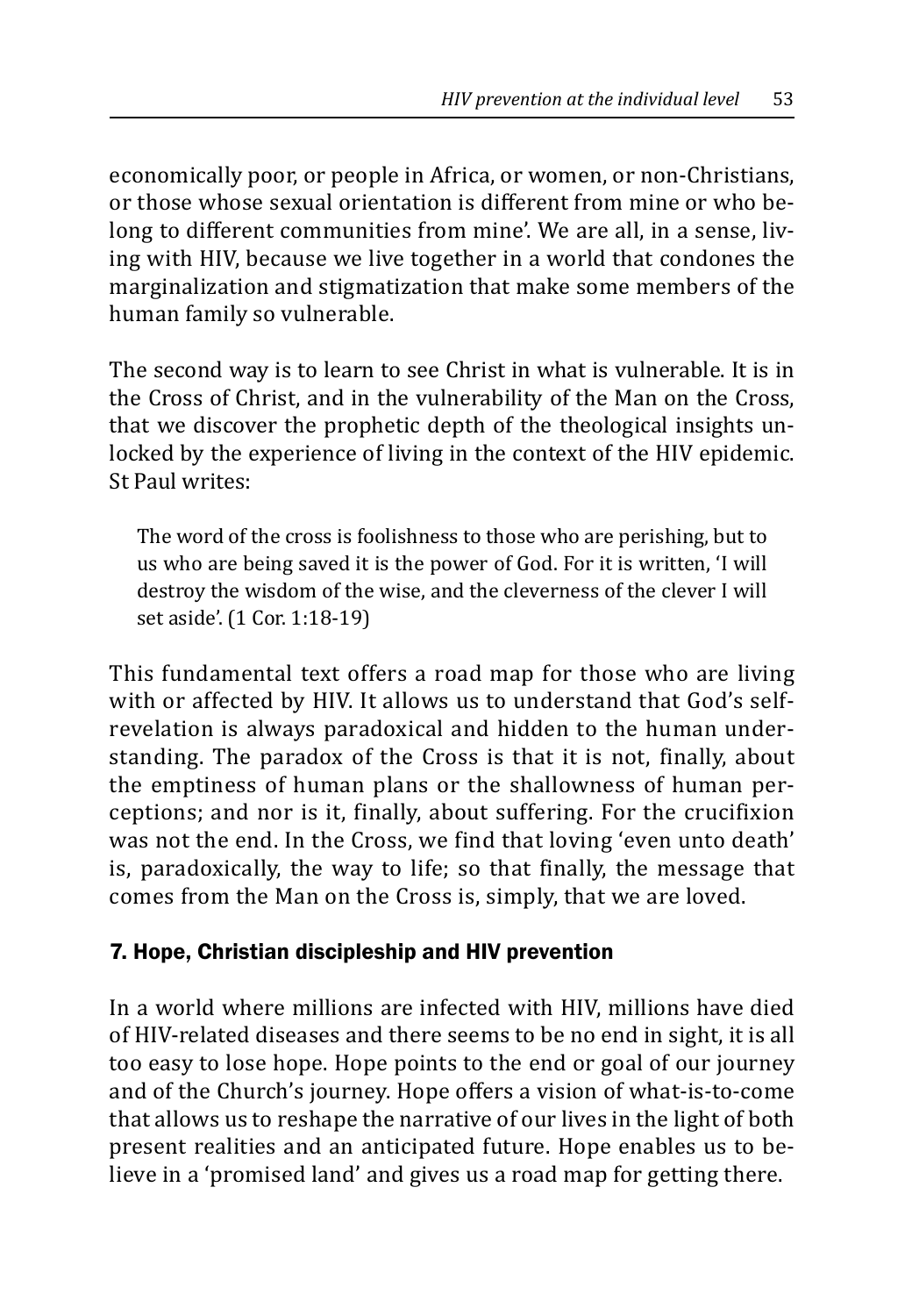As we pointed out in the previous section, this hope is rooted in the life, suffering, death and resurrection of Jesus Christ: it acknowledges the Cross but believes that the Cross is not the end. Thus the reality of AIDS leads us not simply to see death, suffering and stigma, but also to believe in new life, positive living and new possibilities. It energizes us to move beyond a daunting, sometimes discouraging present to a future where things really can be different. In the light of this eschatological hope, we see the HIV prevention agenda not as a multitude of disparate, unconnected and possibly futile efforts, but as an achievable goal that can be reached through the kind of unified agenda (global, national, local, interpersonal and personal) that we are speaking of here.

Fatalism and hopelessness demotivate. They create and then feed on perceptions that we are powerless to change our circumstances. Treatment, care, support, education and prevention programmes are important, of course. But no amount of programmatic intervention is going to succeed without a living hope that a better future is not just *available* but also *achievable*. Therefore hope for an end to HIV will lead us to challenge those structures and systems that create vulnerability, helplessness and despair. In particular, it will lead us to challenge the marginalization, invisibility and hopelessness that add to the vulnerability of those populations and individuals who are most at risk of HIV transmission.

In the overall global, national and local response to the HIV epidemic, the call to become agents of hope is one that faith communities must hear. Most powerfully of all, it is addressed to the Church, which is the community rooted in the living experience of the birth, life, death and resurrection of Christ. Yes, the narrative of our faith includes the Cross: but its culmination is the resurrection, and then the founding of Christian community through the discipleship of a few men and women who had a personal relationship with Jesus. Today, we see Jesus Christ working within communities of disciples, through the power of the Holy Spirit, to bring about a world marked by justice and peace. What does it mean to be one of those disciples?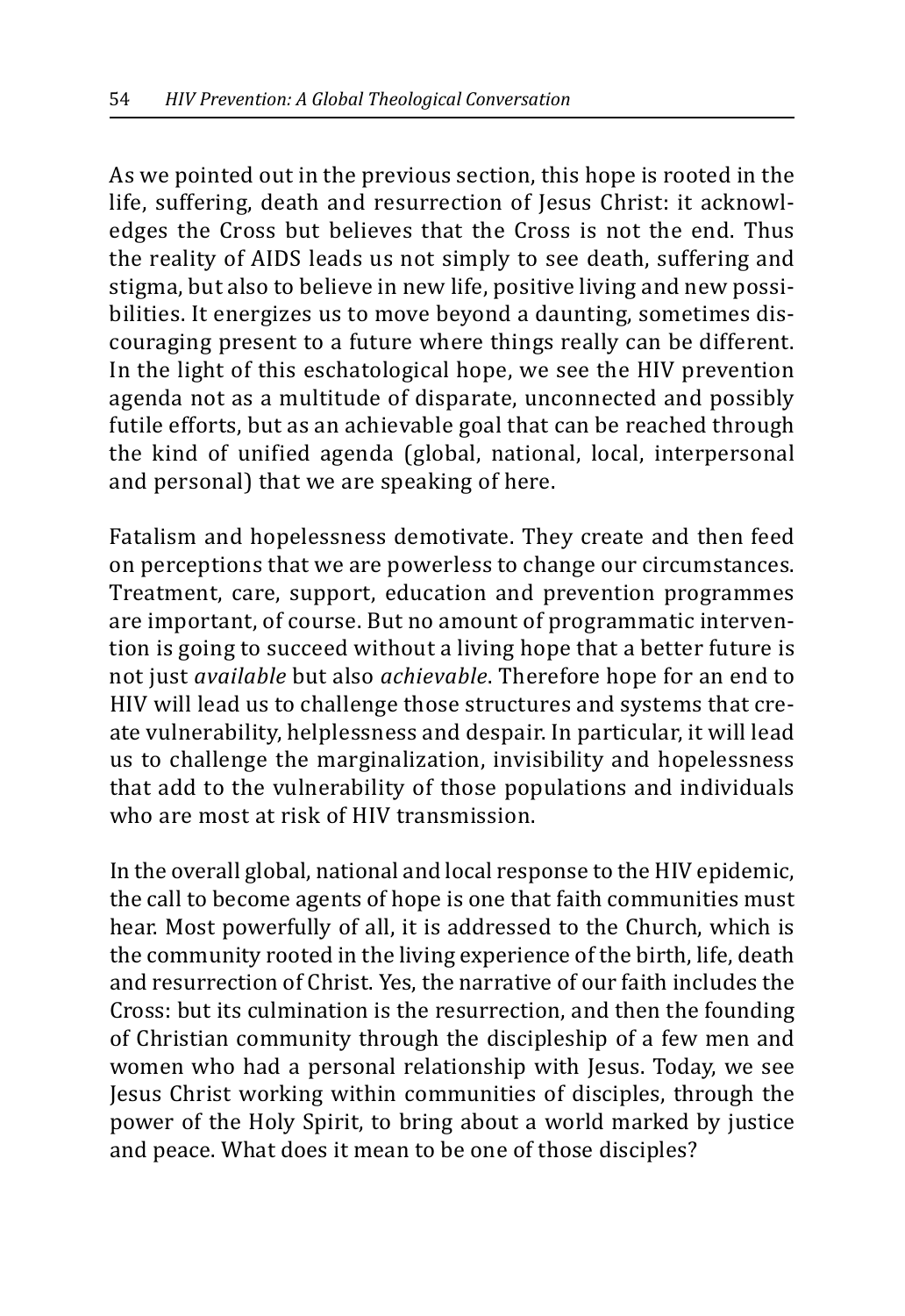Christian discipleship brings us to the power structures in our global society and names the realities that deny vulnerable women, men and children the opportunities for human flourishing. Christian discipleship calls our Church communities to re-visit and reclaim aspects of our traditions that have been used in life denying ways. 'I came that they might have life and have it abundantly,' said Jesus (John 10: 10). Christian discipleship, on a personal and interpersonal level, calls us to walk with those who are vulnerable in society as they struggle with realities that place them in danger of infection.

Hope and discipleship come together and allow us to 'imagine into being' a world where the apparently-immutable reality of HIV and AIDS can give way to a vision of a transformed world where we will hear a voice saying:

See, the home of God is among mortals. He will dwell with them, they will be His peoples, and God himself will be with them. He will wipe every tear from their eyes. Death will be no more; Mourning and crying and pain will be no more, For the first things have passed away. (Rev. 21:3-4)

And like the writer of the Book of Revelation, that great hymn to Christian hope, we will hear the One who is seated on the throne say, 'See, I am making all things new.' (Rev. 21:5)